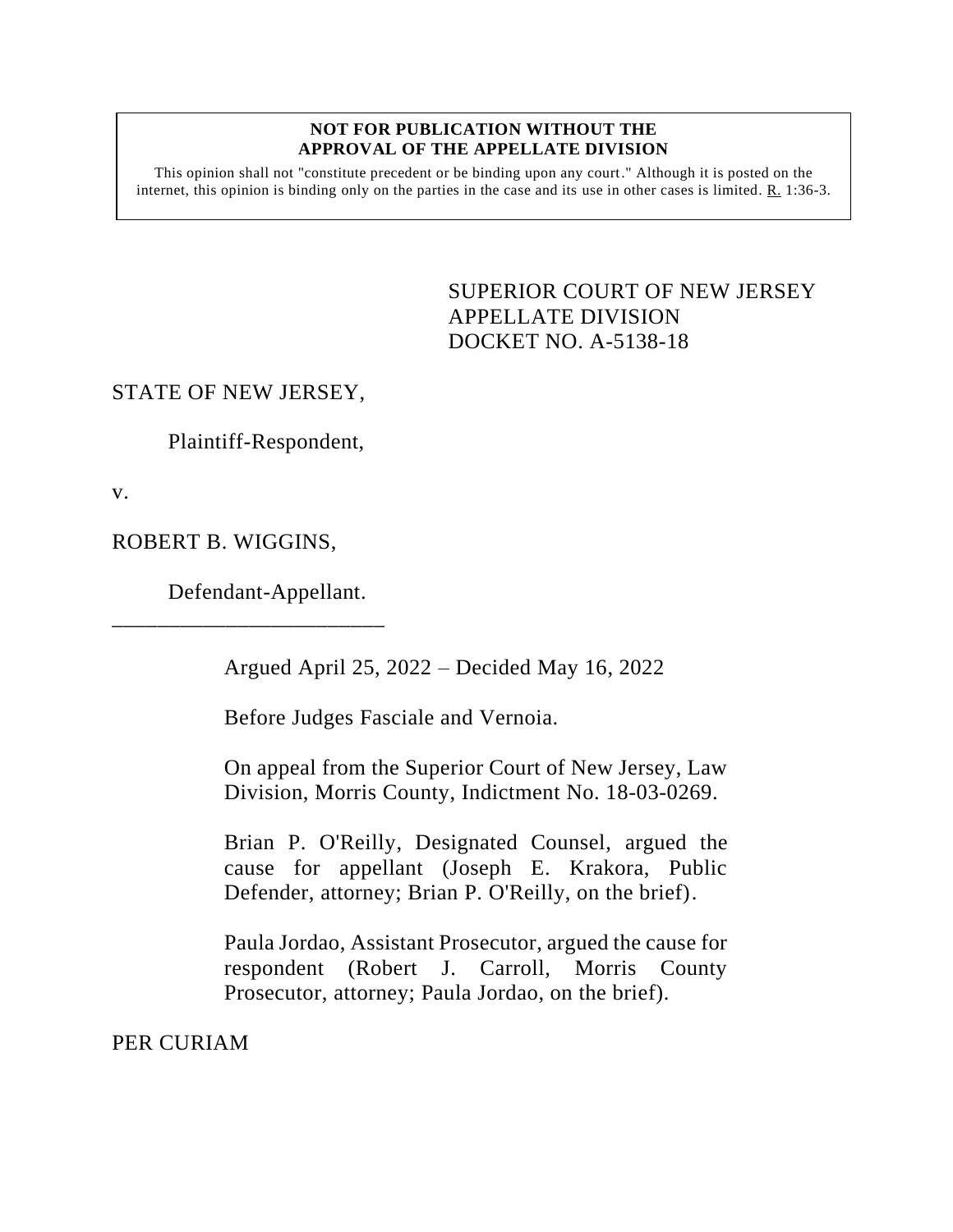A jury convicted defendant Robert B. Wiggins of second-degree unlawful possession of a weapon, N.J.S.A. 2C:39-5(b)(1), second-degree certain persons not to have a weapon, N.J.S.A. 2C:39-7(b)(1), and two disorderly persons drug offenses, and the court imposed an aggregate eight-year sentence with a fiveyear period of parole ineligibility. Defendant appeals from the trial court's denial of his motions: to suppress the evidence, a handgun, recovered from his vehicle; for reconsideration of the order denying his suppression motion; for judgment of acquittal on the unlawful possession of the handgun charge; for judgment of acquittal on the certain persons charge; and for a new trial based on prosecutorial misconduct. He also contends the court erroneously instructed the jury on possession and his sentence is excessive. Unpersuaded by defendant's arguments, we affirm.

## I.

Following defendant's arrest after a motor vehicle stop resulting in the seizure of marijuana and a handgun, a grand jury indicted defendant for seconddegree unlawful possession of a weapon, N.J.S.A. 2C:39-5(b)(1); fourth-degree unlawful possession of a defaced firearm, N.J.S.A. 2C:39-3(d); and seconddegree certain persons not to have a weapon, N.J.S.A. 2C:39-7(b)(1). Defendant was also charged with two disorderly persons offenses—possession of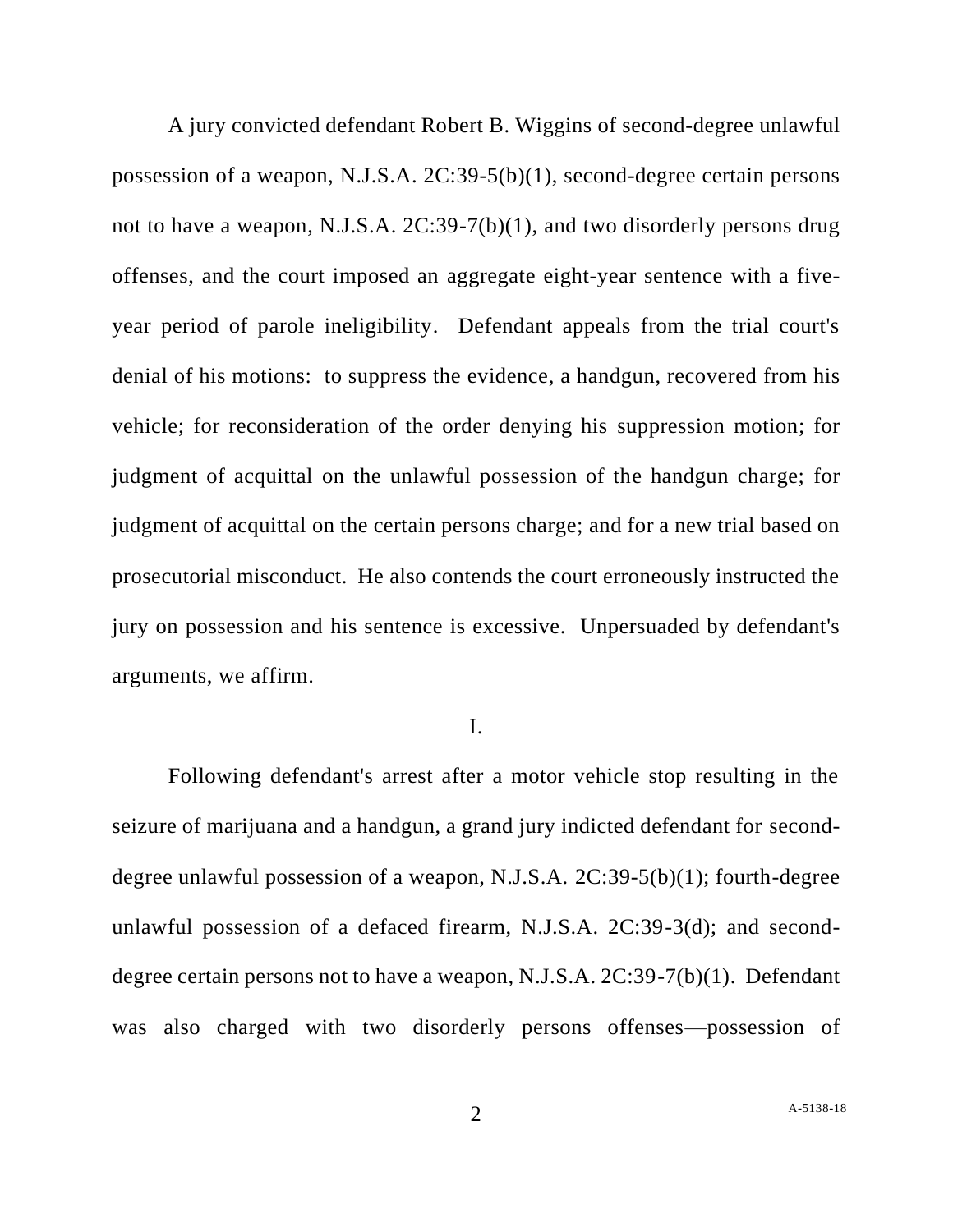marijuana, N.J.S.A. 2C:35-10(a)(4), and possession of drug paraphernalia, N.J.S.A. 2C:36-2—and a motor vehicle offense for driving while not insured. Defendant's Motion to Suppress

Defendant moved to suppress a handgun that was seized from his vehicle during the motor vehicle stop that led to his arrest. At the suppression hearing, the State presented the testimony of Riverdale Police Department Officer Michael Reilly, who stopped defendant's vehicle, and the court viewed a recording captured by the motor vehicle recorder (MVR) in Reilly's patrol car.

Reilly testified he stopped defendant's vehicle after he observed it traveling at a "high rate of speed" and failing to maintain its lane. Following the stop, Reilly approached the vehicle and saw Angel Calo in the driver's seat and defendant in the front passenger's seat. Calo had difficulty opening the window, and Reilly opened the driver's side door to speak with him. When the door opened, Reilly smelled the "strong odor of marijuana coming from inside the vehicle[,]" and he called for backup.

Reilly also approached the passenger side of the vehicle and spoke with defendant. Reilly asked the men about the smell of marijuana. They initially denied having marijuana in their possession, but defendant subsequently admitted possessing marijuana and turned over a "small bag containing a green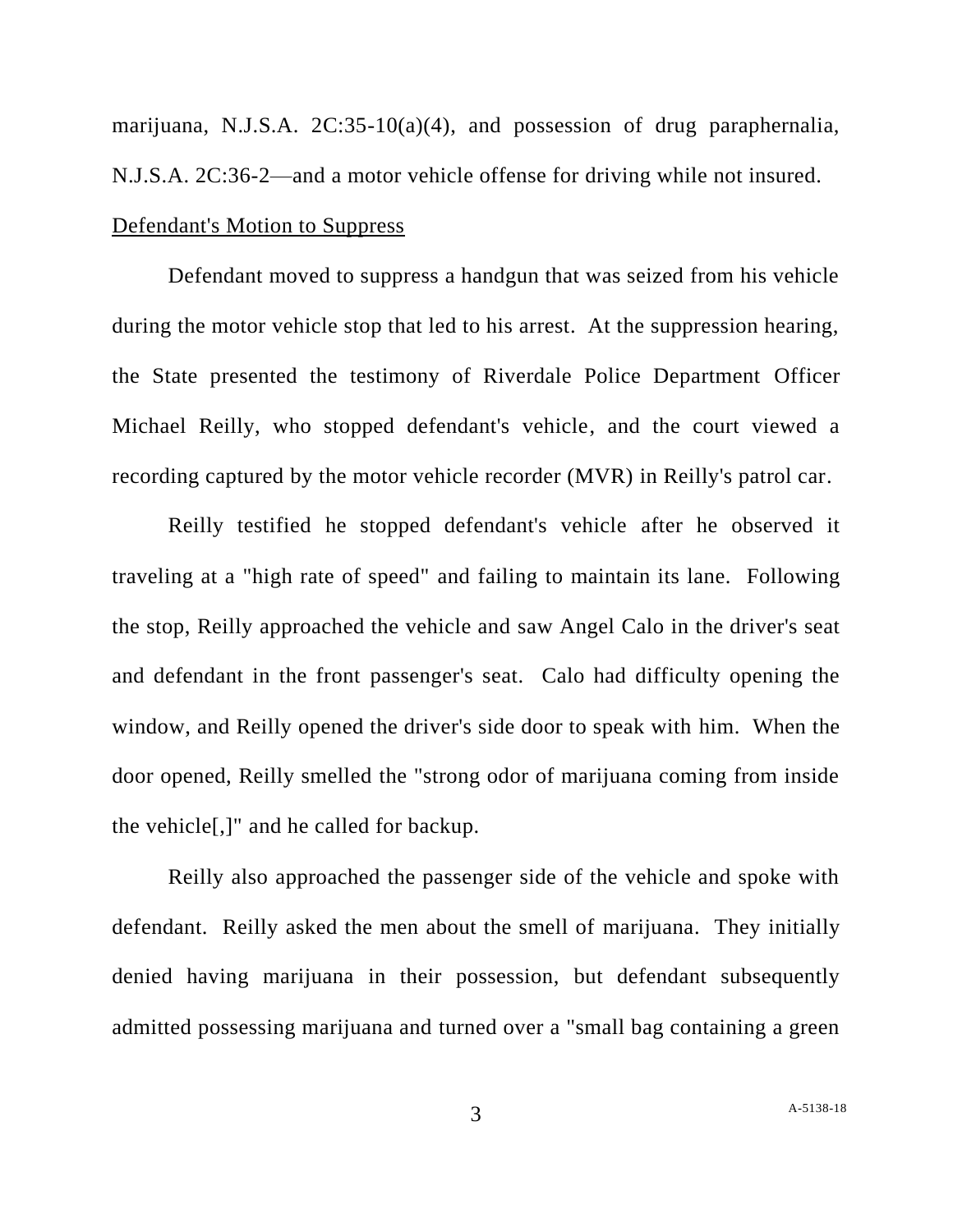leafy substance" Reilly recognized as marijuana. Reilly "felt like . . . there was more inside the" car based on the strong odor of raw marijuana still emanating from the vehicle. Reilly asked defendant to step out of the car and patted him down.

By that time, Riverdale Police Sergeant Greggory Bogert and Patrolman Travis Roemmele had arrived. Calo was removed from the car and Reilly spoke with him at the front of the vehicle. The MVR footage shows Reilly informed Roemmele that he had "weed in his pocket"—the marijuana turned over by defendant—as Roemmele stood by the driver's side door.

Roemmele began searching the vehicle and recovered marijuana cigarettes in the ashtray and a brownish waxy substance believed to be marijuana inside the passenger side door handle. Reilly testified Roemmele continued to search the car and yelled "gun" upon discovering a handgun inside the glove compartment. Defendant and Calo were then placed under arrest. Bogert retrieved the handgun from the vehicle's glove compartment, secured the gun, and later brought it to police headquarters.

Following Reilly's testimony, defense counsel argued the search of the vehicle was unreasonable because once defendant handed over the marijuana to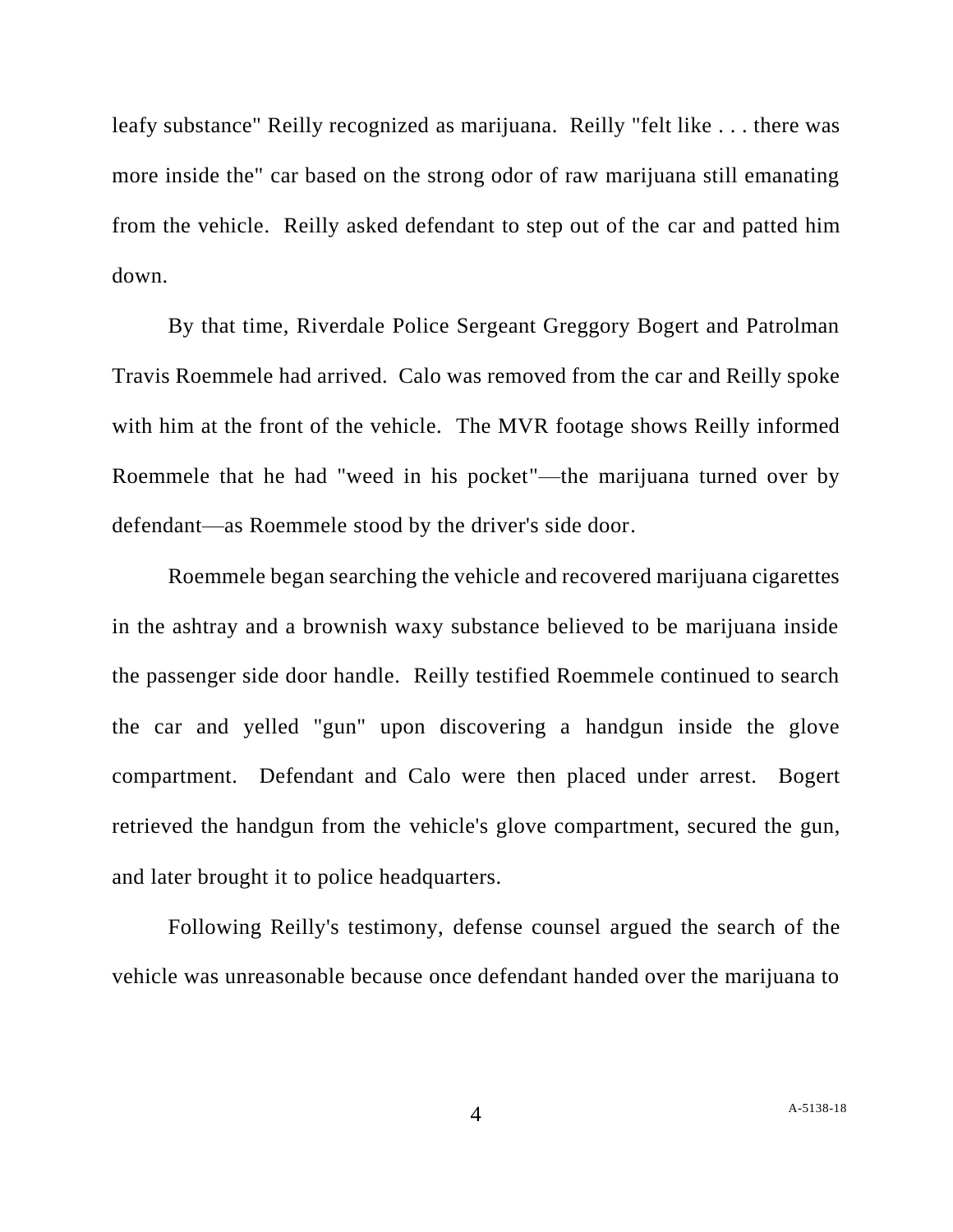Reilly, "probable cause ceased" and the subsequent search was therefore unlawful.

In the court's detailed written opinion on defendant's motion, it found Reilly was a credible witness, and it rejected defendant's claim that once defendant gave Reilly the bag of marijuana, the officers did not have probable cause to search the vehicle. The court found "probable cause existed for the warrantless search of defendant's car" based on the smell of marijuana emanating from the vehicle, and the subsequent discovery of marijuana by Roemmele as he searched the vehicle. The court further found "the scope of the search properly included the glovebox" based on its proximity to where drugs were found. The court concluded the gun was found within the scope of a search permitted under the automobile exception to the warrant requirement, and the search was limited to "places where there [was] probable cause to believe that the object of the search may be found." See State v. Esteves, 93 N.J. 498, 508 (1983). The court denied defendant's suppression motion.

#### Defendant's Trial

During defendant's subsequent trial, the State called the three officers, Reilly, Bogart, and Roemmele, who participated in the stop and search of defendant's vehicle. The State also called Detective Andreas Zaharopoulos of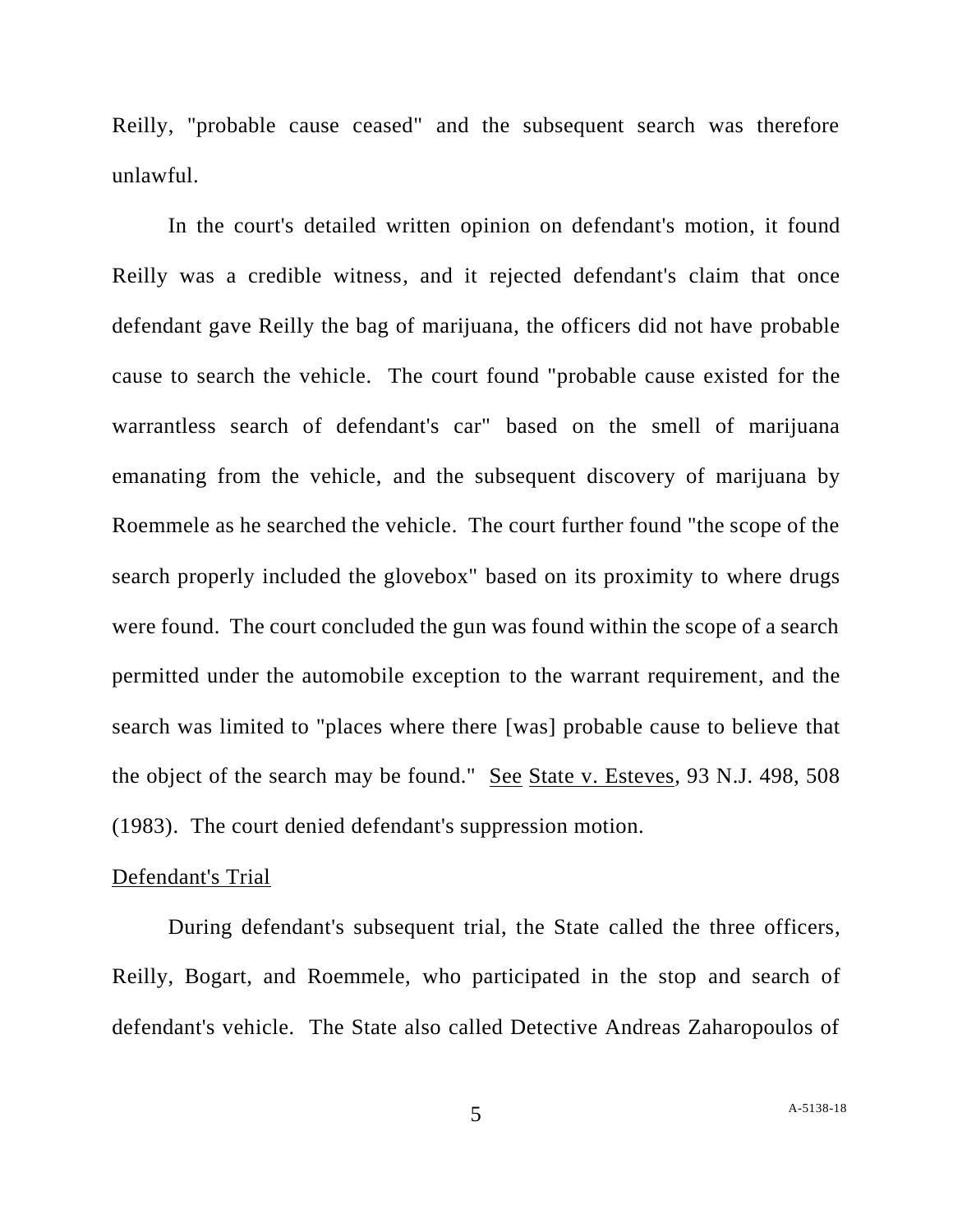the Morris County Sheriff's Office Crime Scene Investigation Section as an expert in the field of finger printing, and Investigator Earl Williams of the New Jersey State Police Ballistics Unit as an expert in the field of firearms examination. The MVR footage captured by Reilly's patrol car, as well as a recording of defendant's interview with police following his arrest, were admitted in evidence and played for the jury.

Reilly's testimony at trial was consistent with his testimony at the suppression hearing, and he reiterated his account of the motor vehicle stop and subsequent search. Reilly also explained what occurred after defendant and Calo were brought to police headquarters. He testified Calo said the gun was not his. Reilly further explained Calo was charged with failure to maintain his lane but was not charged in connection with the gun and was released. Reilly also testified Calo died prior to defendant's trial.

Reilly testified that during an interview with defendant following his arrest, defendant said he owned the car, and claimed ownership of the marijuana found in the vehicle. According to Reilly, defendant also admitted he knew the handgun was in the car, and he claimed ownership of the handgun.

A recording of Reilly's interview with defendant was played at trial, and a transcript was provided to the jurors. During the interview, defendant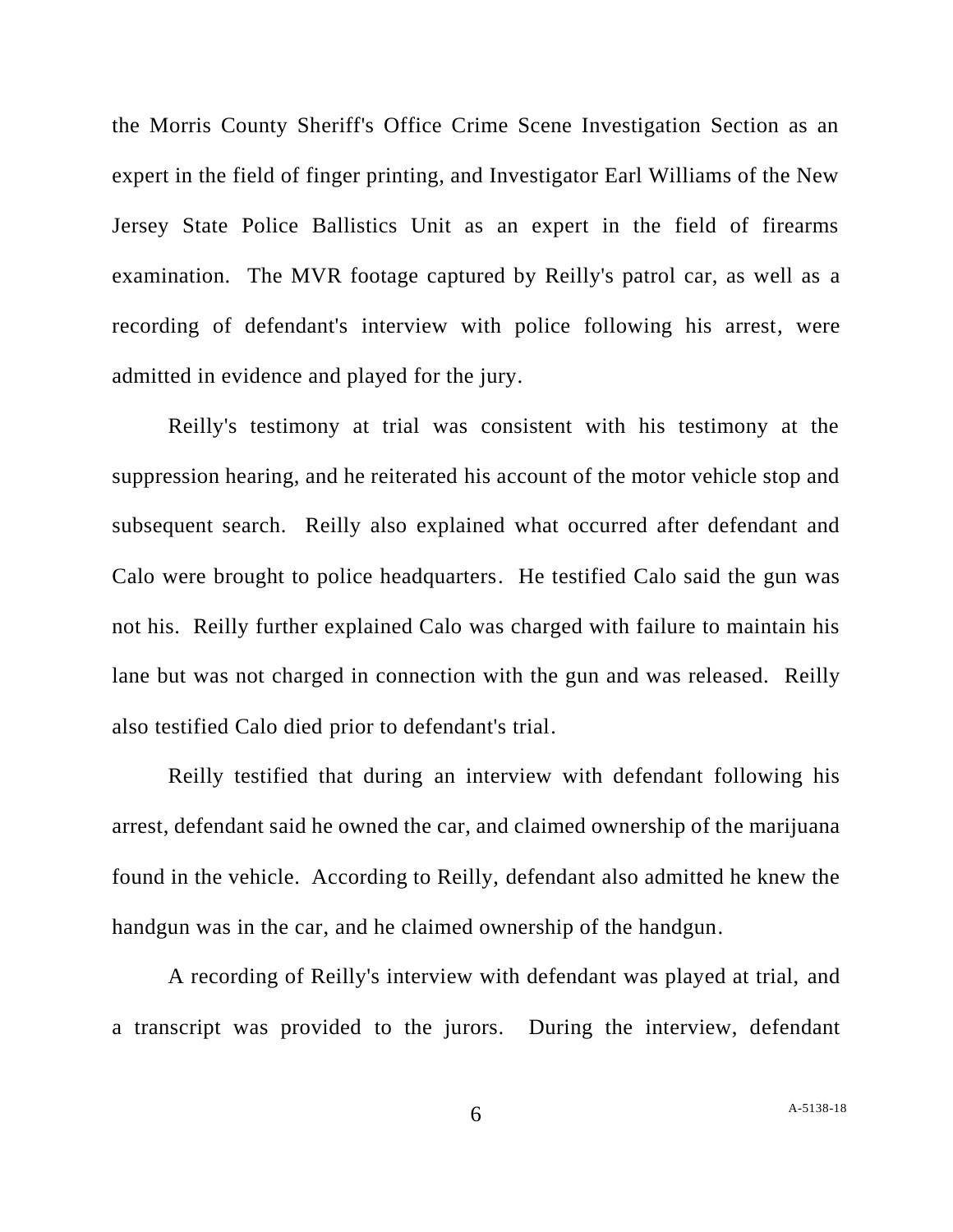recounted how he had discovered the handgun in the glove compartment shortly after purchasing the vehicle, while he was driving to meet his cousin in Reading, Pennsylvania, and he thought the handgun "was nice." Defendant said he took the gun's loaded magazine out, placed it back in the gun, and placed the gun back in the glove compartment. He further acknowledged it was a "bad decision, terrible decision," not to have reported the discovery of the gun in the vehicle. He then told the police he took "full ownership for that . . . firearm," and that he "knew it was there."

Roemmele testified he responded to Reilly's call for backup and arrived at the scene of the motor vehicle stop after Bogert. He explained that after defendant and Calo were removed from the vehicle, he understood from his conversation with Reilly that Reilly had recovered marijuana from the vehicle. Roemmele testified he then "observed" the vehicle from the driver's side and then the passenger's side. On the passenger's side, he "found a blue . . . plastic baggy, with" what he believed to be "wax or some type of marijuana narcotic in it" in the passenger side "door pocket." Roemmele gave this evidence to Reilly and continued searching the vehicle.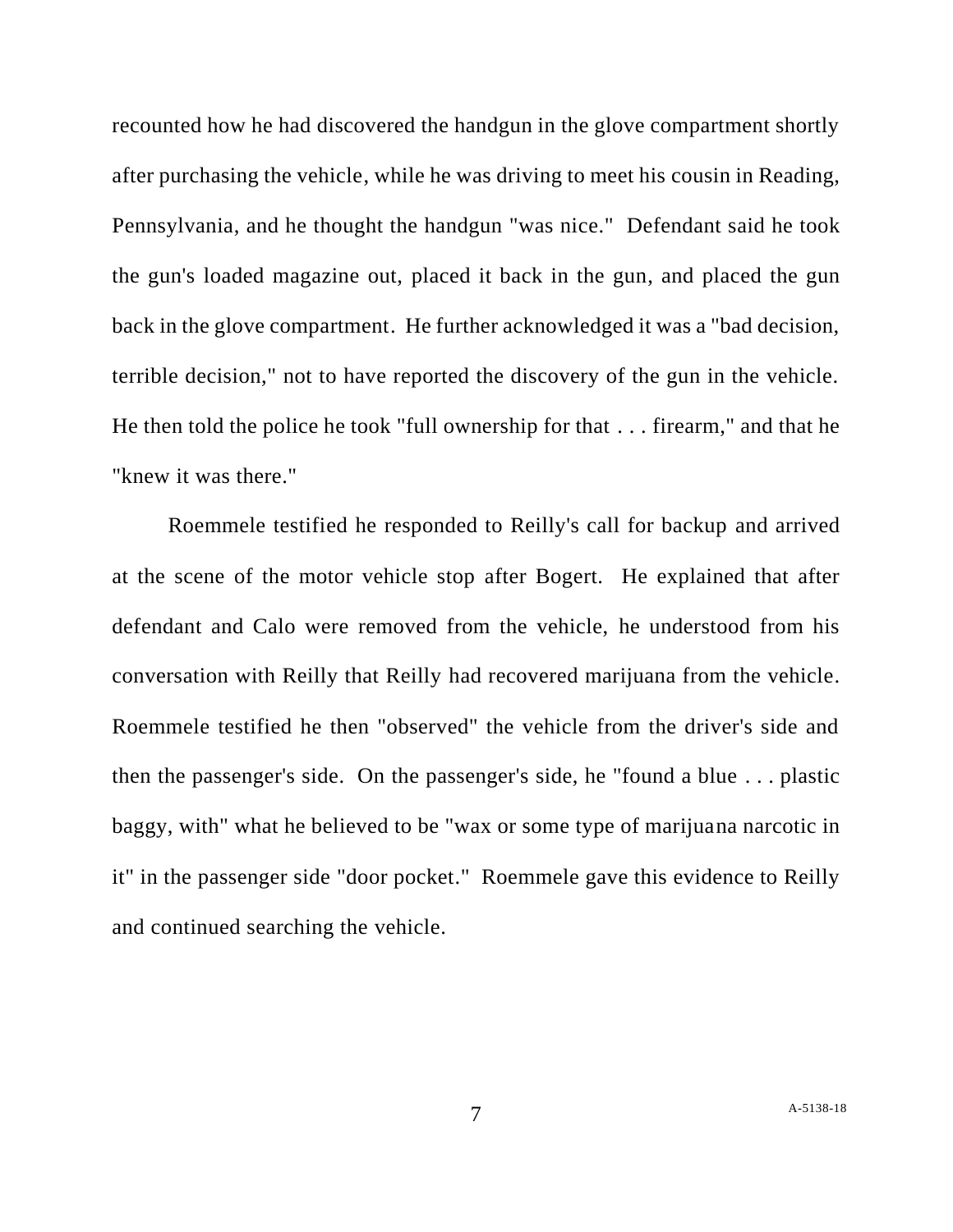Roemmele found the handgun when he "opened the glove box." He testified the glove compartment was unlocked, nothing was obstructing access to it, and it was "within arm's reach" of the passenger seat.

Roemmele explained that when he "opened the glove box" there was "a rag, almost wedged up between the top of the dashboard and where the glove box comes down." Roemmele stated he "started pulling on the rag, and it seemed pretty tough, and when [he] pulled on it, the gun fell right at [him] and basically pointed right at [his] face" which "took [him] by surprise." He testified the gun was not wrapped in the rag, but the rag was on top of the gun, as if "the rag was placed to cover it." He testified he "backed out of the vehicle" in response to this discovery and "yelled gun," prompting his fellow officers to secure defendant and Calo. Roemmele testified that after the two men had been secured, he and Reilly found a marijuana "roach" in the ashtray.

Bogert testified that after arriving and briefly speaking with defendant, he heard Reilly tell "the driver to stop moving," which prompted Bogert to approach the driver's side and keep "an eye on the driver at that point." After Roemmele yelled "gun," Bogert handcuffed defendant and Calo. Bogert testified he retrieved the handgun from the glove compartment, where he found it "in plain view." He stated the gun was loaded, and he removed the magazine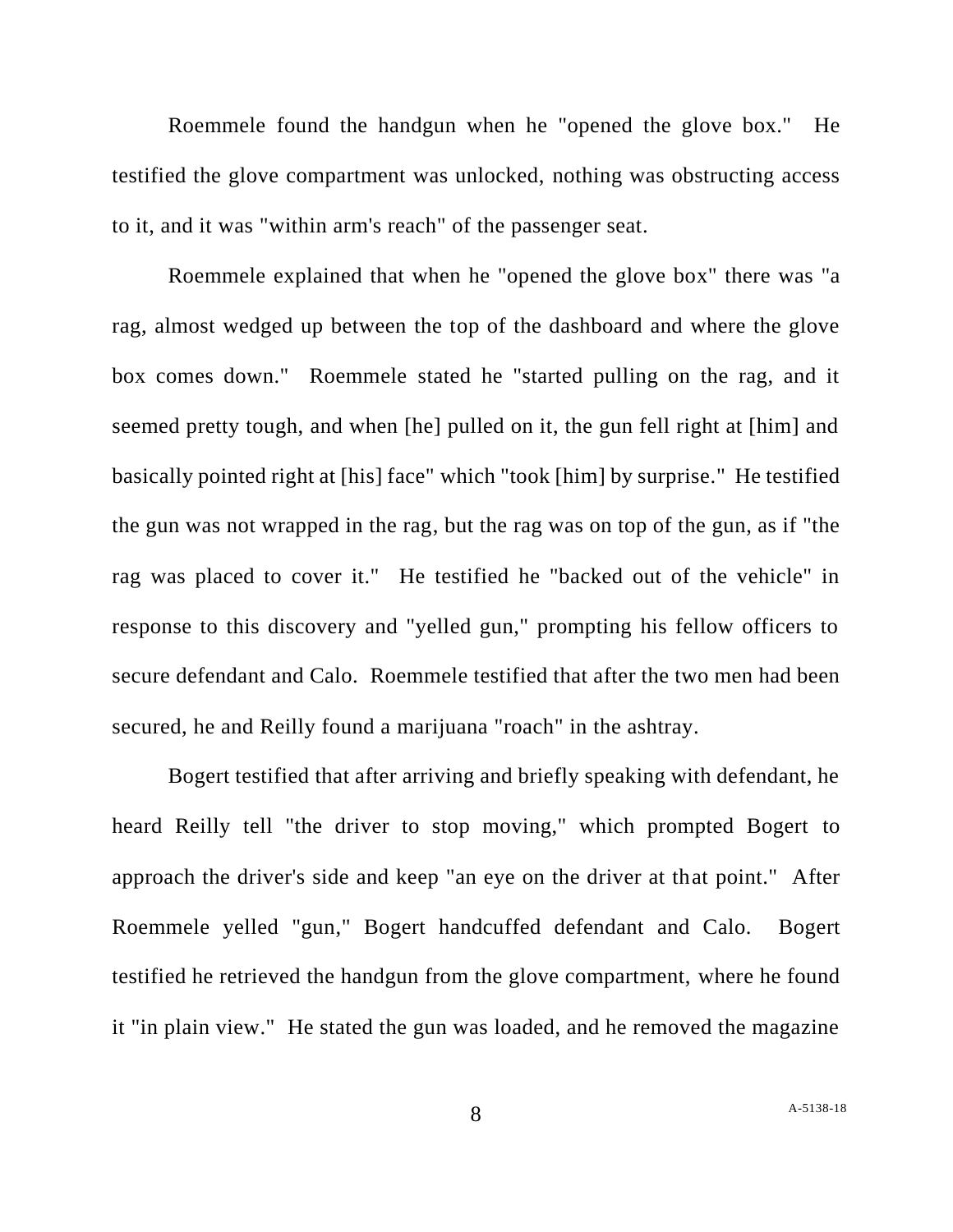and emptied a round from the chamber. He then transported the gun back to headquarters.

Zaharapolous testified no prints were found on the gun, the magazine or the ammunition seized. He also testified that various factors make it difficult for a fingerprint to be left on a handgun or ammunition. Williams testified he tested and processed the handgun and it was "operable and capable of being discharged." Defendant stipulated that neither he nor Calo had a permit to carry a firearm.

At the conclusion of the State's case, defendant made a  $Reyes<sup>1</sup>$  motion pursuant to Rule 3:18-1 seeking a judgment of acquittal, arguing the State failed to prove he possessed the handgun. Defendant argued the only evidence showing possession was his uncorroborated admission to the police, and he asserted the State had the burden of corroborating his statement beyond his mere presence in the car. The court denied this motion, finding defendant's admission he owned the gun was corroborated by "the fact that this was defendant's car," by where defendant was seated in the car, and by the "general circumstances of

<sup>&</sup>lt;sup>1</sup> State v. Reyes, 50 N.J. 454, 458-59 (1967).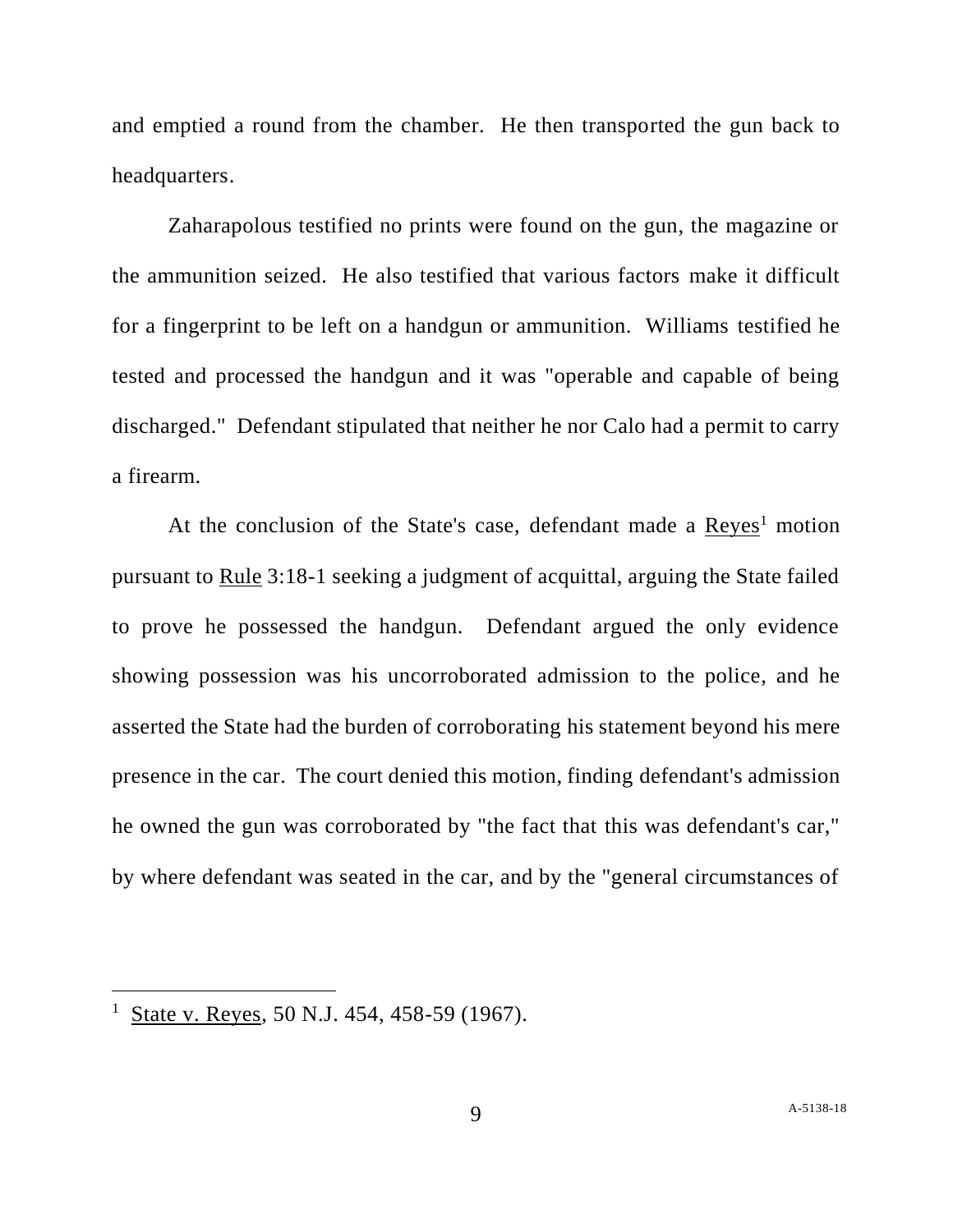the stop." The court determined there was more than sufficient evidence for the possession charge to "go to the jury."

The defense called three witnesses: defendant's and Calo's cousin Robert Tomayo; Hector Castro, an investigator hired by defendant who interviewed Tomayo "a couple of times" after defendant's arrest; and Lisbeth Pena, the mother of Tomayo's children and his girlfriend of seventeen years.

Tomayo testified defendant and Calo were his cousins, they had grown up together, and he had known them his "whole life." In October 2017, Calo travelled to Tomayo's Pennsylvania home by bus and defendant drove his car to Tomayo's home. The three men spent the day "drinking and talking in the kitchen." As the men drank in the kitchen, Pena was upstairs with her and Tomayo's infant child.

Tomayo testified that while in the kitchen, Calo said he always kept a loaded gun with him because "somebody is out to kill him." Tomayo did not see Calo with a gun, but he saw "like a little bulge . . . towards the side of [Calo]" while the men were together, which suggested to him that Calo had a gun. Tomayo testified defendant never had "any control over that gun." Tomayo also testified Calo was a member of the Blood's street gang.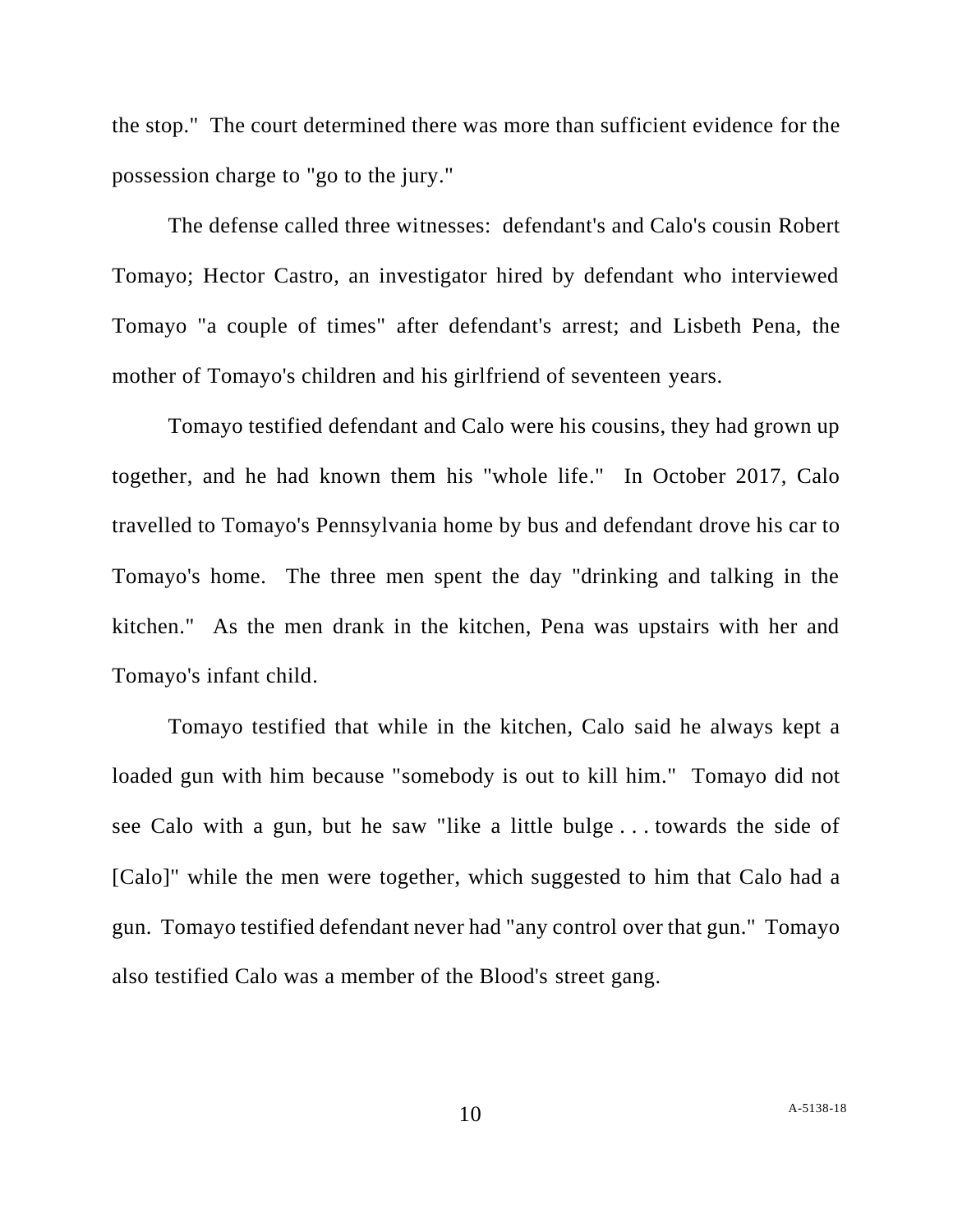Tomayo explained Pena told him she heard Calo talking about a gun. Pena told Tomayo that Calo had to leave the house. Tomayo told Calo that Pena wanted him to leave. Calo apologized to Tomayo and Pena and, because Calo did not have a vehicle, he told defendant "you're going to take me home." According to Tomayo, defendant did not want to leave but agreed on the condition that Calo drive his car. Tomayo testified that as the two men left he did not see a gun, but he saw Calo reach for the glove compartment in defendant's vehicle.

Tomayo further testified that after Calo and defendant were arrested, he spoke with Calo who reported he told defendant to "take that [gun] charge for [him]...because if they found [him] with another gun, [he was] done." Tomayo also testified he did not call the police following this conversation with Calo because he did not want to "see [Calo] go back in jail" and he did not know where they had been arrested. Tomayo also explained Calo had died after being shot four times.

On cross-examination, the State questioned Tomayo regarding the delay in reporting his version of the events until he spoke with defense investigator Castro following Calo's death in May 2018. The State presented Tomayo with three investigative reports prepared by Castro summarizing his conversations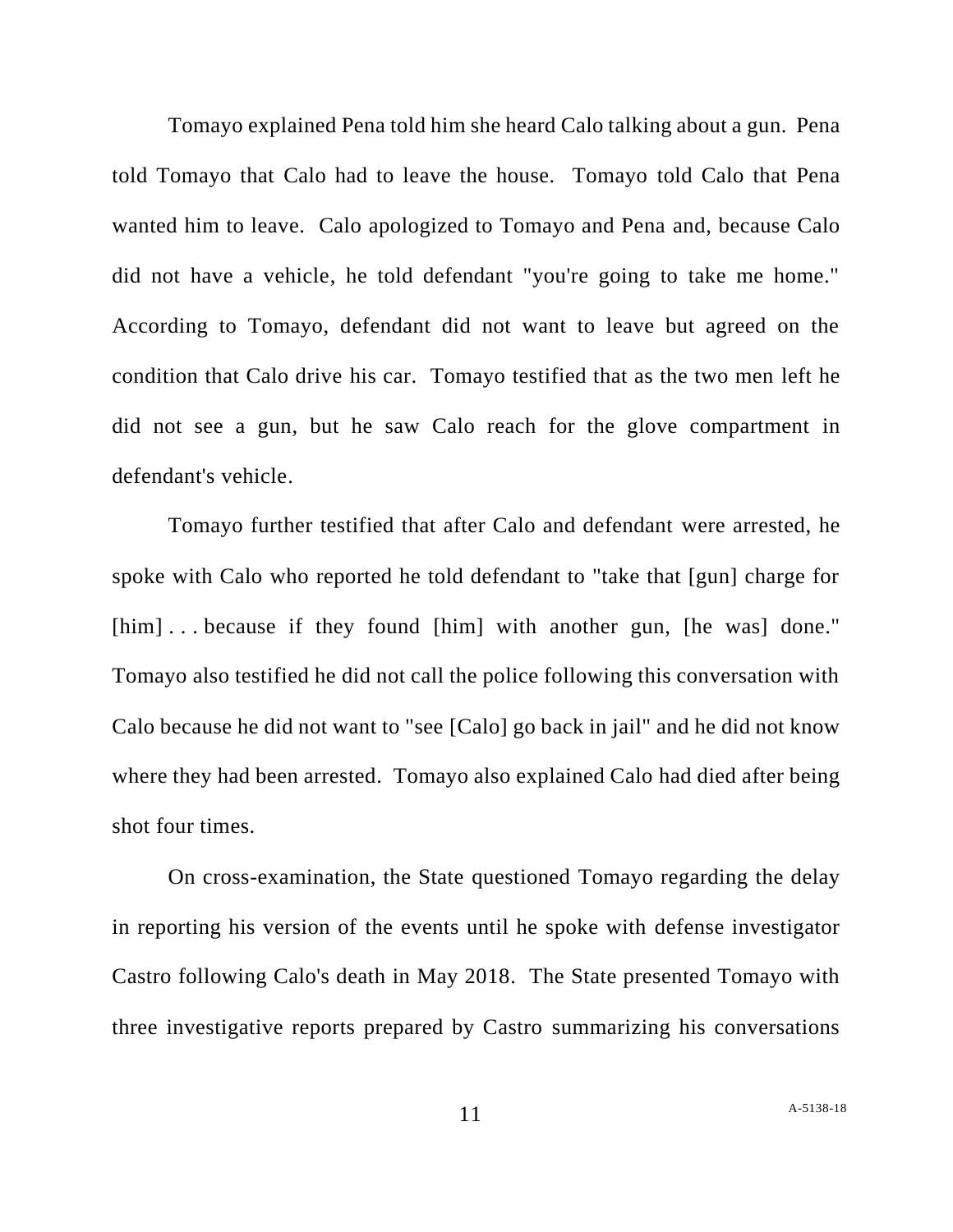with Tomayo, but the State did not enter the reports into evidence. Tomayo testified during cross-examination he was "not sure if [Calo] was dead or not when [he] talked to" Castro. The State also questioned Tomayo regarding inconsistencies between Castro's reports concerning Tomayo's statements to him and Tomayo's testimony at trial.

A March 5, 2019 sworn statement made by Tomayo to the prosecutors trying the case was also presented to Tomayo on cross-examination. During its cross-examination, the State pointed out inconsistencies between the investigative reports, Tomayo's trial testimony, and his statement to the prosecutors.

Defendant's investigator Castro testified he spoke to Tomayo "a couple of times[,]" as well as Pena, and he prepared his reports as summaries of those conversations. He agreed it was important that his reports contain an accurate and complete summary of everything said during his interviews with the witnesses.

Pena testified she was upstairs with her son while the three men were downstairs "drinking and talking," and she overheard Calo say "something about having a piece on him" and "[t]hat he needed to always carry something," which she interpreted to mean a gun. Pena testified she told Tomayo that Calo needed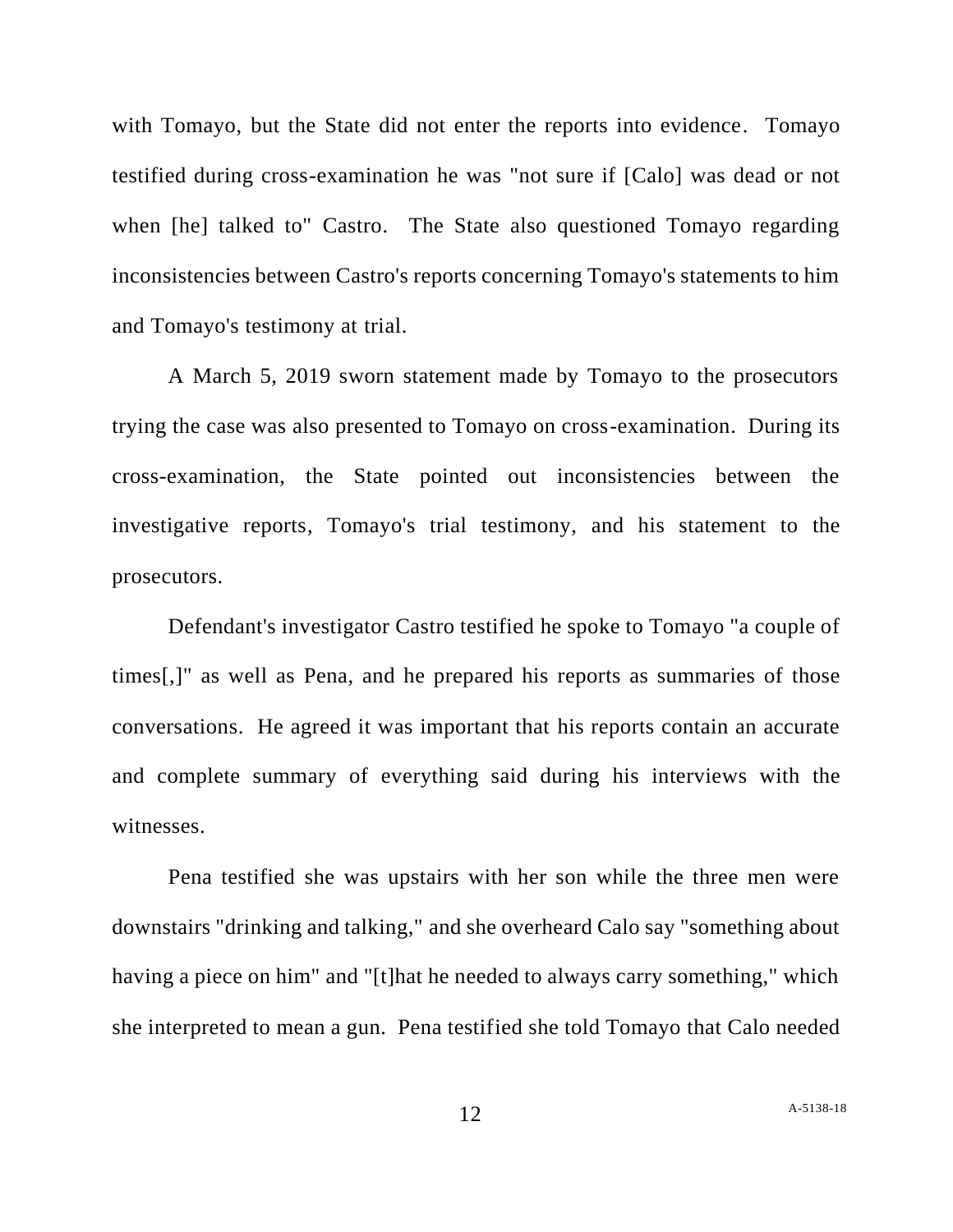to leave their home after he "confirmed" Calo had a gun. On cross-examination, the State presented Pena with Castro's investigative report and questioned her regarding inconsistencies between the report and her testimony.

At the conclusion of the evidence, defendant renewed his motion for judgment of acquittal for unlawful possession of a weapon. The court denied the motion.

In its closing argument, the State attacked the credibility of Tomayo's testimony, asserting the investigative reports and Tomayo's sworn statement to the prosecutors revealed inconsistencies and omissions. The State also argued Tomayo was biased. The State emphasized the statements implicating Calo as the possessor of the handgun were not made by Tomayo until after Calo had died. The State asserted Tomayo's and Pena's version of events was a recent fabrication.

At the conclusion of the closing argument, the jury was first charged with instructions for the unlawful possession of a weapon, and, after deliberations, found defendant guilty of that offense. The jury was then informed the State and defendant stipulated to defendant's prior conviction for burglary in Connecticut, "a Class D felony," and the State entered the certified judgment of conviction for that Connecticut conviction into evidence. The jury was then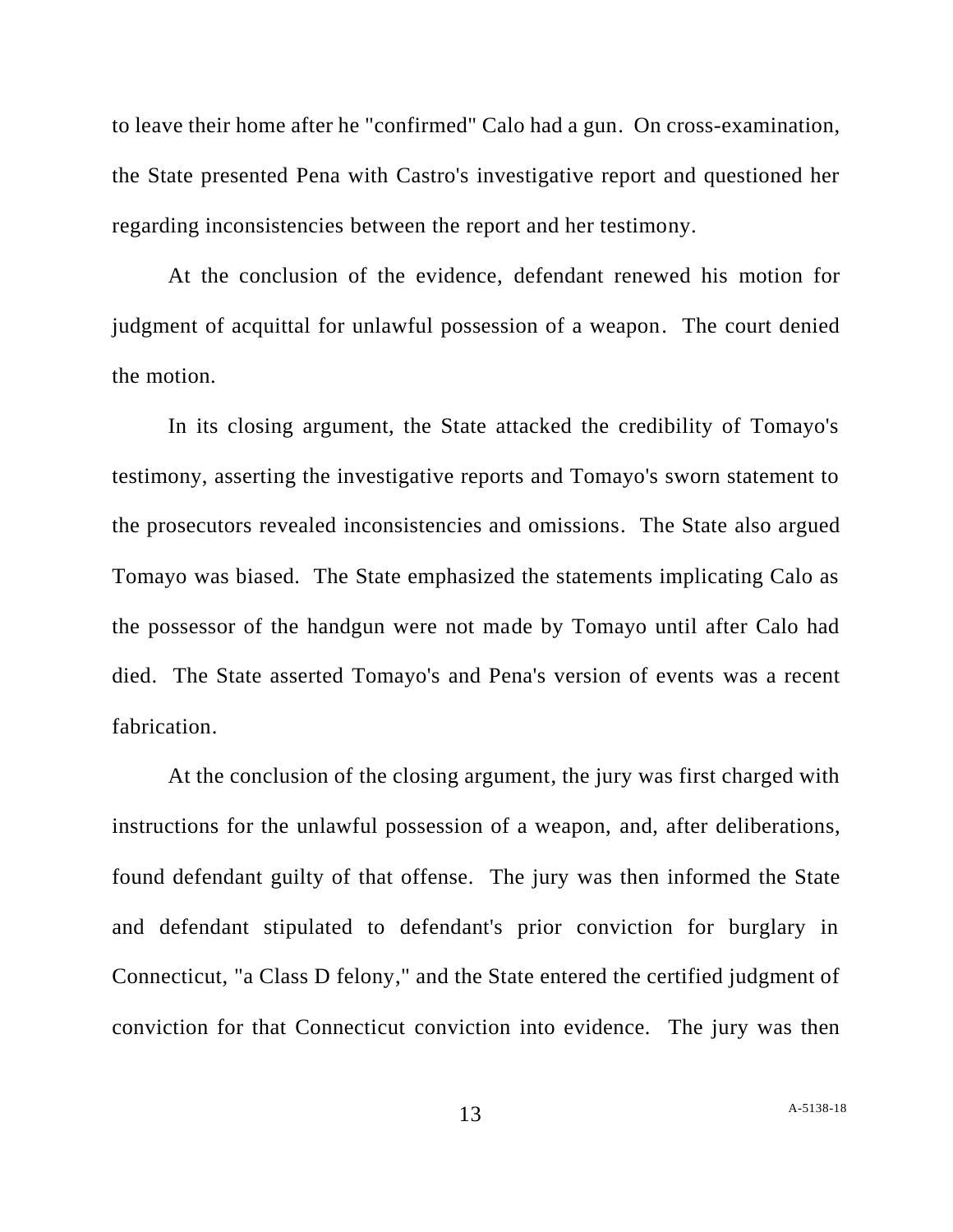instructed on the elements of the offense of certain persons not to have firearms, and, after deliberations, found defendant guilty of that offense.

Following the jury's verdicts, defendant moved for reconsideration of the court's prior order denying his motion to suppress the firearm recovered from his vehicle, and for a new trial based on alleged prosecutorial misconduct. At the hearing on these motions, defendant argued reconsideration of his motion to suppress was warranted because Roemmele's testimony at trial—that he pulled on a rag wedged between the dashboard and the top of the glove compartment causing the handgun to fall—constituted new evidence, and it demonstrated the scope of the search exceeded the probable cause provided by the smell of marijuana.

The court denied defendant's motion for reconsideration, finding the motion court's ruling was the "law of the case," and otherwise determining there was "no basis on which to grant" defendant's motion for reconsideration. The court found "the search was a good search[,]" and there had been "no deprivation of . . . defendant's rights[.]"

In support of his motion for a new trial, defendant acknowledged that no objection had been made in response to the alleged instances of prosecutorial misconduct, but nonetheless he claimed the errors were "clearly capable of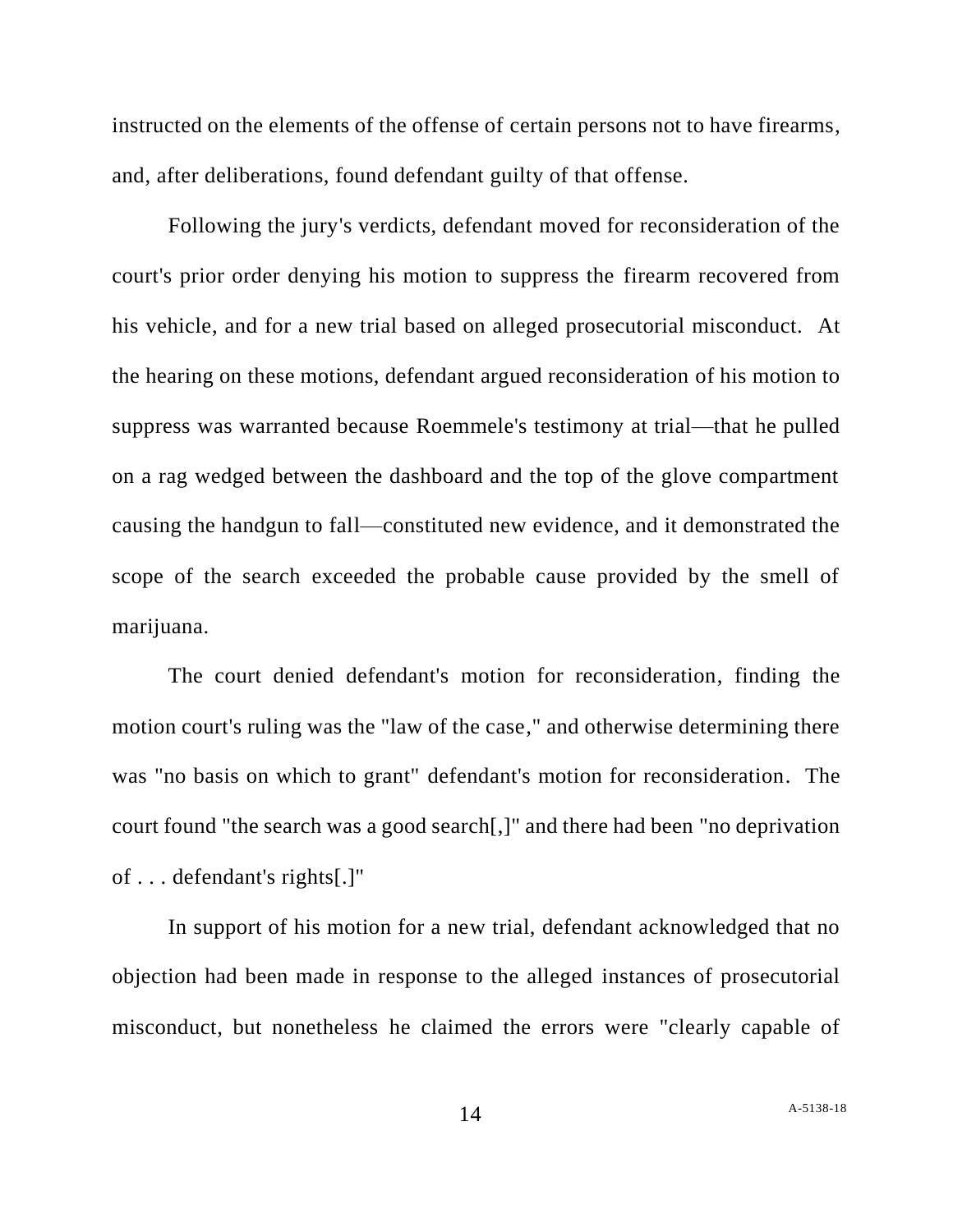producing an unjust result." He alleged the State improperly questioned Tomayo and Pena regarding their "delay in reporting their version of the facts" until after Calo died, to improperly suggest they fabricated their version without laying the proper foundation. Defendant further asserted the State's use of Castro's investigative reports to confront Tomayo and Pena was improper because the reports consisted of Castro's recollection's and not Tomayo's or Pena's own words, and because the reports were never admitted in evidence. Defendant also claimed the State improperly used Tomayo's sworn statement to the prosecutors without entering it into evidence, and misrepresented what Tomayo said in that statement.

The court rejected defendant's arguments and found "no basis for granting a new trial." The court explained "[t]here were factual issues here, and the prosecutor was entitled to comment in summation with respect to alleged contradictions, or alleged assertions by the defense." The court denied defendant's motion for a new trial.

At defendant's sentencing proceeding, the court also heard argument on defendant's motion for judgment of acquittal on the certain-persons-not-topossess-a-firearm, N.J.S.A. 2C:39-7(b)(1), charge. Defendant argued the predicate offense for his status as a certain person was a Connecticut conviction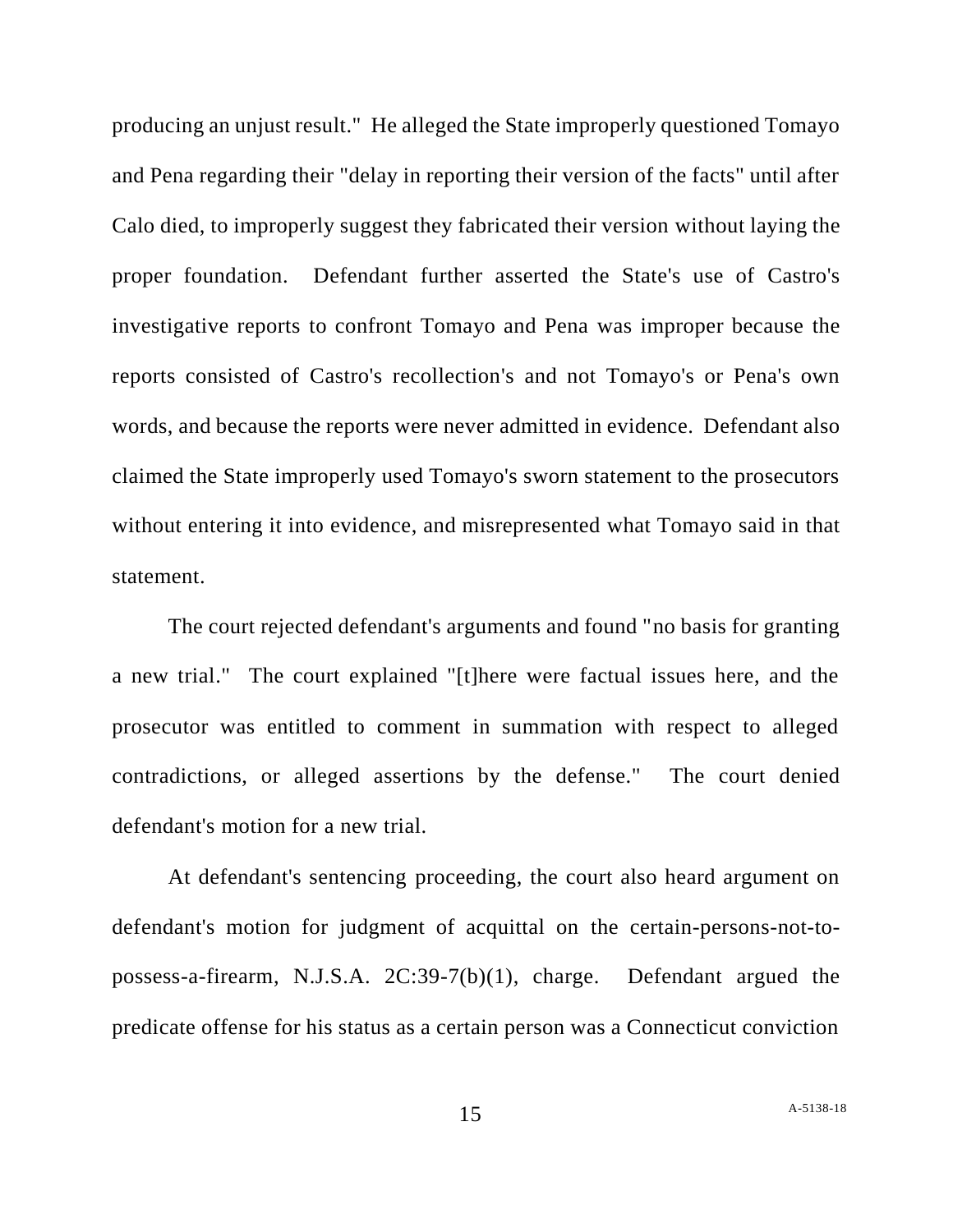for burglary. He claimed that whether his Connecticut conviction for burglary was a comparable offense under N.J.S.A.  $2C:39-7(c)^2$  had to be decided by the jury. He further argued the Connecticut statutory definition of burglary "criminalizes much more conduct than the [New] Jersey statute" and is therefore "not comparable" for purposes of having a necessary predicate conviction under N.J.S.A. 2C:39-7(c).

The court rejected defendant's argument and found "[b]urglary has a common law meaning[,]  $\ldots$  [a]nd both the New Jersey statute[, N.J.S.A. 2C:39-7(c),] and Connecticut statute incorporate [the] common law . . . definition of burglary." The court determined the two "statutes are comparable" and the question of whether an out-of-state crime is a comparable offense under N.J.S.A. 2C:39-7(c) is a legal issue. The court found defendant's Connecticut conviction for burglary constituted a comparable conviction of the requisite predicate offense of burglary under N.J.S.A. 2C:39-7(c) such that defendant could be properly convicted of the certain-persons offense. The court denied defendant's motion.

<sup>&</sup>lt;sup>2</sup> N.J.S.A. 2C:39-7(c) provides that "[w]henever any person shall have been convicted in another state . . . in a court of competent jurisdiction, of a crime . . . which in the other jurisdiction or country is comparable to one of the crimes enumerated in subsection a. or b. of this section, then that person shall be subject to the provisions of this section."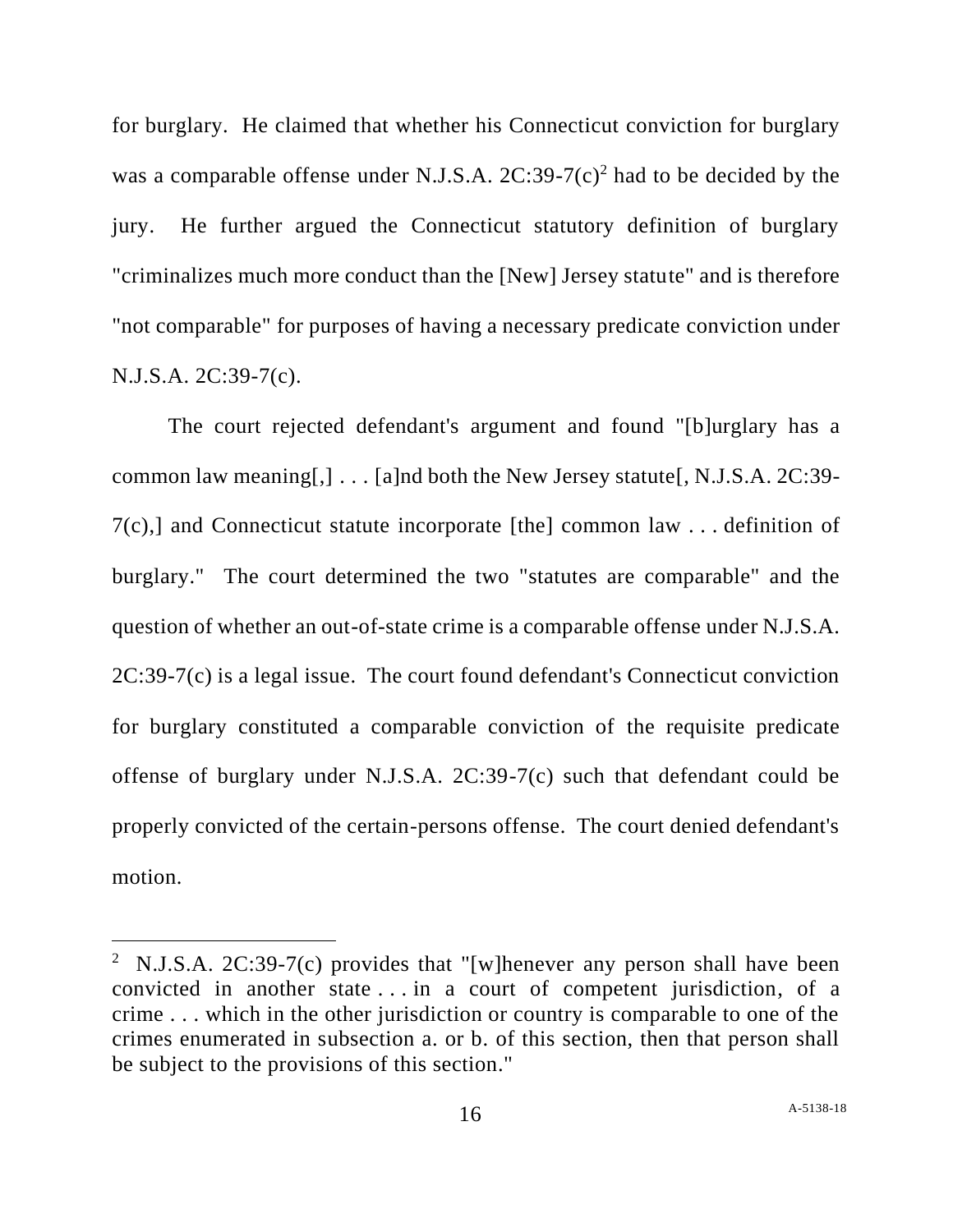In sentencing defendant, the court found three aggravating factors and one mitigating factor. It found aggravating factors: three, "[t]he risk the defendant will commit another offense," N.J.S.A. 2C:44-1(a)(3); six, "[t]he extent of the defendant's prior criminal record and the seriousness of the offenses of which the defendant has been convicted," N.J.S.A. 2C:44-1(a)(6); and nine, the need to deter defendant "and others from violating the law." N.J.S.A. 2C:44-1(a)(9). It found mitigating factor eleven applied as well, the hardship placed on defendant or his dependents by his imprisonment. N.J.S.A. 2C:44-1(b)(11).

The court sentenced defendant to an eight-year prison term with a fouryear period of parole ineligibility for unlawful possession of a weapon, N.J.S.A.  $2C:39-5(b)(1)$ . It sentenced defendant to a five-year prison term with a mandatory five-year period of parole ineligibility for certain persons not to possess a firearm, N.J.S.A. 2C:39-7(b)(1). Count two of the indictment, possession of a defaced firearm, N.J.S.A. 2C:39-3(d), was dismissed. The court also found defendant guilty of the two disorderly persons drug offenses, and sentenced defendant to a six-month custodial term for each, to run concurrent to his eight-year sentence for unlawful possession of a weapon.

This appeal followed. Defendant presents the following arguments for our consideration: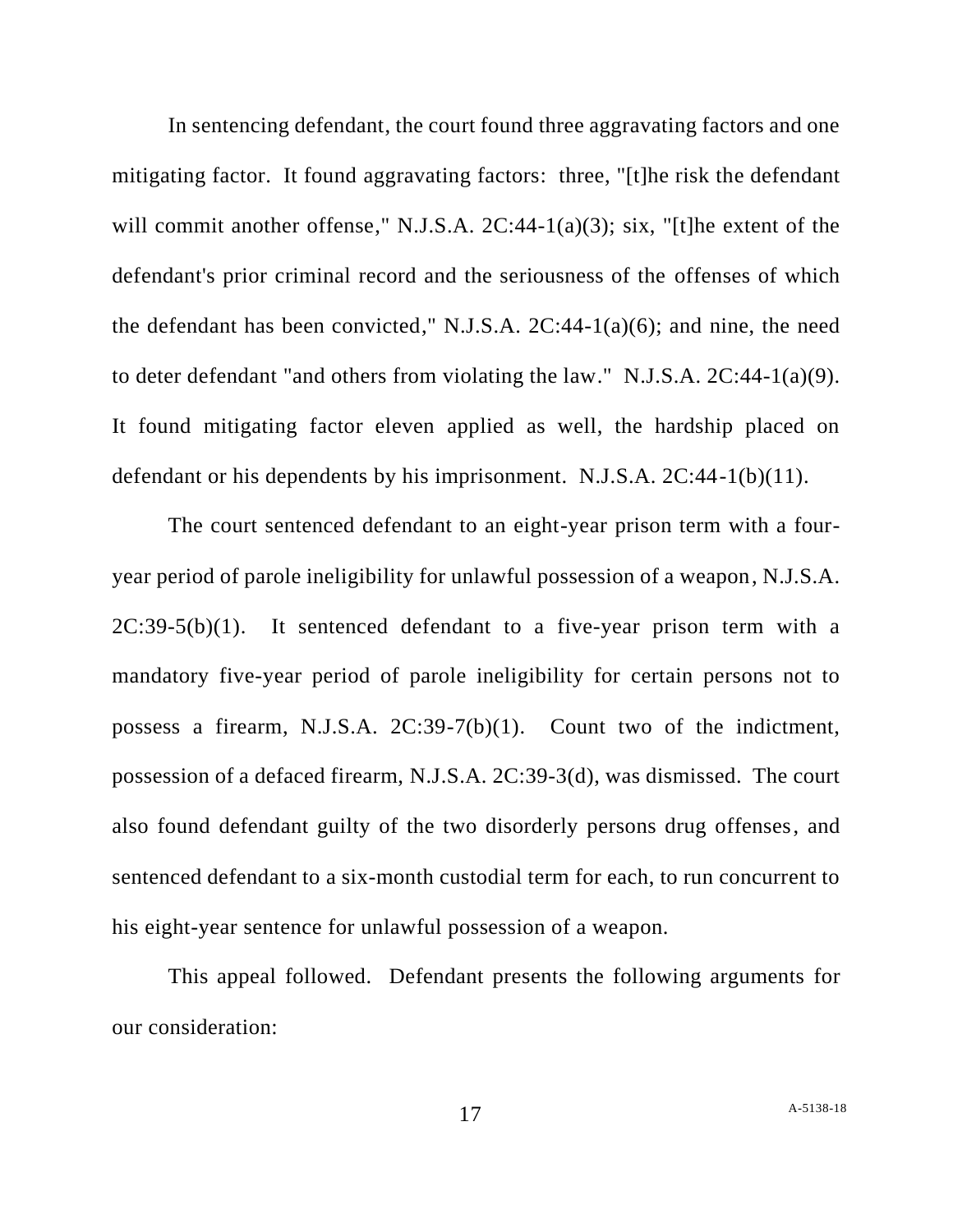# POINT I

DEFENDANT'S RIGHT TO BE FREE FROM UNREASONABLE SEARCHES AND SEIZURES WAS VIOLATED DUE TO THE LACK OF DIRECT TESTIMONY JUSTIFYING PROBABLE CAUSE TO SEARCH ALL PARTS OF DEFENDANT'S VEHICLE; THERE WERE ZERO PROOFS INTRODUCED BY THE STATE REGARDING THE MANNER AND SCOPE OF THE SEARCH OR WHERE THE GUN WAS FOUND VIOLATING DEFENDANT'S FUND[A]MENTAL RIGHT TO DUE PROCESS AND A FAIR TRIAL.

A. There was insufficient probable cause to search all of defendant's car.

B. The suppression hearing judge erred in issuing a ruling in the absence of any testimony from the searching officer depriving defendant of his fundamental right to a fair suppression hearing and trial.

## POINT II

DEFENDANT'S MOTION FOR RECONSIDERATION OF JUDGE ENRIGHT'S SUP[P]RESSION MOTION AND TO CONDUCT A NEW EVIDENTIARY HEARING SHOULD HAVE BEEN GRANTED IN THE INTERESTS OF JUSTICE DUE TO NEW EVIDENCE ADDUCED AT TRIAL DIRECTLY CONTRADICTING JUDGE ENRIGHT'S FINDING THAT LAW ENFORCEMENT ACTED REASONABLY AND THEREFORE HAD PROBABLE CAUSE TO SEARCH THE SECRETED AREA WHERE THE GUN WAS FOUND.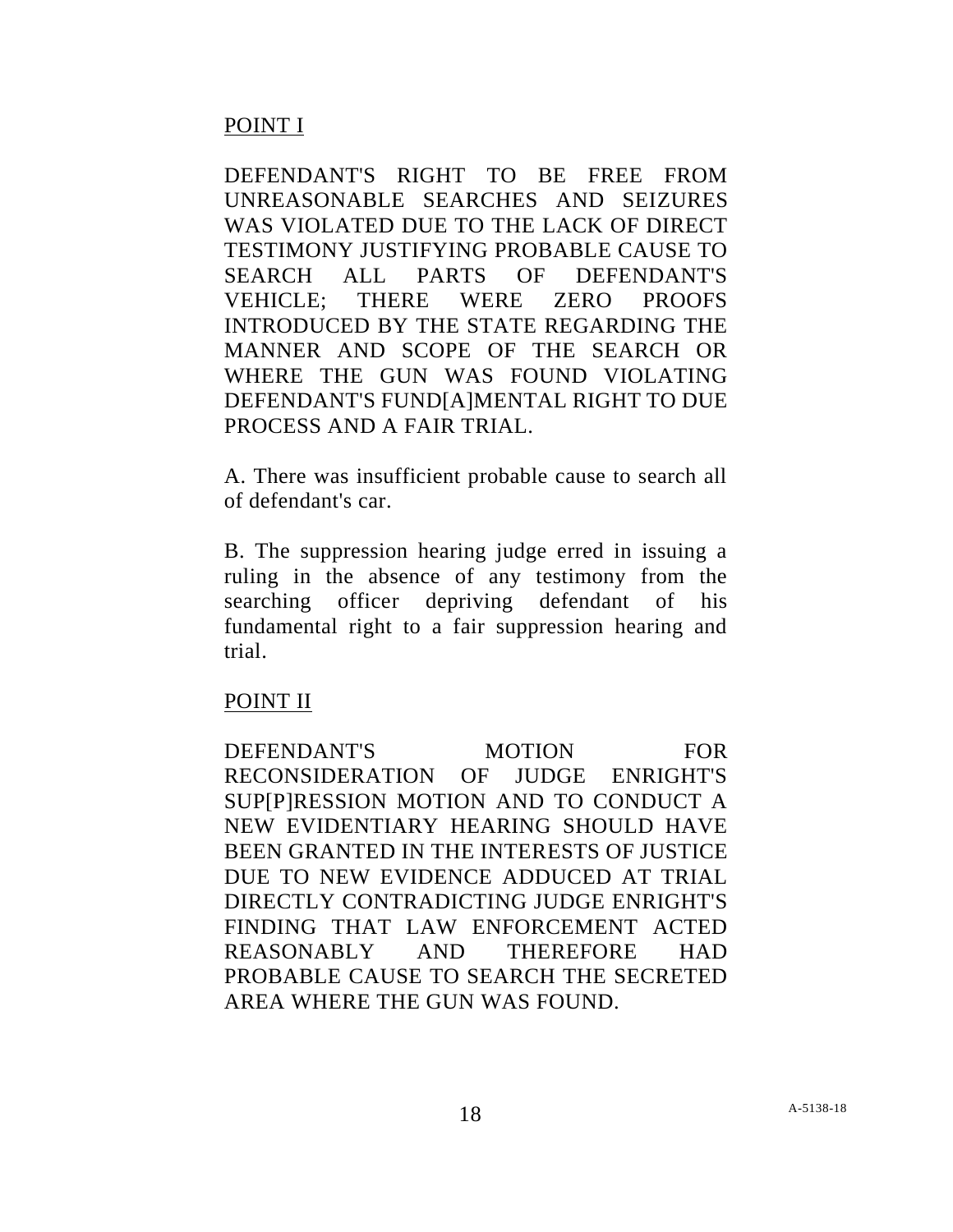# POINT III

DEFENDANT WAS ENTITLED A JUDGEMENT OF AICIOUITTAL BECAUSE THE STATE CLEARLY FAILED TO CARRY ITS BURDEN OF PROOF THAT DEFENDANT WAS IN POSSESSION OF THE GUN AND THE OVERWHELMING EVIDENCE INDICATES THAT THE GUN WAS ALWAYS SOLELY POSSESSED BY DEFENDANT'S COUSIN.

# POINT IV

DEFENDANT WAS ENTITLED TO A NEW TRIAL DUE TO PROSECUTORIAL MISCONDUCT IN QUESTIONING DEFENSE WITNESSES AND IN MAKING UNFOUNDED COMMENTS IN HIS CLOSING STATEMENT RESULTING IN A MANIFEST INJUSTICE UNDER THE LAW.

# POINT V

THE TRIAL JUDGE ERRED IN NOT GRANTING DEFENDANT'S MOTION FOR JUDGEMENT OF A[C]QUITTAL ON COUNT THREE OF THE INDICTMENT AS THE STATE FAILED TO PROVE THAT DEFENDANT'S CONNECTICUT CONVICTION WAS COMPARABLE TO A NEW JERSEY CONVICTION WHICH MUST BE DECIDED BY A JURY.

# POINT VI

THE TRIAL JUDGE'S JURY INSTRUCTIONS ON POSSESSION WERE ERRONEOUS REQUIRING REVERSAL.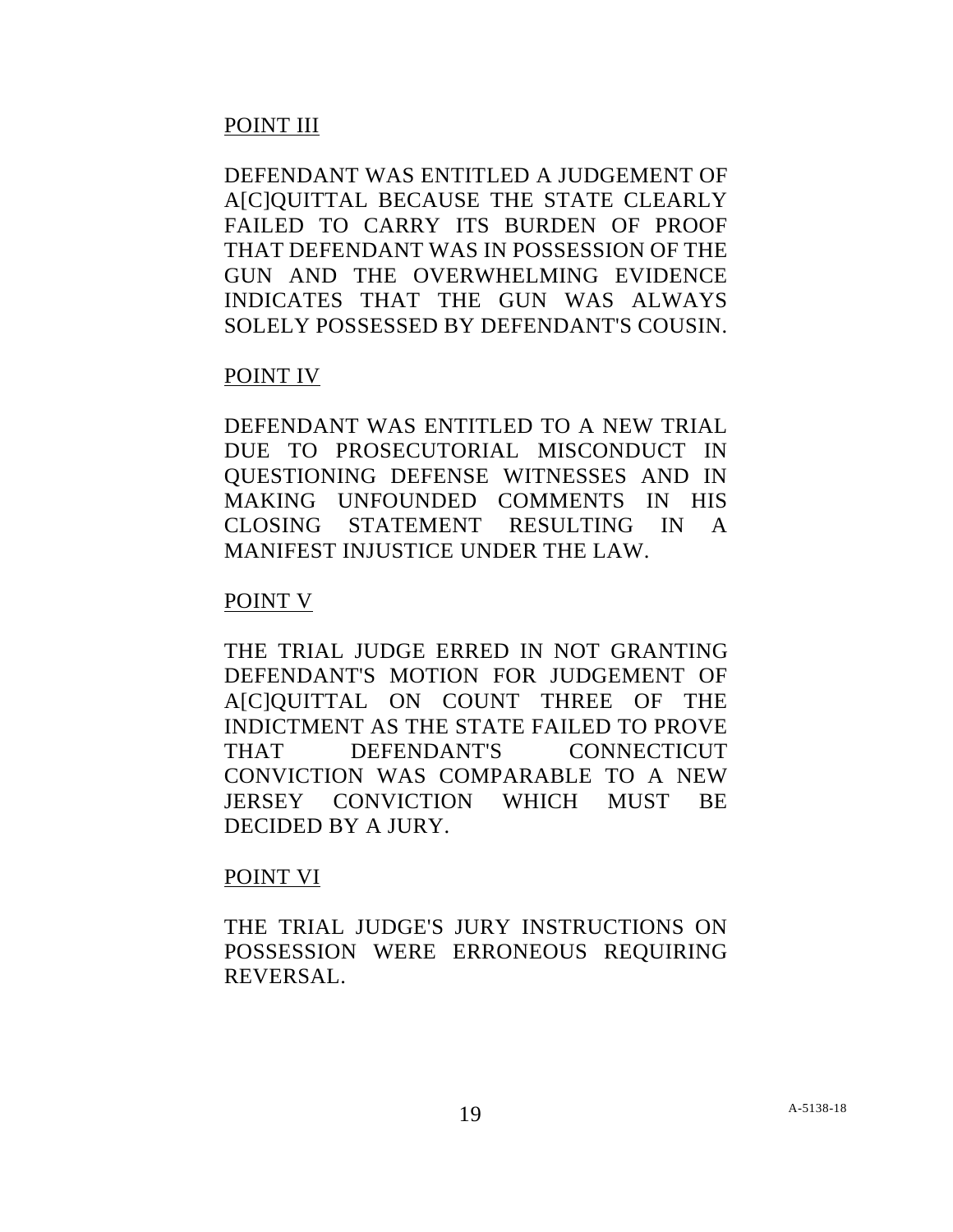#### POINT VII

### DEFENDANT'S SENTENCE WAS EXCESSIVE.

### II.

#### $\mathbf{A}$ .

Defendant first argues the court erred by denying his motion to suppress the handgun found in his vehicle. He argues any probable cause that existed to search the vehicle based on Reilly's detection of the smell of raw marijuana was no longer extant after he turned over the small bag of marijuana to Reilly. He also argues that in the absence of testimony from Roemmele at the suppression hearing, "[t]here was an insubstantial factual basis to support" the court's conclusion the search was reasonable. Defendant further asserts Roemmele's absence from the suppression hearing deprived him of his right to a fair proceeding and violated his right to confront the witnesses against him.

When reviewing a trial court's denial of a motion to suppress physical evidence, our "scope of review . . . is limited." State v. Ahmad, 246 N.J. 592, 609 (2021). We "must uphold the factual findings underlying the trial court's decision so long as those findings are supported by sufficient credible evidence in the record." Ibid. (quoting State v. Elders, 192 N.J. 224, 243 (2007)). Factual findings of the trial court should only be set aside when those findings are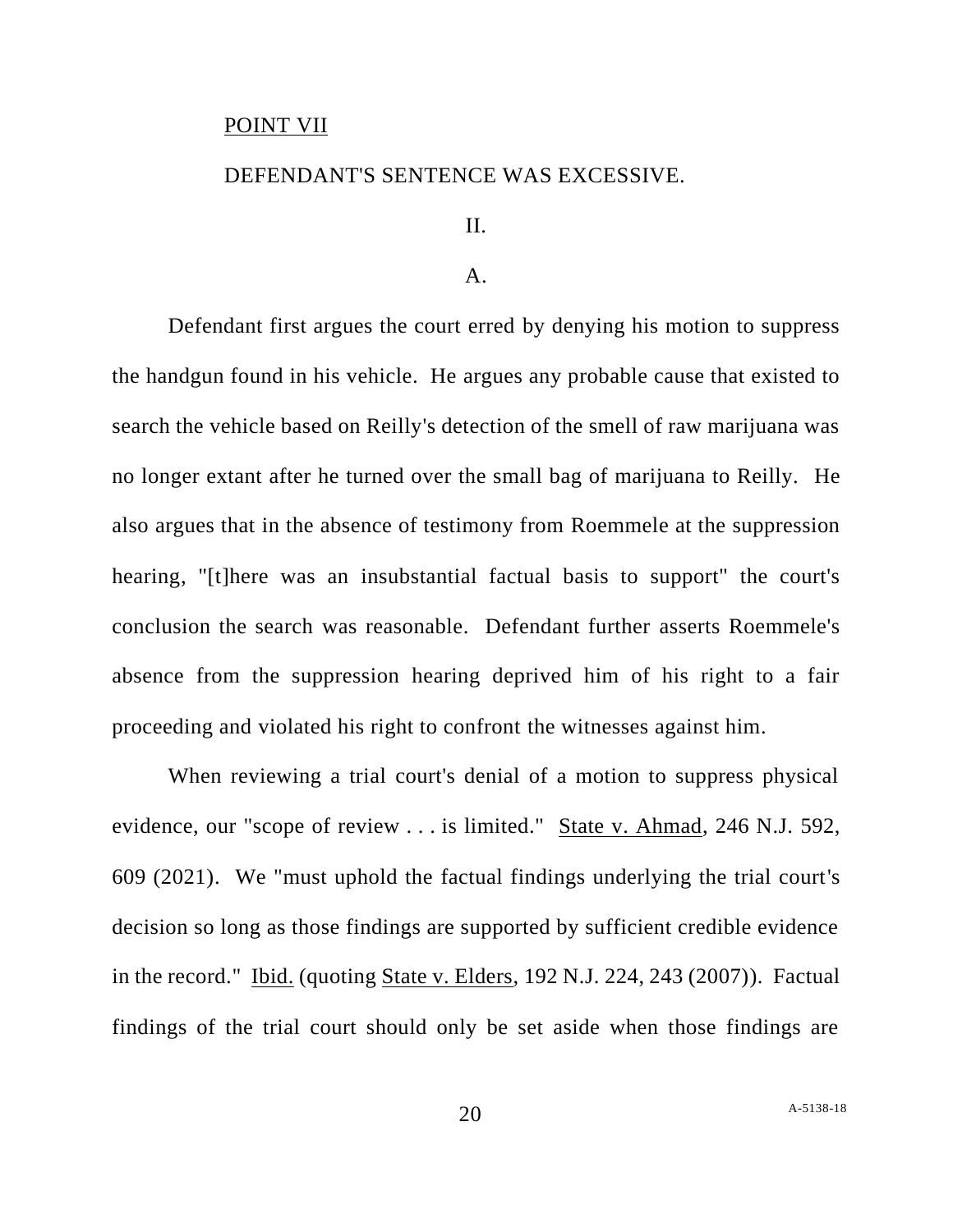"clearly mistaken." State v. Zalcberg, 232 N.J. 335, 344 (2018) (quoting State v. Hubbard, 222 N.J. 249, 262-63 (2015)). Factual findings based on "[v]ideorecorded evidence is reviewed under the same standard." State v. Hagans, 233 N.J. 30, 38 (2018) (citing State v. S.S., 229 N.J. 360, 381 (2017)). We owe no such deference to a trial court's legal interpretations, which we review de novo. State v. Hathaway, 222 N.J. 453, 467 (2015).

The Fourth Amendment of the United States Constitution as well as Article I, Paragraph 7 of the New Jersey Constitution guarantees "[t]he right of the people to be secure . . . against unreasonable searches and seizures." U.S. Const. amend. IV; N.J. Const. art. I, ¶ 7. "Warrantless searches are 'permissible only if "justified by one of the few specifically established and well-delineated exceptions to the warrant requirement."'" State v. Robinson, 228 N.J. 529, 544 (2017) (quoting State v. Witt, 223 N.J. 409, 422 (2015)).

Where evidence is seized during a vehicle stop without a warrant, "[t]he State has the burden of proof to demonstrate by a preponderance of the evidence that the warrantless seizure was valid." State v. Atwood, 232 N.J. 433, 437-38 (2018) (quoting State v. O'Neal, 190 N.J. 601, 611 (2007)). Where the State fails to establish the search falls within one of the exceptions to the warrant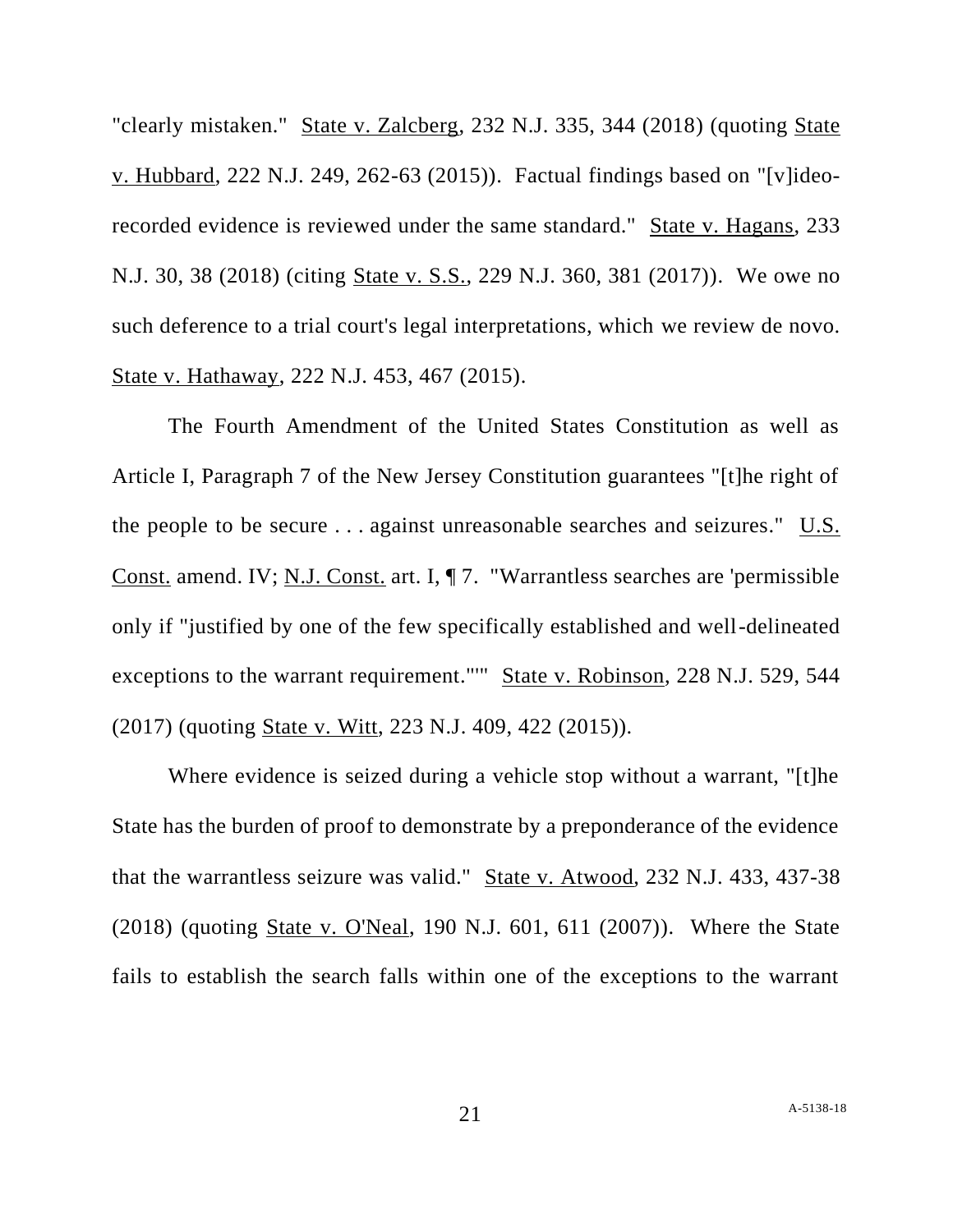requirement, the exclusionary rule requires suppression of the evidence. Id. at 449.

"One of the well-established exceptions to the warrant requirement is the automobile exception." State v. Terry, 232 N.J. 218, 231 (2018). Under the automobile exception, a vehicle may be searched without a warrant where (1) "the police have probable cause to believe that the vehicle contains contraband or evidence of an offense," and (2) "the circumstances giving rise to probable cause are unforeseeable and spontaneous." Witt, 223 N.J. at 447; State v. Rodriguez, 459 N.J. Super. 13, 22 (App. Div. 2019).

"In determining whether there is probable cause, the court should utilize the totality of the circumstances test . . . [and t]hat test requires the court to make a practical, common sense determination whether, given all of the circumstances, 'there is a fair probability that contraband or evidence of a crime will be found in a particular place." State v. Moore, 181 N.J. 40, 46 (2004) (citation omitted) (quoting Illinois v. Gates, 462 U.S. 213, 238 (1983)).

Defendant does not challenge the spontaneity of the search of his vehicle, Witt, 223 N.J. at 447; he challenges only the reasonableness of the search and the probable cause justifying it. In arguing the State failed to prove the search of the car was reasonable, defendant relies on State v. Patino, 83 N.J. 1, 10-11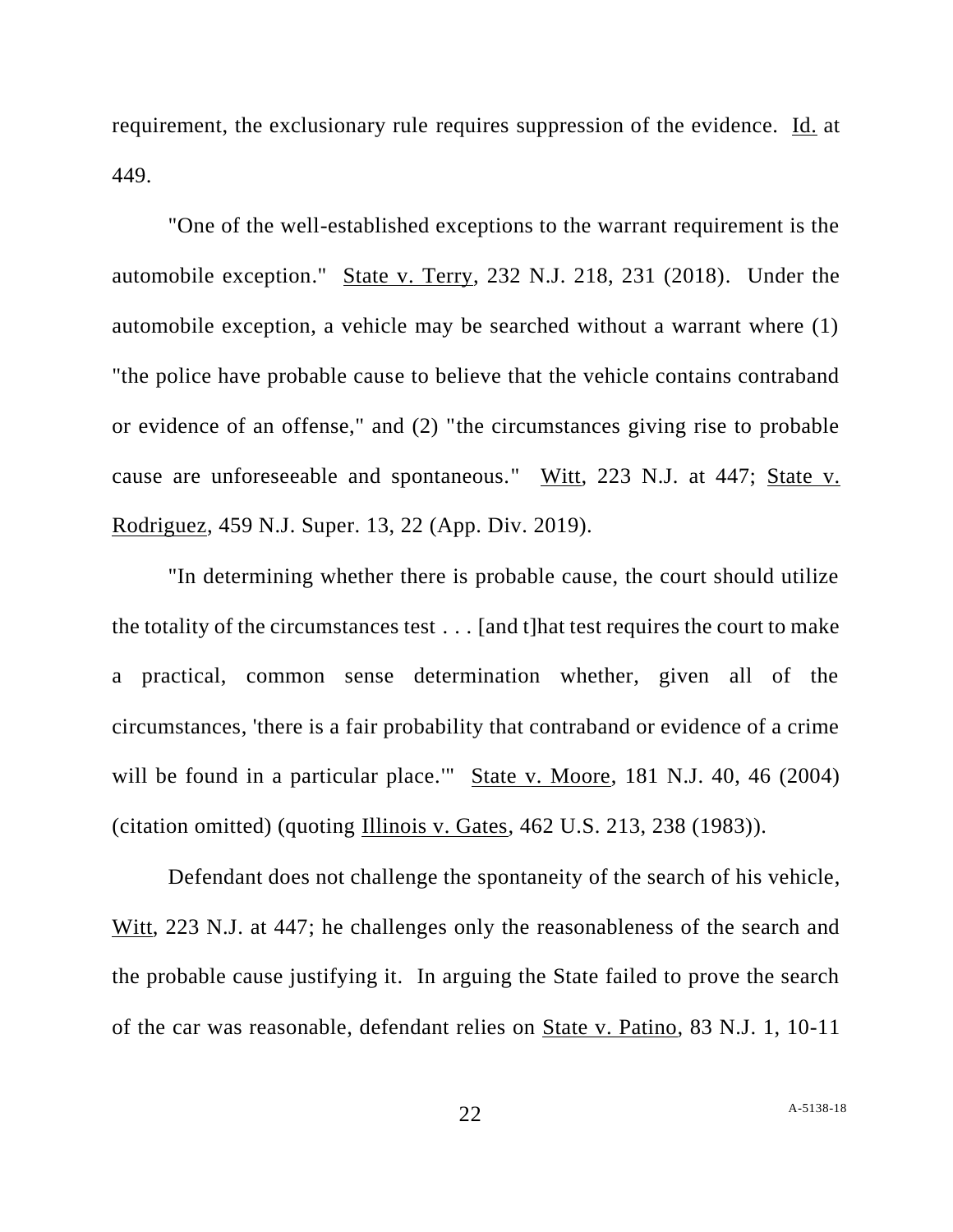(1980), where the Court held "police . . . must not only have probable cause to believe that the vehicle is carrying contraband but the search must be reasonable in scope" and "a search, although validly initiated, may become unreasonable because of its intolerable intensity and scope." In Patino, the Court further held "the presence of a small amount of marijuana, consistent with personal use, does not provide [police] with probable cause to believe that larger amounts of marijuana or other contraband are being transported." Id. at 13.

Defendant's reliance on Patino is misplaced because "New Jersey courts have recognized that the smell of marijuana itself constitutes probable cause 'that a criminal offense ha[s] been committed and that additional contraband might be present."<sup>3</sup> State v. Walker, 213 N.J. 281, 290 (2013) (alteration in original) (quoting State v. Nishina, 175 N.J. 502, 515-16 (2003)). Our courts have "repeatedly recognized that ... the smell of burning marijuana establishes probable cause that there is contraband in the immediate vicinity." State v. Myers, 442 N.J. Super. 287, 296 (App. Div. 2015) (alteration in original) (quoting Walker, 213 N.J. at 287-88). Where the persistent smell of unburned

<sup>&</sup>lt;sup>3</sup> We note the search at issue on appeal occurred prior to the New Jersey Cannabis Regulatory, Enforcement Assistance, and Marketplace Modernization Act, N.J.S.A. 24:6I-31 to -56, and related marijuana decriminalization statutes, which became effective February 22, 2021. L. 2021, c. 16.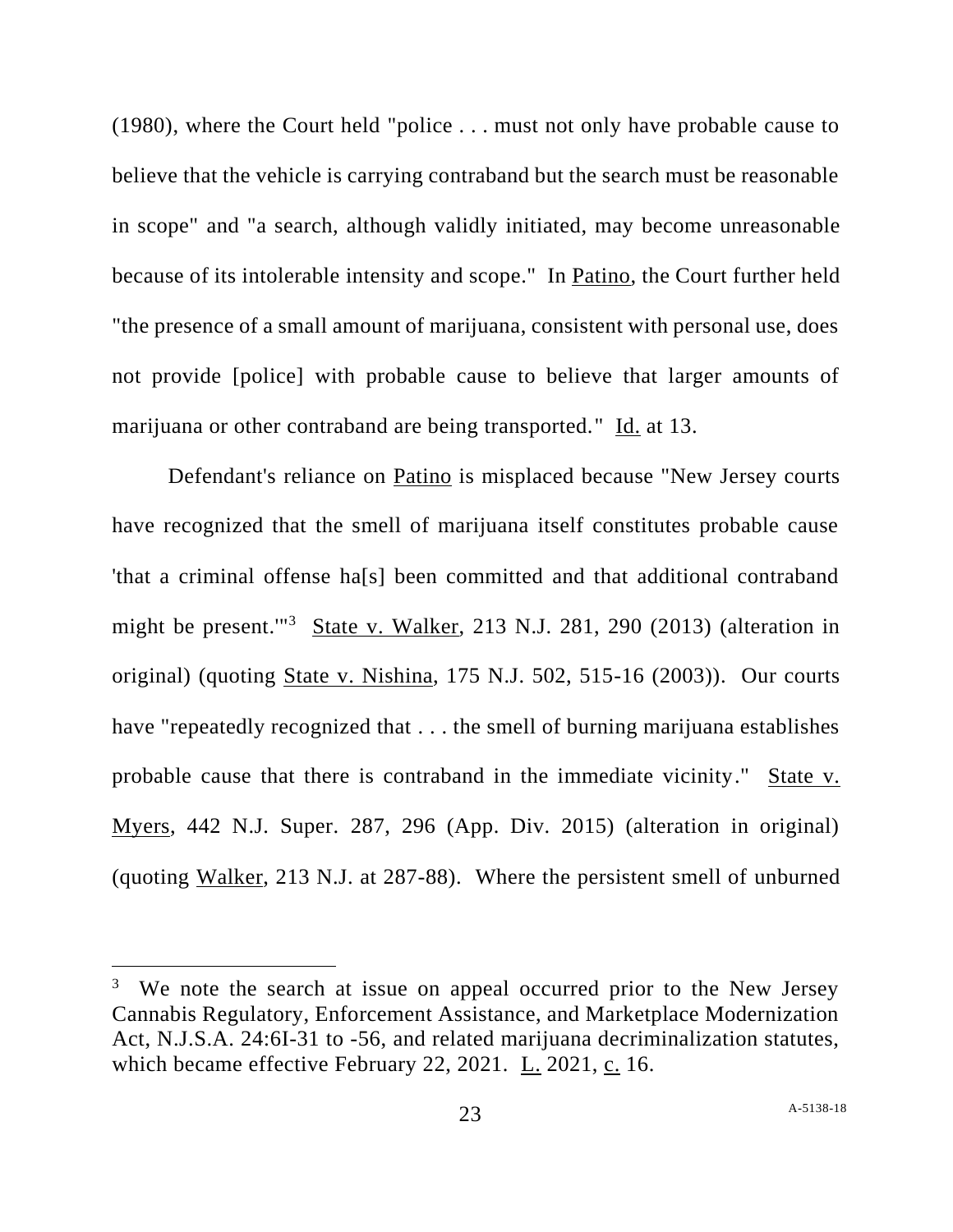or raw marijuana is detected, probable cause has been found to support even a warrantless search of a vehicle's trunk when an officer is unable to "pinpoint the source" of that odor. State v. Kahlon, 172 N.J. Super. 331, 338 (App. Div. 1980); see State v. Guerra, 93 N.J. 146, 149-50 (1983) (finding probable cause to justify the search of a vehicle's trunk when the officer searching the vehicle concluded the "strong odor of marijuana" could not have been emanating from a small container within the "car's interior"). Thus, probable cause to search defendant's vehicle persisted after defendant turned over the bag of marijuana; Reilly testified a strong odor of raw marijuana continued emanating from the vehicle after defendant handed the small bag of marijuana to him.

Probable cause to continue the search of defendant's vehicle was supported by the discovery of additional marijuana as the search progressed. The MVR footage viewed by, and relied upon, by the court showed Roemmele noticed a marijuana "roach in the ashtray too" from where he stood on the driver's side of the car, and soon thereafter he uncovered the waxy substance suspected to be more marijuana in the passenger side door handle. As the motion court correctly found, the persistent odor of marijuana discerned by Reilly, coupled with the evidence found by Roemmele shortly thereafter, provided probable cause to believe more marijuana would be found in the "immediate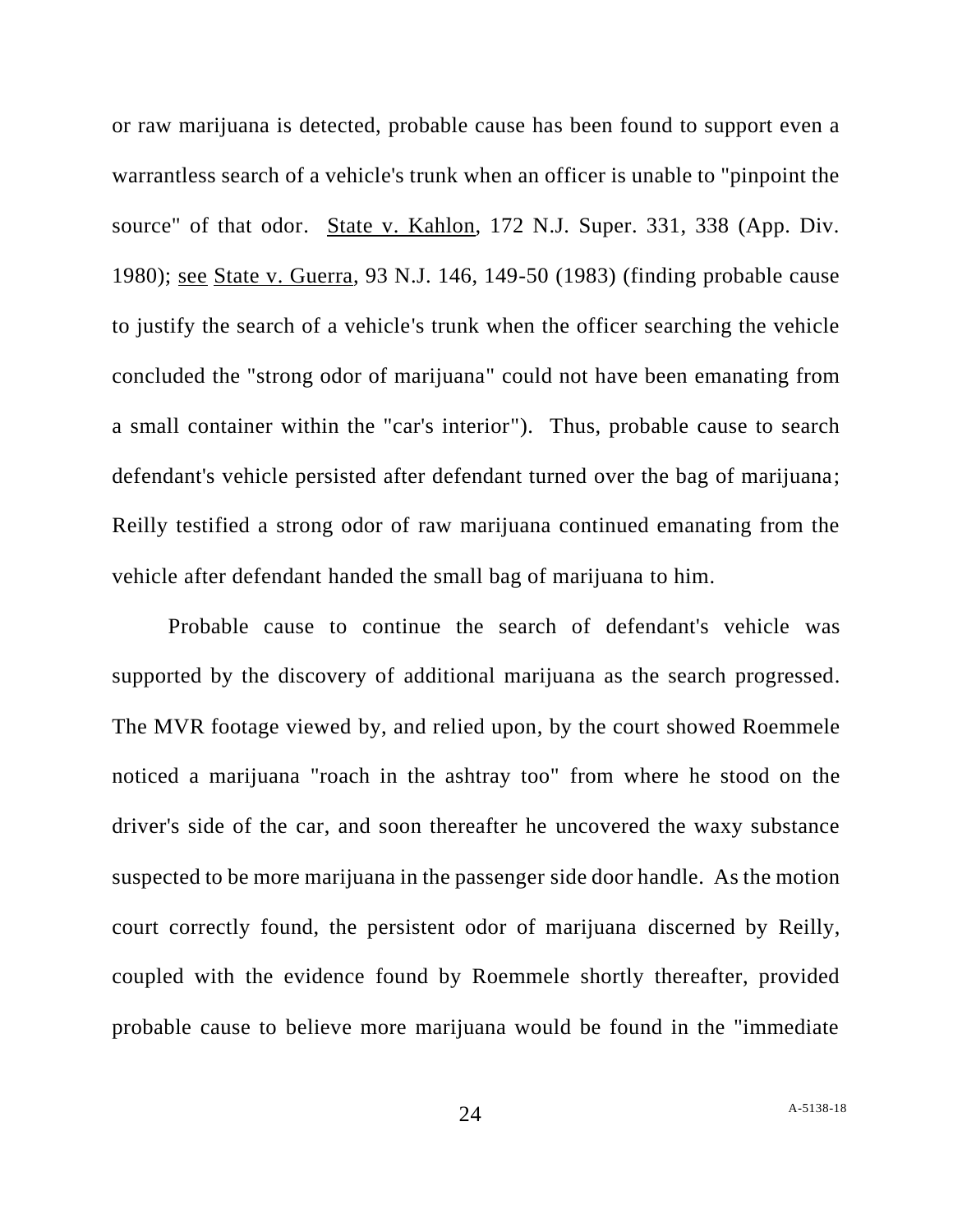vicinity" of where that contraband had been found. Myers, 442 N.J. Super. at 296.

"The scope of a warrantless search of an automobile is defined by the object of the search and the places where there is probable cause to believe that it may be found." Esteves, 93 N.J. at 508 (citing Guerra, 93 N.J. at 151). The motion court correctly determined the search reasonably included the glove compartment because it was directly in front of where defendant was sitting and it was within the immediate vicinity of where Roemmele found additional marijuana.

Moreover, contrary to defendant's claim the State did not present "valid proofs as to the manner in which the search was conducted," the court explicitly relied on the MVR footage in noting that "less than a minute after . . . Roemmele discovered contraband on the passenger side of the car, he found the gun in the glovebox." Having reviewed the MVR footage, we are satisfied it provided sufficient evidence the scope and intensity of Roemmele's search remained reasonable and was supported by the probable cause established by the odor emanating from the vehicle and Roemmele's further discovery of marijuana in defendant's car. Patino, 83 N.J. at 10-11.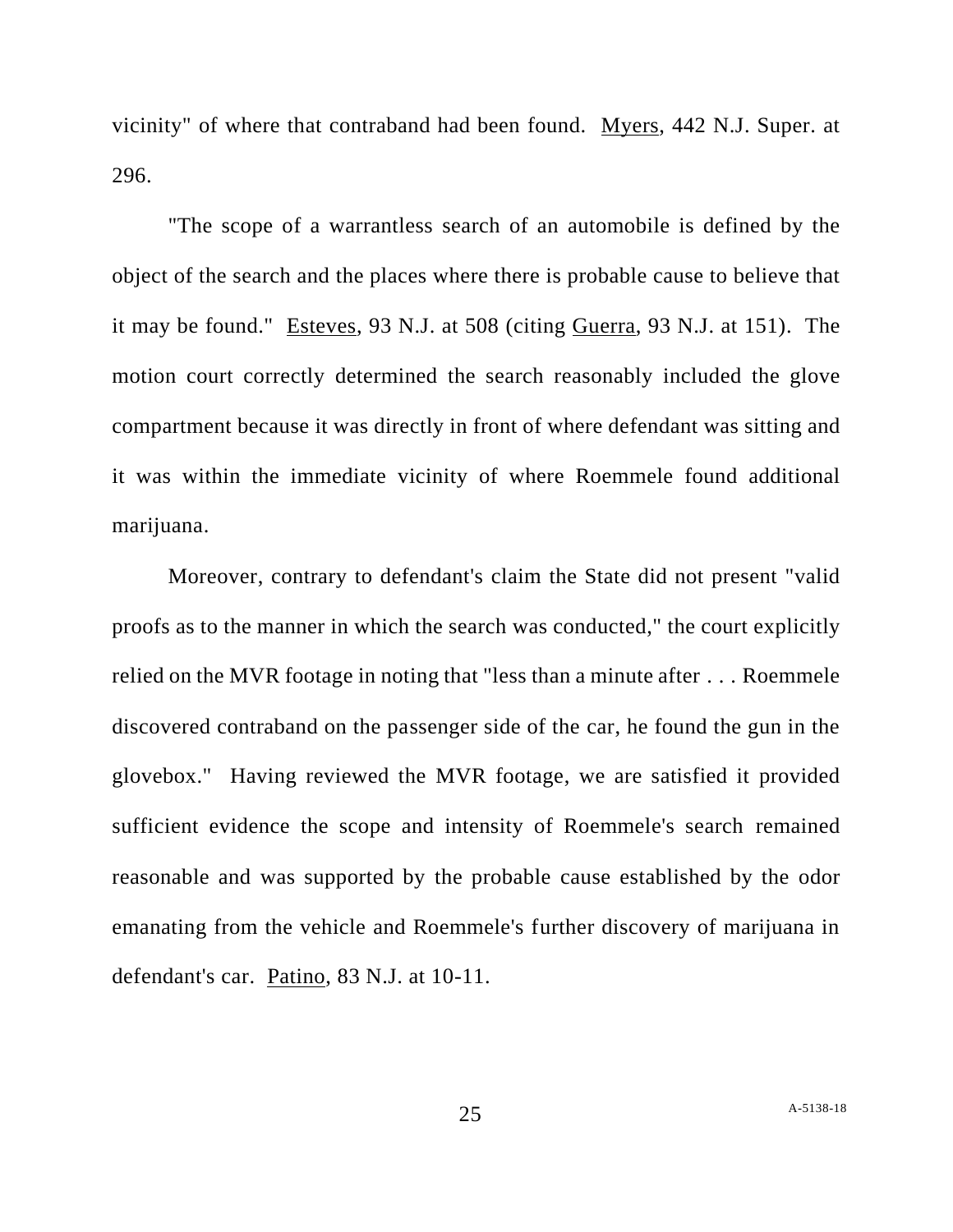We also reject defendant's argument, raised for the first time on appeal, he was denied a fundamentally fair hearing and his right to confront the witnesses against him because Roemmele did not testify at the suppression hearing. Putting aside the fact that he failed to properly preserve this issue for appeal, see Robinson, 200 N.J. at 20 (explaining we "will decline to consider questions or issues not properly presented to the trial court when an opportunity for such a presentation is available unless the questions so raised on appeal go to the jurisdiction of the trial court or concern matters of great public interest " (quoting Nieder v. Royal Indem. Ins. Co., 62 N.J. 229, 234 (1973))), defendant's argument fails on the merits.

Defendant does not argue he was denied the opportunity to call Roemmele as a witness. Instead, he claims Roemmele's absence violated his right to fundamentally fair hearing. The claim ignores that his counsel opted to proceed without Roemmele's appearance at the suppression hearing because Roemmele was on military leave at the time and defendant's challenge to the search was founded solely on a claim Reilly's detection of the odor of marijuana was insufficient to support the search that yielded the recovery of the gun. Thus, defendant waived his right to confront Roemmele. State v. Williams, 219 N.J. 89, 98 (2014) (explaining "[t]he right of confrontation, like other constitutional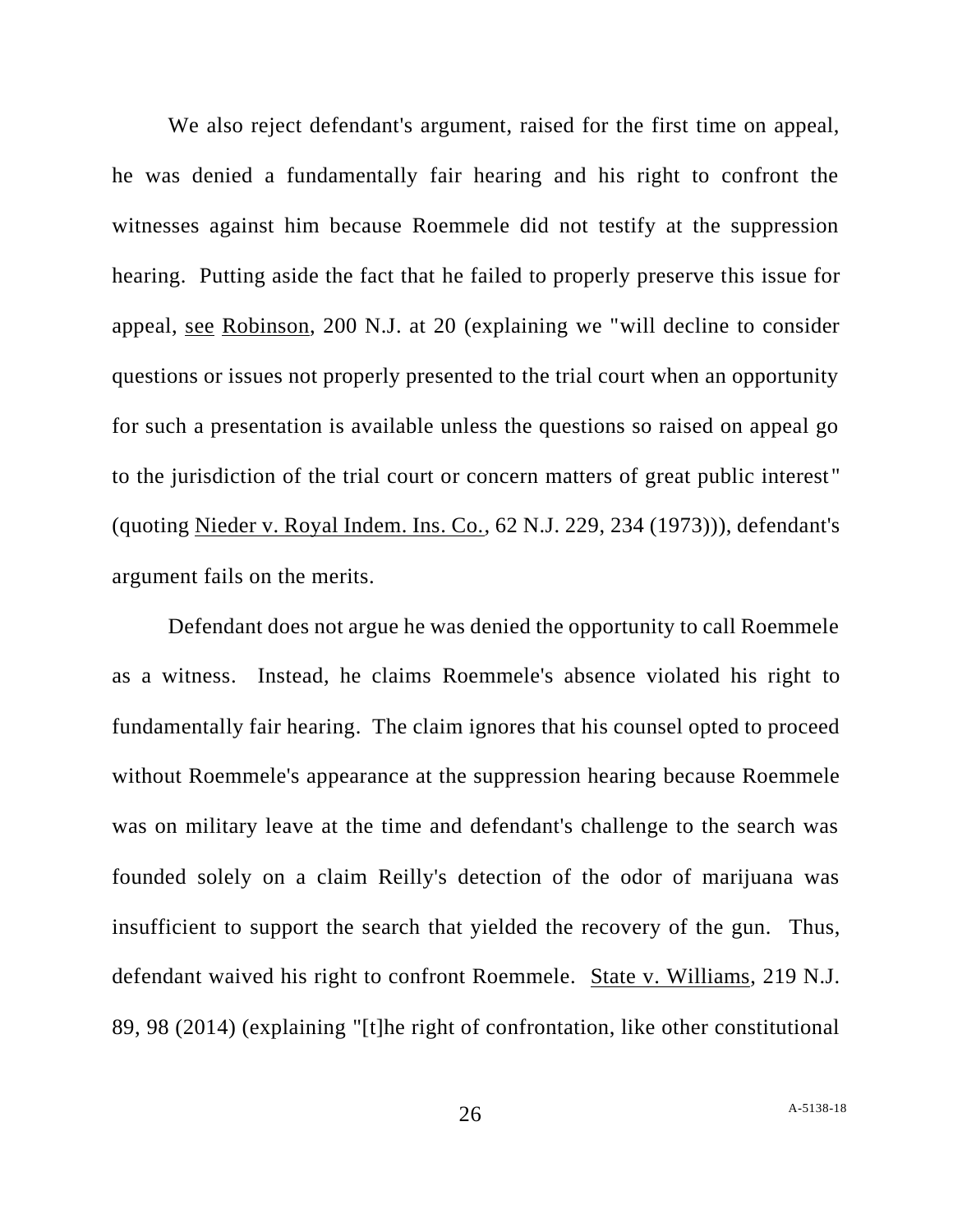rights, may be waived by the accused"); see State v. Kent, 391 N.J. Super. 352, 382 (App. Div. 2007) (holding that a DWI defendant's failure to call as a witness a laboratory technician who prepared the "laboratory reports and blood certificates" waived the defendant's confrontation rights).

We also discern no basis to apply the doctrine of "fundamental fairness" to support defendant's challenge to the court's order denying his motion to suppress. "Fundamental fairness is a doctrine to be sparingly applied," and "[t]he doctrine is 'applied in those rare cases where not to do so will subject the defendant to oppression, harassment, or egregious deprivation.'" State v. Miller, 216 N.J. 40, 71-72 (2013) (quoting Doe v. Poritz, 142 N.J. 1, 108 (1995)). Defendant's argument at the suppression hearing focused exclusively on his challenge to the probable cause the State asserted was established by Reilly's detection of the persistent odor of marijuana, and defendant was afforded ample opportunity to challenge Reilly on this issue. At the hearing, Reilly's testimony established probable cause to search, and, as the motion court noted, the MVR footage demonstrates that only a brief and unintrusive search of the immediate vicinity of where defendant was seated and where additional marijuana was found led to the discovery of the handgun.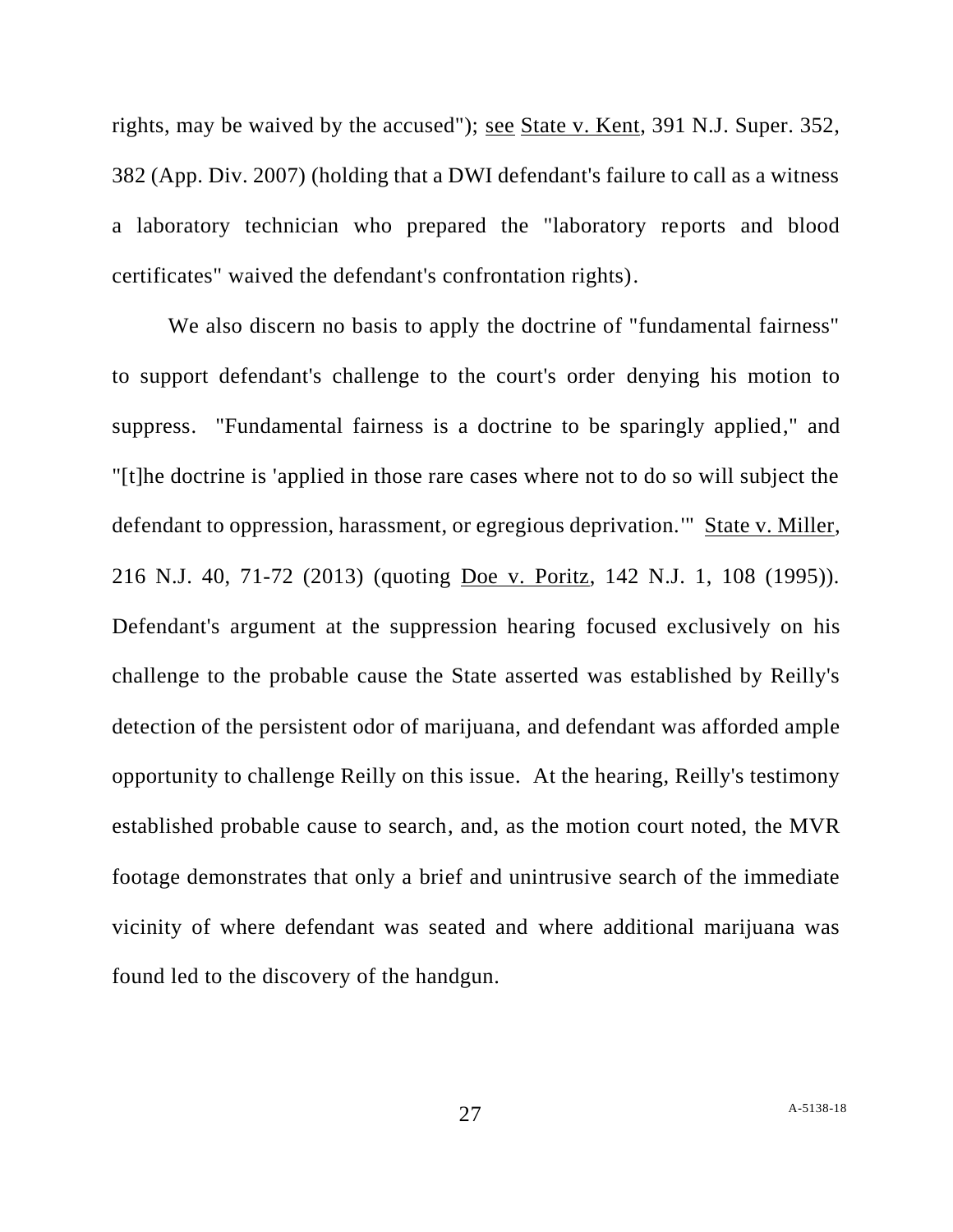We also reject defendant's assertion the motion court had an obligation to sua sponte hold a hearing on Roemmele's unavailability or adjourn the hearing until he would be available to testify. As noted, defendant's counsel was fully aware of the reason for Roemmele's unavailability and that the officer would not testify at the suppression hearing, and counsel opted to proceed in Roemmele's absence without objection. Defendant fails to establish Roemmele's unavailability and failure to testify at the suppression hearing constituted "oppression, harassment, or" an "egregious deprivation." Ibid. (quoting Poritz, 142 N.J. at 108).

In sum, we discern no error in the motion court's denial of defendant's suppression motion, and we conclude the court's findings and determination were supported by sufficient credible evidence. Ahmad, 246 N.J. at 609.

#### B.

Defendant next claims the court erred by denying his motion for a new hearing on his suppression motion pursuant to Rule 4:49-1. He claimed Roemmele's testimony at trial constituted "new evidence" supporting a new suppression hearing. More particularly, defendant contends Roemmele's trial testimony demonstrated the search was more invasive than had been "suggested at the [suppression] hearing" because Roemmele testified at trial he found the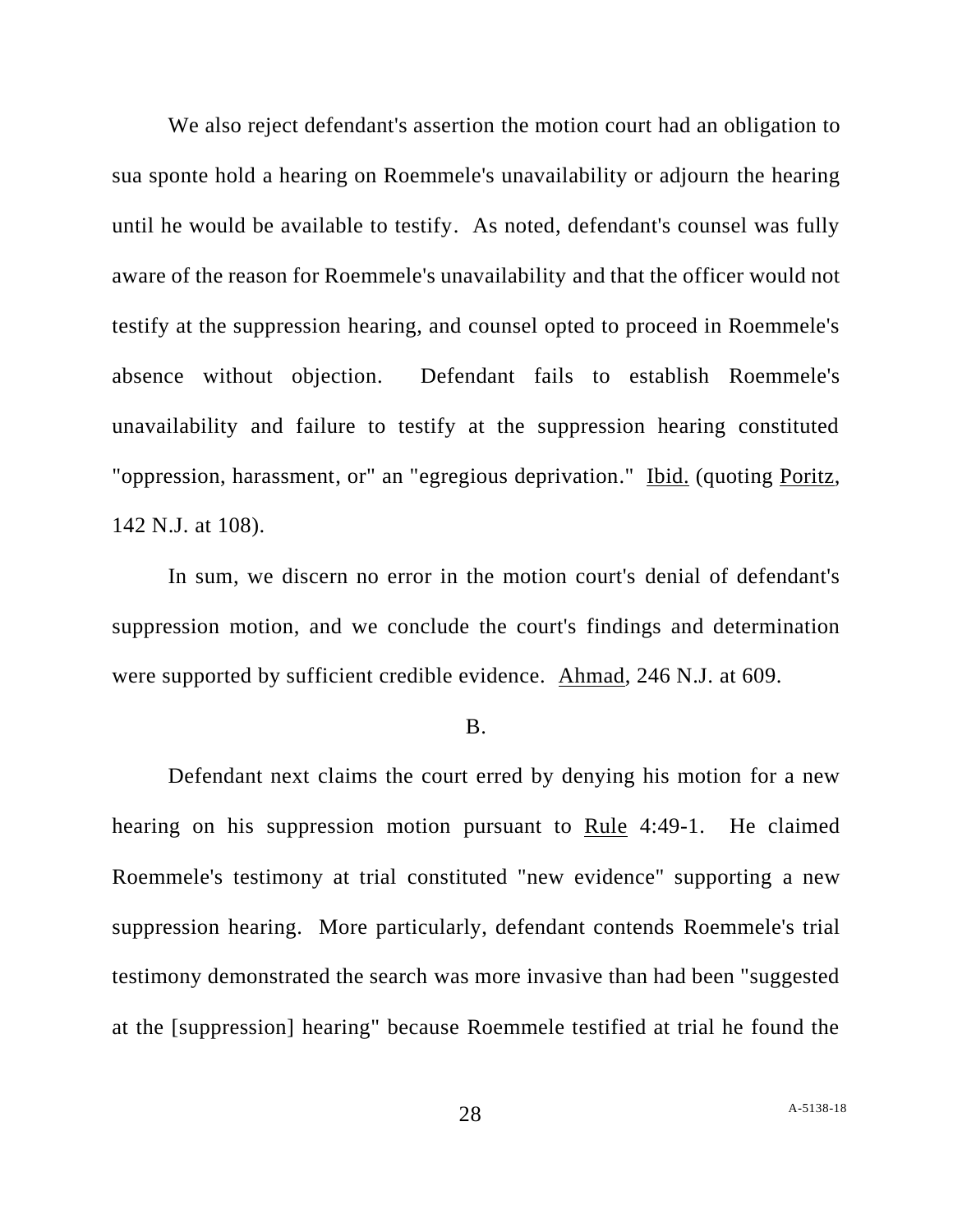gun wedged between the glove compartment and dashboard and at the suppression hearing Reilly testified the gun was recovered from the glove compartment. Defendant further contends Roemmele's testimony about the location of the gun conflicts with defendant's statement to the police that he returned the gun to the glove compartment a few days earlier after he first discovered it.

We have held a motion to suppress may be brought a second time where "'new evidence comes to light, which was unavailable at the time of the original hearing on the motion through no fault of the movant,' that would affect the legality of the search." State v. Mosner, 407 N.J. Super. 40, 60 (App. Div. 2009) (quoting State v. Roccasecca, 130 N.J. Super. 585, 591 (Law Div. 1974)). Defendant makes no such showing here.

Defendant fails to argue, let alone establish, that the purportedly "new evidence"—Roemmele's testimony—was not available at the suppression hearing "through no fault of [defendant's] own." Ibid. Again, defendant agreed to proceed in Roemmele's absence at the suppression hearing.<sup>4</sup> More

<sup>&</sup>lt;sup>4</sup> We note that even under the standards applicable to Rule 4:49-1, which defendant urges us to apply, a party must establish their entitlement to a new trial based on new evidence by demonstrating the evidence "was unobtainable by the exercise of due diligence for use at the trial." DEG, LLC v. Twp. of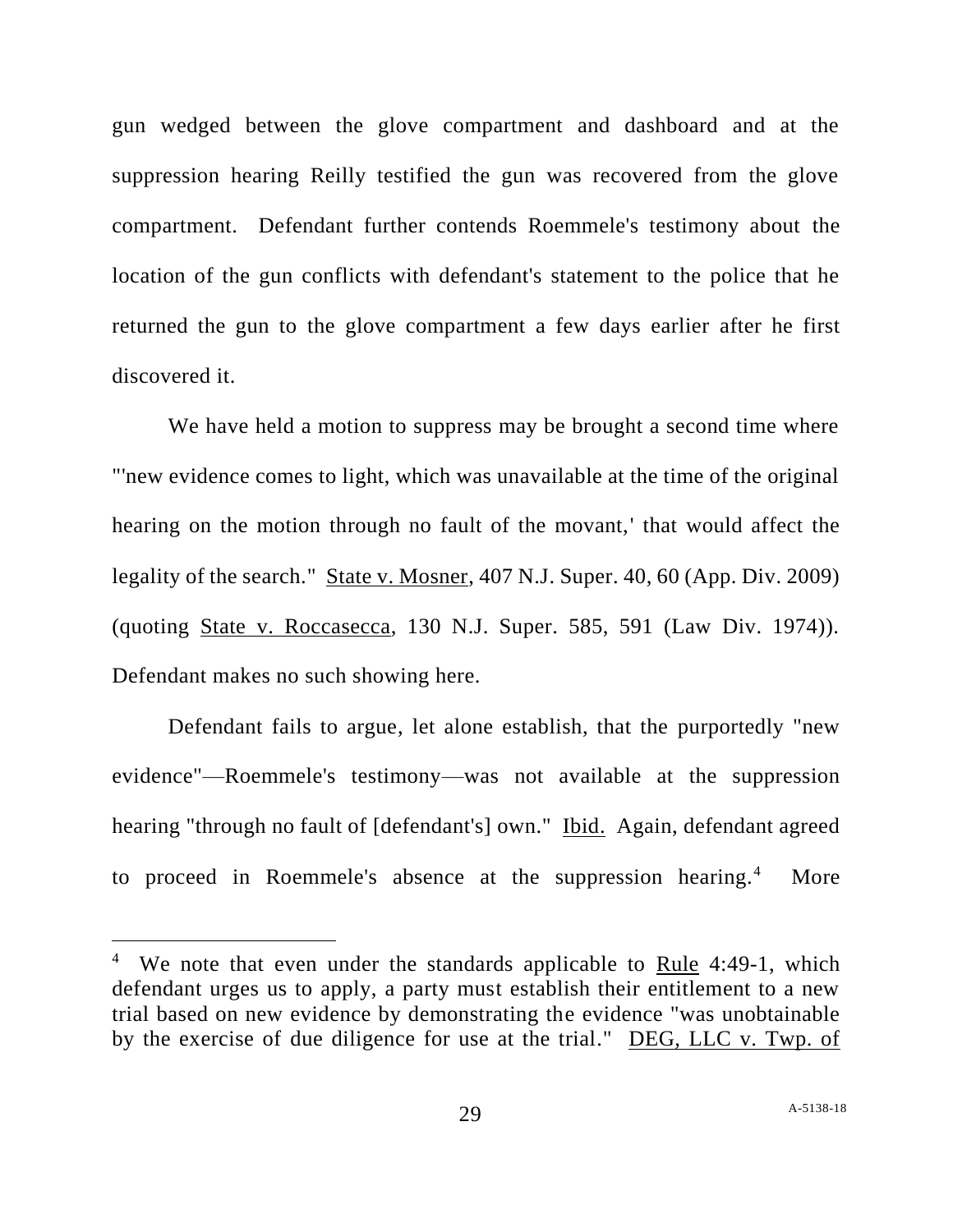importantly, even assuming this purportedly "new evidence" proves the handgun was found in a secreted location rather than simply within the glove compartment, drug evidence coupled with a trained police officer's discovery of a "secret compartment" provides probable cause to search that compartment. State v. Nunez, 262 N.J. Super. 251, 256 (App. Div. 1993). Thus, defendant fails to make any showing that had Roemmele testified at the suppression hearing, a different determination concerning the legality of the search would have resulted.

Defendant further argues he is entitled to a new suppression hearing because the discrepancy between his statement to the police about where he put the gun—in the glove compartment—and Roemmele's trial testimony about the gun's location supports an inference Calo secreted the gun during the time Reilly first removed defendant from the vehicle. We reject the argument because the purported discrepancy has no relevance to a determination of the legality of the search. Because he fails to establish this purported new evidence effects the legality of the search and was unavailable to him at the time of the motion

Fairfield, 198 N.J. 242, 264 (2009) (quoting Quick Chek Food Stores v. Twp. of Springfield, 83 N.J. 438, 445 (1980)).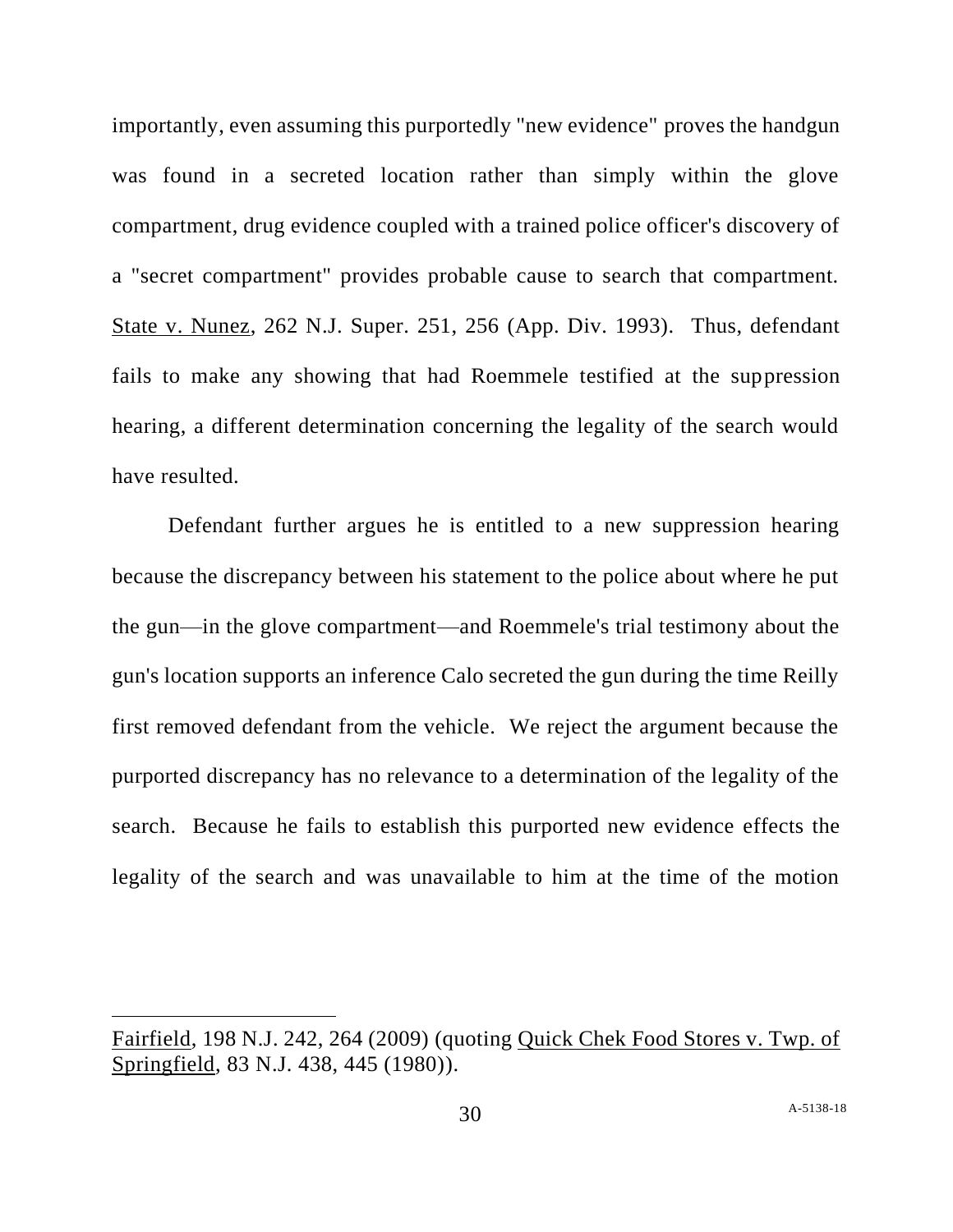hearing, defendant fails to demonstrate the court abused its discretion by denying his motion for a new suppression hearing.

### III.

Defendant also argues the court erred by denying his motion for a judgment of acquittal on the unlawful-possession-of-a-weapon charge at the conclusion of the State's case. He contends the State did not meet its burden of presenting sufficient evidence establishing each element of the offense because it relied solely on his admission to the police the gun was his without presenting any evidence corroborating that was the case. See generally State v. Reddish, 181 N.J. 553, 617-19 (2004) (explaining the requirement that the State must present evidence corroborating a defendant's admissions to support a criminal conviction). Defendant also claims the evidence Roemmele found the handgun wedged between the glove compartment and the dashboard conflicted with, and therefore undermined, defendant's statement to the police that he placed the handgun in the glove compartment.

We review de novo a trial court's determination of a defendant's motion for a judgment of acquittal brought pursuant to Rule 3:18-1. State v. Dekowski, 218 N.J. 596, 608 (2014). To succeed on a motion for acquittal, a defendant "must meet a stringent burden." State v. Lodzinski, 248 N.J. 451, 463 (2021).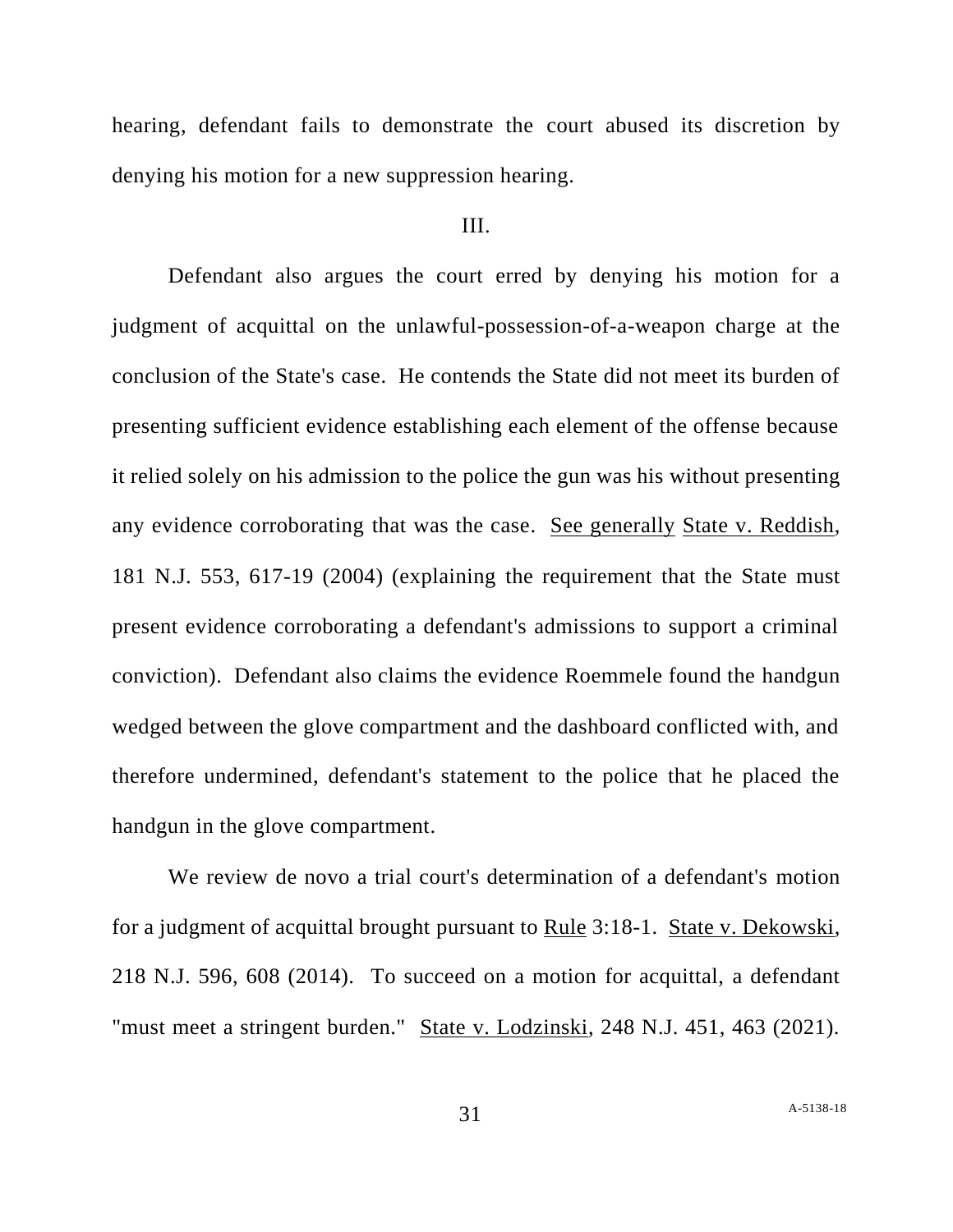A court must view "the State's evidence in its entirety, be that evidence direct or circumstantial," afford "the State the benefit of all favorable testimony as well as all of the favorable inferences which reasonably could be drawn therefrom," and decide whether "a reasonable jury could find guilt of the charge beyond a reasonable doubt." Id. at 464 (quoting Reyes, 50 N.J. at 459). "If any reasonable jury could find guilt beyond a reasonable doubt, the motion must be denied. " Ibid.

"[T]o prove possession, the State must show 'intentional control and dominion, the ability to affect physically and care for the item during a span of time, accompanied by knowledge of its character.'" State v. Latimore, 197 N.J. Super. 197, 210 (App. Div. 1984) (quoting State v. Brown, 80 N.J. 587, 597 (1979)); State v. Kelly, 118 N.J. 370, 383 (1990). Proving actual physical possession is not required, "it is enough that [a] defendant have 'intentional control and dominion' over the object." Ibid. (quoting State v. Humphreys, 54 N.J. 406, 413-14 (1969)).

Defendant claims the court erroneously relied on his admissions the gun was his and he placed it in the glove compartment to conclude the State sustained its burden of proving possession. He argues the court could not properly rely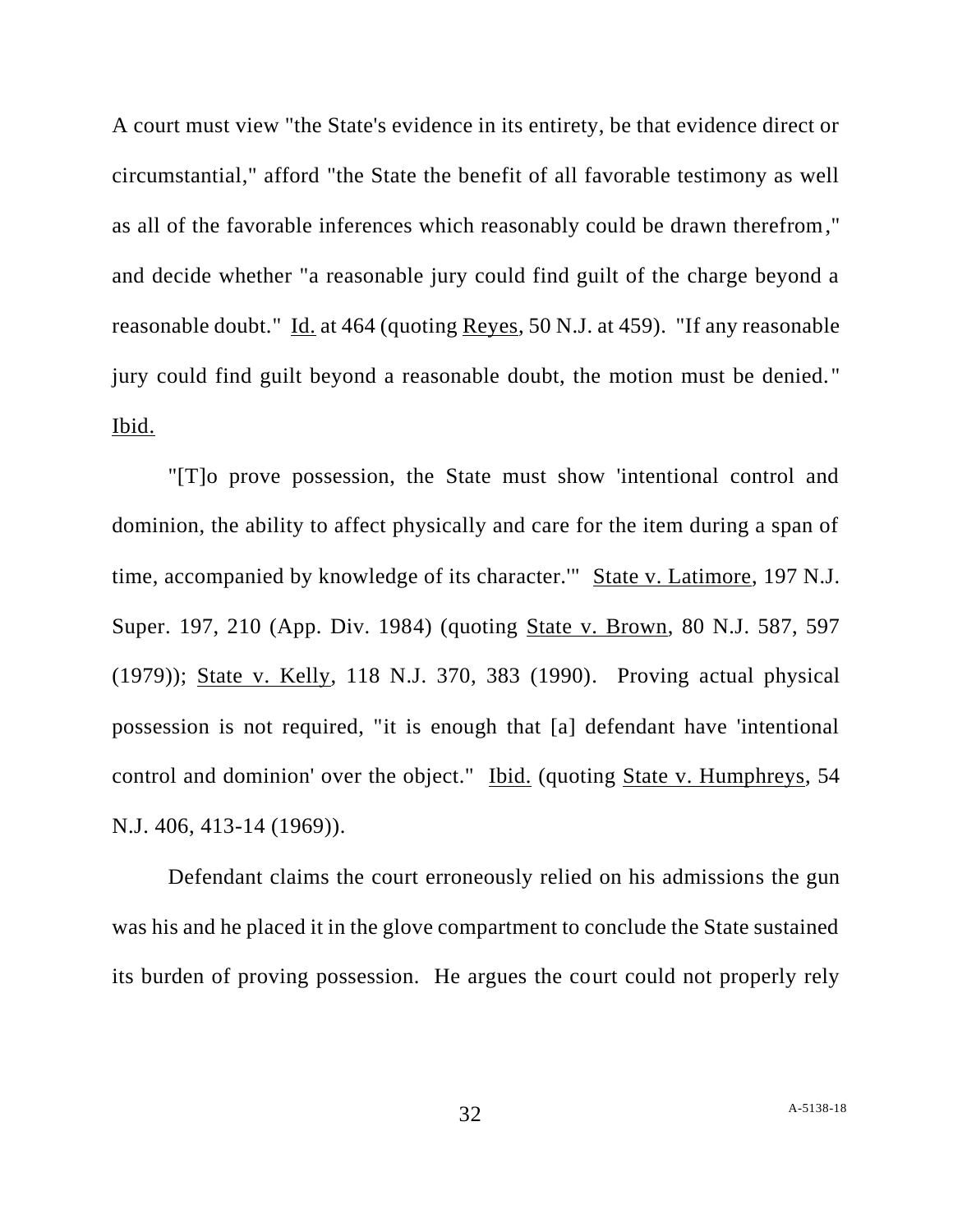on his admissions because they were not corroborated by evidence establishing their trustworthiness.

In Reddish, the Supreme Court reaffirmed the principle that a defendant's confession alone is insufficient to establish guilt beyond a reasonable doubt. 181 N.J. at 617. The court explained "'the State must 'introduce independent proof of facts and circumstances which strengthen or bolster the confession and tend to generate a belief in its trustworthiness, plus independent proof of loss or injury.'" Ibid. (quoting State v. Lucas, 30 N.J. 37, 56 (1959)). Nevertheless, judgments of acquittal should not be granted on these grounds if "the State provides 'any legal evidence, apart from the confession of facts and circumstances, from which the jury might draw an inference that the confession is trustworthy.'" Ibid. (quoting Lucas, 30 N.J. at 62). The State's burden is rather low. Id. at 618.

The State carried its burden here. Defendant's admission he possessed the gun was corroborated by evidence the gun was found in his vehicle. It was further corroborated by the recovery of the gun in a location directly in front of where defendant was seated. In addition, although the gun was not first found directly in the glove box as defendant stated, the gun was found hidden behind a rag directly adjacent to the glove compartment such that when Roemmele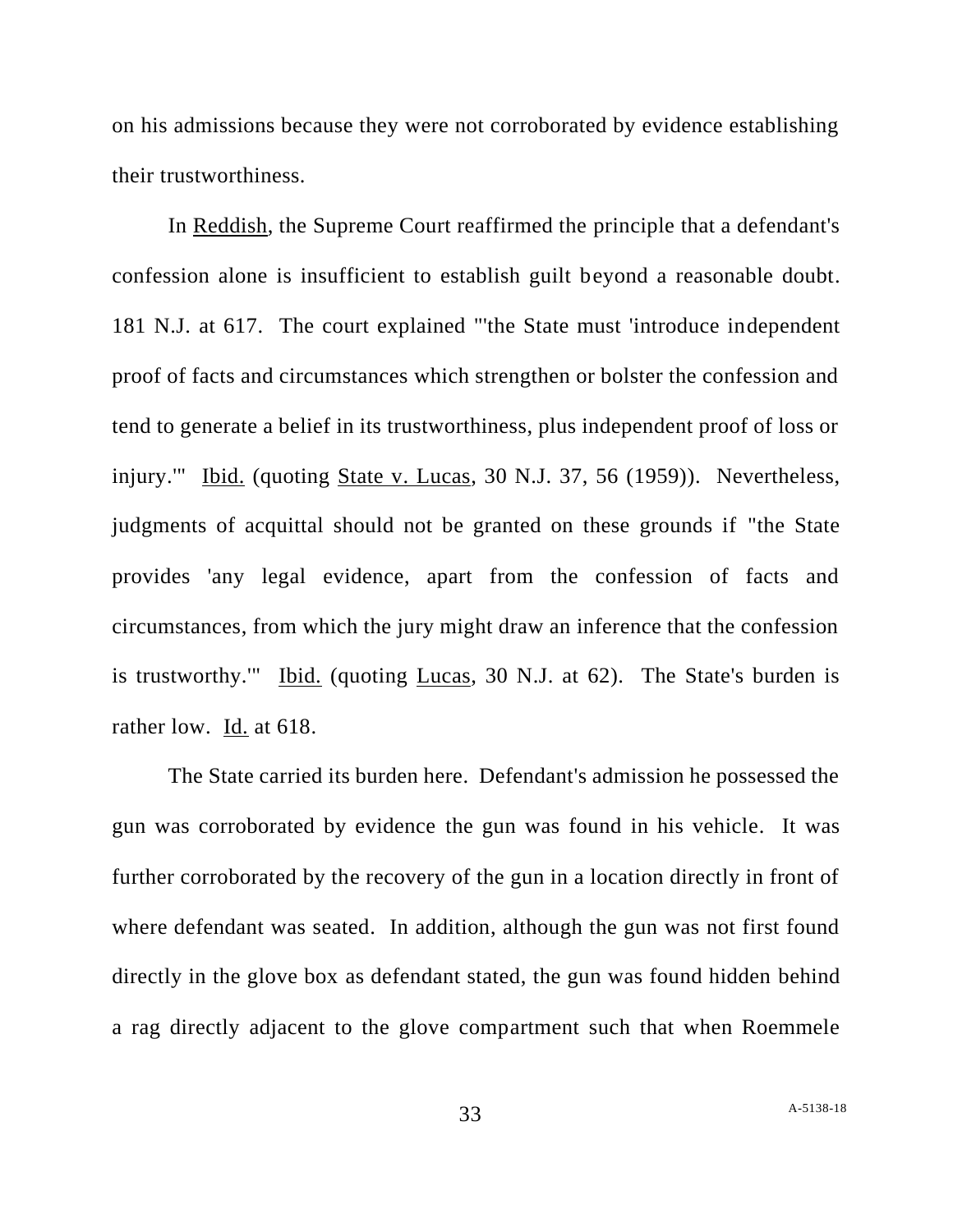removed the rag the gun fell into the glove compartment. We are persuaded that evidence sufficiently corroborates defendant's admission of possession such that it supports the trustworthiness of his admission. The court therefore did not err by denying defendant's motion for acquittal on the unlawful possession of the handgun charge.

We are not persuaded by defendant's claim Roemmele's testimony requires a different result. As noted, Roemmele testified a rag was wedged between the dashboard and the glove compartment, and when he pulled on the rag, he caused the gun to fall and point directly at him. Defendant's statement he returned the gun to the glove compartment was not sufficiently precise to support a finding there is contradiction between his admission and the location Roemmele first found the gun. In any event, whether the gun was found hidden by a rag such that it fell into the glove compartment when the rag was removed or was actually within the glove compartment is of no moment given the other evidence concerning defendant's ownership of the vehicle and his location seated directly in front of the glove box. Those facts alone permitted a reasonable jury to conclude defendant had "intentional control and dominion" and "the ability to affect physically and care for [the handgun] during a span of time." Kelly, 118 N.J. at 383.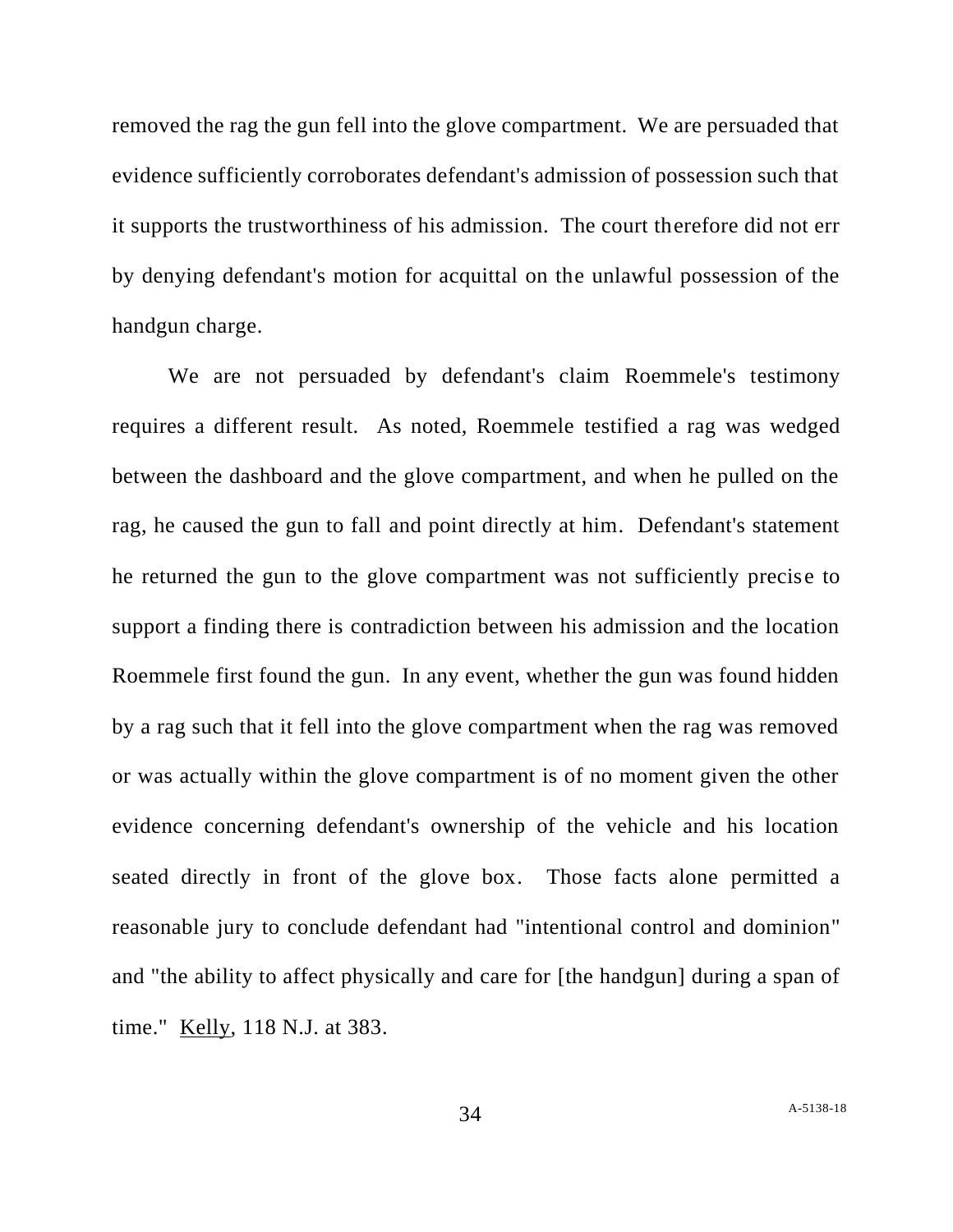Thus, the court correctly found "there [was] more than sufficient evidence [for] this case [to] go to the jury." Defendant failed to meet his "stringent burden" of demonstrating that in view of all the State's evidence, and drawing all reasonable inferences in the State's favor, no reasonable jury could conclude beyond a reasonable doubt defendant possessed the handgun. Lodzinski, 248 N.J. at 463; Reyes, 50 N.J. at 458-59. The court did not err by denying defendant's motion for a judgment of acquittal.

### IV.

Defendant argues the court erred by denying his motion for a new trial based on alleged prosecutorial misconduct in the State's cross-examination of defendant's witnesses and in statements made in summation. Defendant argues the State improperly: elicited testimony showing Tomayo delayed reporting his version of events preceding defendant's and Calo's arrests without a proper foundation; used Castro's investigative reports while cross-examining Tomayo and Pena; and "used Tomayo's sworn statement to prosecutors."

"The standard for reversal based upon prosecutorial misconduct is wellsettled" and "requires an evaluation of the severity of the misconduct and its prejudicial effect on the defendant's right to a fair trial." State v. Timmendequas, 161 N.J. 515, 575 (1999). "[T]o warrant a new trial the prosecutor's conduct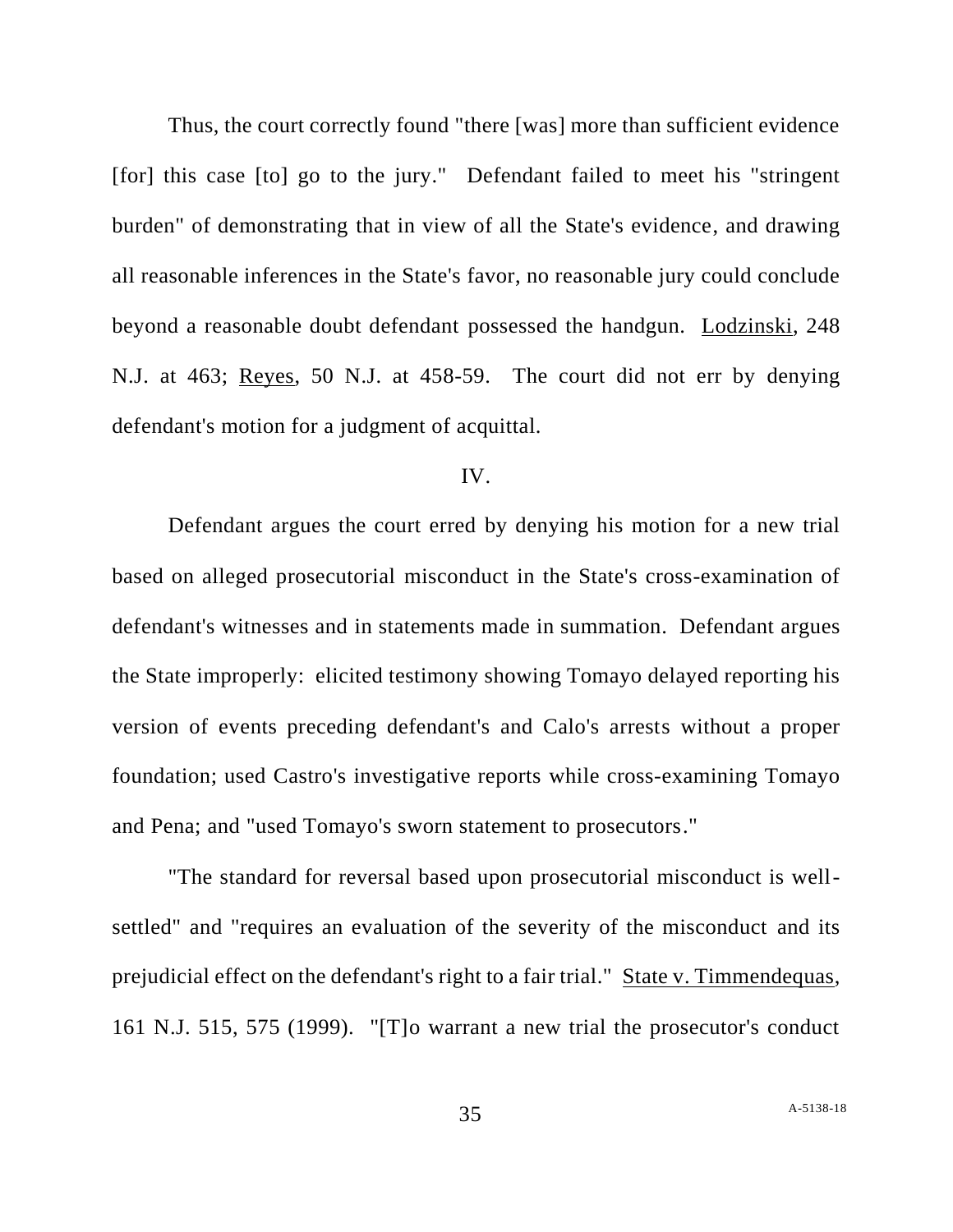must have been 'clearly and unmistakably improper,' and must have substantially prejudiced defendant's fundamental right to have a jury fairly evaluate the merits of his defense." State v. Smith, 167 N.J. 158, 181-82 (2001) (quoting Timmendequas, 161 N.J. at 575). "In determining whether a prosecutor's misconduct was sufficiently egregious, an appellate court 'must take into account the tenor of the trial and the degree of responsiveness of both counsel and the court to improprieties when they occurred." State v. Frost, 158 N.J. 76, 83 (1999) (quoting State v. Marshall, 123 N.J. 1, 153 (1991)).

Where, as here, "a defendant fails to object to the challenged statements and thus deprives the trial judge of the opportunity to ameliorate any perceived errors, he [or she] must establish that the comments constitute plain error under Rule 2:10-2." State v. Feal, 194 N.J. 293, 312 (2008). In the context of alleged prosecutorial misconduct, "[p]lain error must be 'sufficient [to raise] a reasonable doubt as to whether the error led the jury to a result that it otherwise might not have reached.'" Ibid. (second alteration in original) (quoting State v. Daniels, 182 N.J. 80, 95 (2004)).

Defendant first alleges the State engaged in prosecutorial misconduct by improperly cross-examining Tomayo regarding his delay in reporting his version of events. During its cross-examination of Tomayo, the State showed Tomayo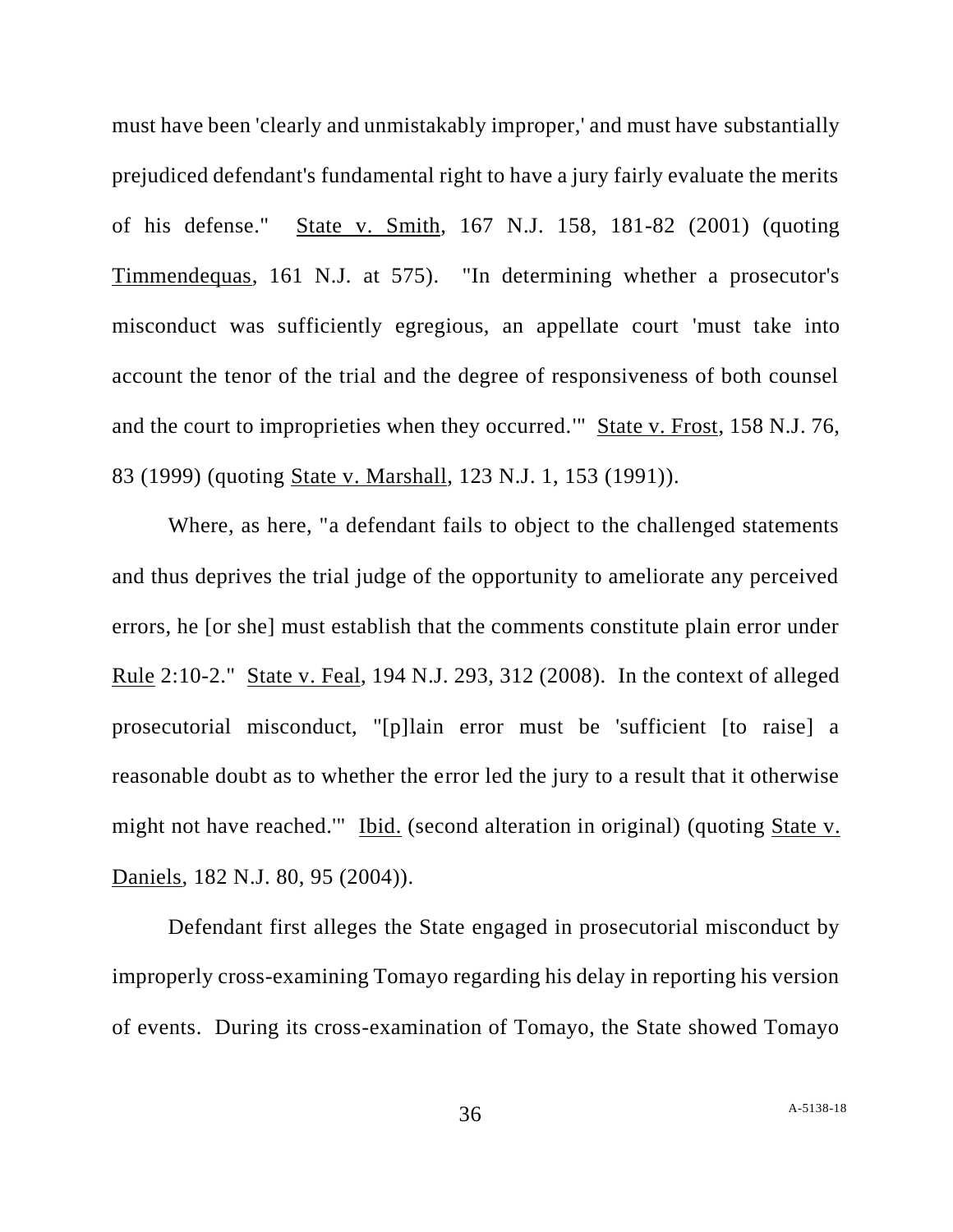did not report his claim the gun was in Calo's possession while at Tomayo's home until September 18, 2018, long after defendant's arrest in October 2017 and only after Calo died in May 2018. The State also argued in summation Tomayo's and Pena's delayed claim Calo had a gun at their home constituted a recent fabrication. Defense counsel did not object to the State's crossexamination or argument in summation.

The Court has recognized that where a relative or friend of an accused possesses exculpatory information, it may be their "natural response . . . to come forward in order to avoid a mistaken prosecution," and a failure to come forward "when it would have been natural to do so" may be "akin to a witness's 'prior inconsistent statement,' and therefore, [have] probative value." State v. Silva, 131 N.J. 438, 446 (1993) (quoting Commonwealth v. Brown, 416 N.E.2d 218, 224 (Mass. App. Ct. 1981)); State v. Holden, 364 N.J. Super. 504, 512 (App. Div. 2003). However, there may be circumstances where such a failure has no probative value. Id. at 446-47.

Because cross-examination concerning a delay in coming forward with exculpatory information may be inappropriate in certain circumstances, a fourprong test applies to determine whether a proper foundation has been laid for the admission of such evidence. Id. at 447-48. A "proper foundation" is laid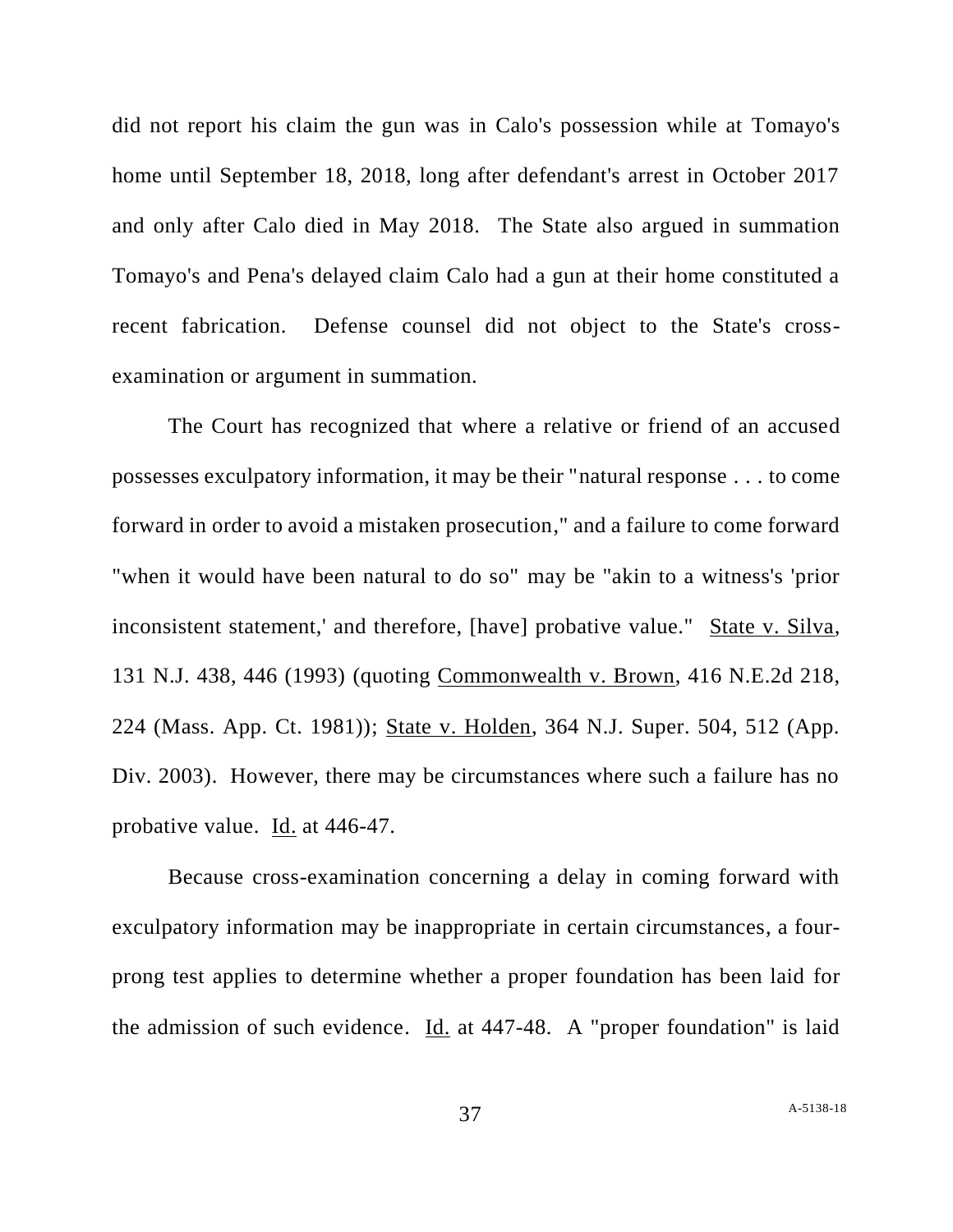where it is established "the witness was aware of the nature of the charges pending against the defendant, had reason to know he [or she] had exculpatory information, had a reasonable motive to act to exonerate the defendant, [and] was familiar with the means to make the information available to law enforcement authorities.'" Holden, 364 N.J. Super. at 511 (alteration in original) (quoting Silva, 131 N.J. at 447-48).

Our review of the trial record reveals an adequate foundation for the State's cross examination of Tomayo, and the State's arguments in summation, concerning his delayed reporting of his version of the events concerning Calo's purported possession of the gun. Tomayo's testimony on direct examination established he was aware of the charges pending against defendant—Calo told him about the arrest and defendant's charges. See Silva, 131 N.J. at 447. His direct testimony also established he knew he possessed exculpatory information—he testified Calo told him defendant had taken responsibility for the handgun following the arrest. See ibid. Tomayo's direct testimony also established a motive to exonerate defendant—he had close familial ties to defendant, an individual he knew well and who he had "hung around" with since he was young. See id. at 447-48.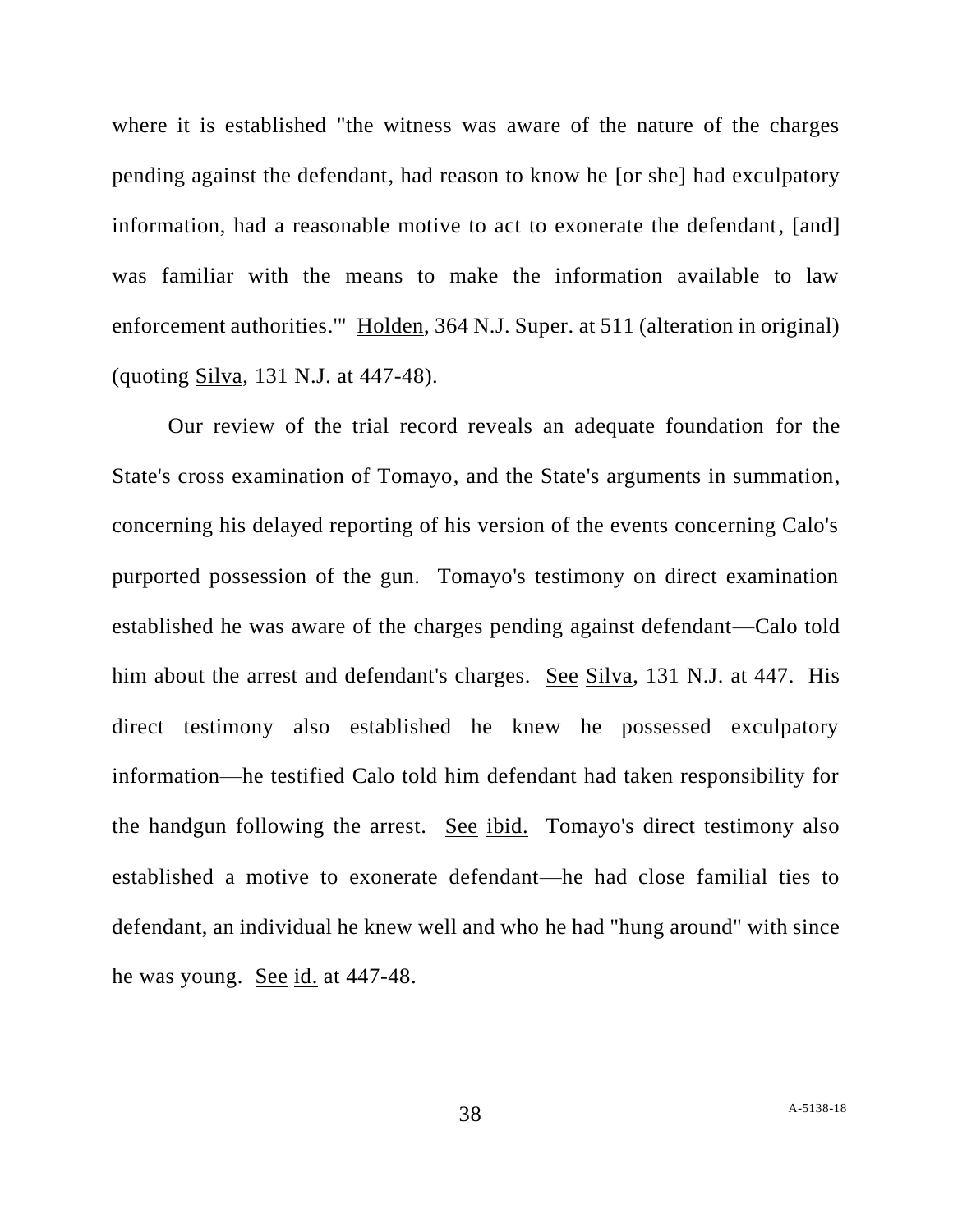The trial record also established the fourth and final foundational factor under the Silva standard—Tomayo was familiar with the means to make the information known to law enforcement. Id. at 448. Although Tomayo testified he did not "know how to get in touch with police," and he "didn't know who to contact," Tomayo did not testify that he was unable to identify the law enforcement agency with which he could share the information or that he was unfamiliar "with the means to make the information available to law enforcement authorities." Id. at 448. Tomayo implicitly recognized he could have contacted the police when he testified the reason he did not immediately contact law enforcement was because he did not want "to see [Calo] go back in jail."

We have held it is reasonable to assume adults are able to determine how to bring exculpatory information to the attention of authorities. See Holden, 364 N.J. Super. at 513 ("[W]e can infer a seventeen-year-old high school senior would probably know how to report police misconduct"). We also have upheld cross-examination concerning delayed reporting of exculpatory evidence and its subsequent use in the State's summation based on inferences drawn from proofs otherwise elicited at trial. State v. Perez, 304 N.J. Super. 609, 612-13 (App. Div. 1997) (because "the proofs permitted a finding that" the witness—the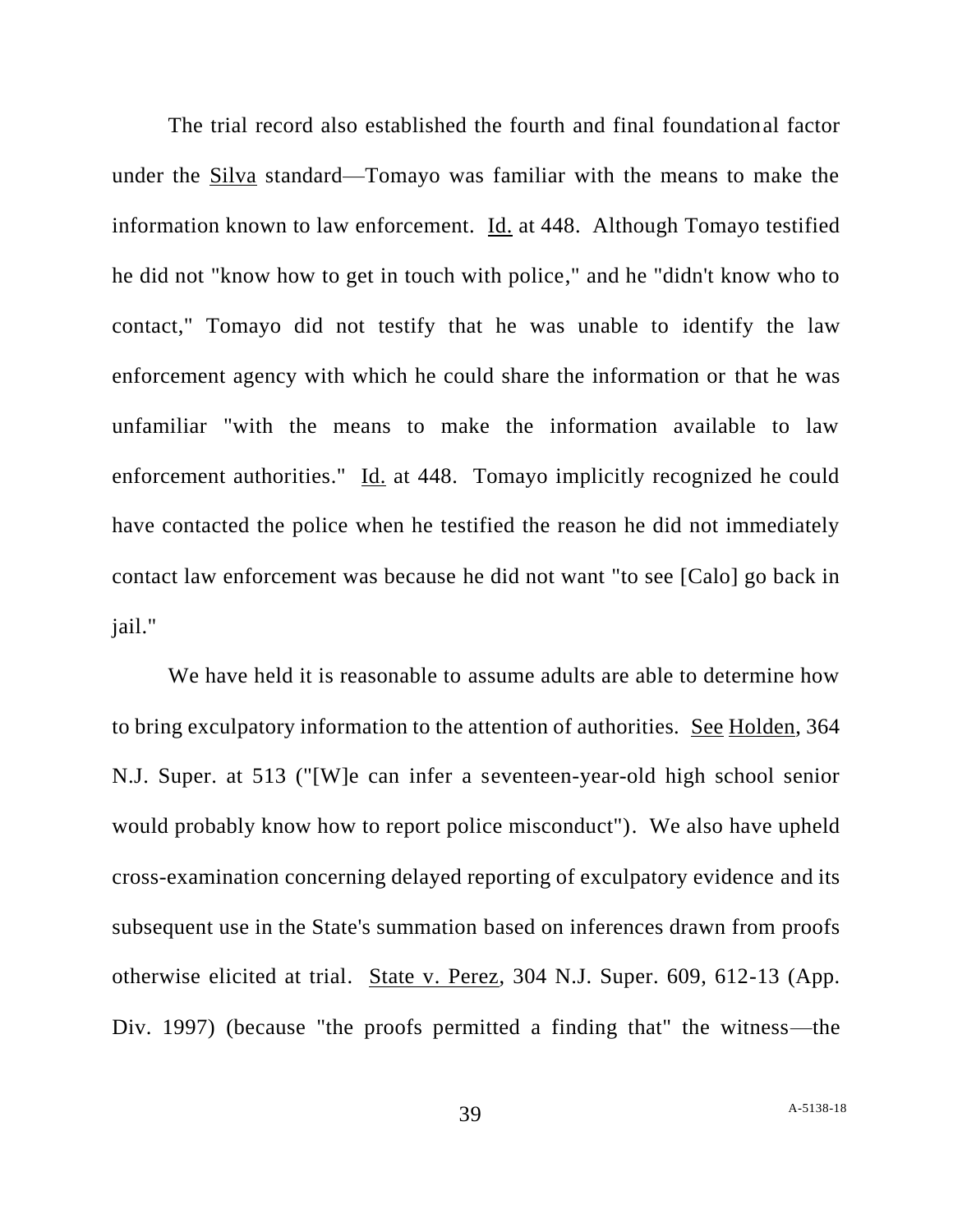defendant's aunt—knew of the defendant's arrest, it therefore justified the inference it "would have been natural for" the witness to contact police to provide the defendant with an alibi, despite the witness's testimony on redirect that she lacked knowledge as to the nature of the charges pending against the defendant). Thus, because each of the Silva foundational factors were established during Tamayo's direct testimony, or otherwise reasonably inferable based on that testimony and other attendant circumstances, the State's cross examination of Tamayo on his delayed reporting, and the argument in summation based on the delay, was proper. See Holden, 364 N.J. Super. at 513. Moreover, even if either the cross-examination or argument in summation were improper, defendant fails to demonstrate, and we do not otherwise find, either or both were clearly capable of causing an unjust result. R. 2:10-2.

Defendant next argues the State improperly used Castro's investigative reports, which summarized his conversations with Tomayo and Pena, during its cross-examination of those witnesses. During its cross-examination of Tomayo and Pena, the State pointed out inconsistencies between their trial testimony and the statements Castro attributed to each in his reports. For example, during Tamayo's cross-examination, the State pointed out Castro's report states Tamayo reported he saw Calo with a black loaded gun at his home, but at trial Tomayo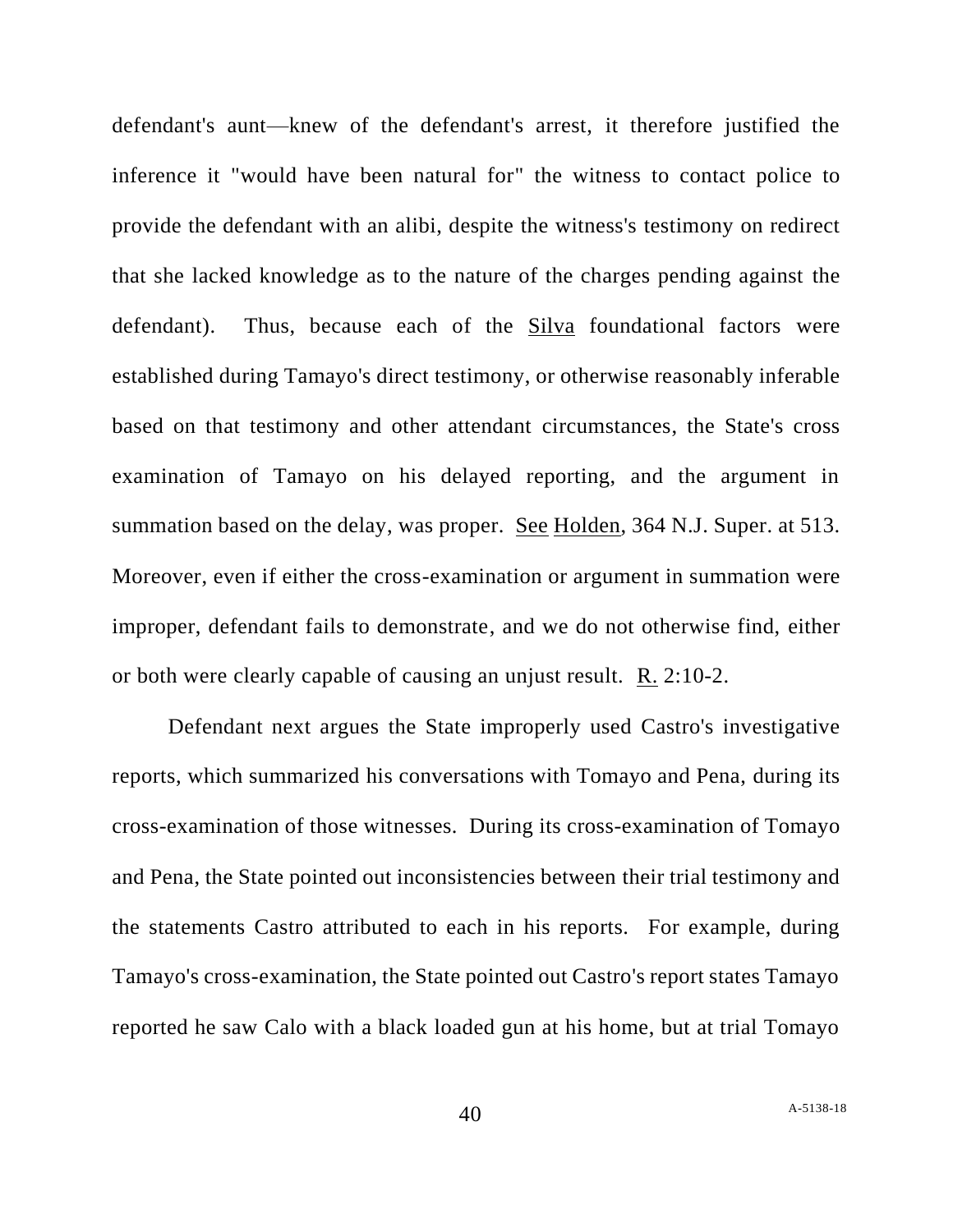testified he had not actually seen the gun Calo allegedly possessed. During Tamayo's cross-examination, it was also shown Castro's reports did not reflect that Tamayo said he saw Calo reach over to the glove compartment once in defendant's vehicle, but Tomayo testified at trial as to this observation. Defense counsel did not object during the cross-examination.

Exposing a prior inconsistent statement is a proper mode of attacking a witness's credibility. Silva, 131 N.J. at 444. A witness may be examined based on an inconsistent prior statement, whether that statement is "written or otherwise." N.J.R.E. 613. "Cross-examination relating to a witness's credibility need not be based on evidence adduced at trial[,]" however, "[t]hat is not to say the prosecutor could ask questions about topics for which she had no basis in truth." State v. Martini, 131 N.J. 176, 255 (1993), overruled in part on other grounds by State v. Fortin, 178 N.J. 540, 647 (2004). "Under appropriate circumstances, [a] prior inconsistent omission can be offered solely to discredit, or also as substantive evidence." Manata v. Pereira, 436 N.J. Super. 330, 345 (App. Div. 2014).

Defendant argues our decision in Manata stands for the proposition that a "reversal is required where counsel cross-examine[s] [a] defendant using [a] police report without seeking to introduce it or call the officer who drafted the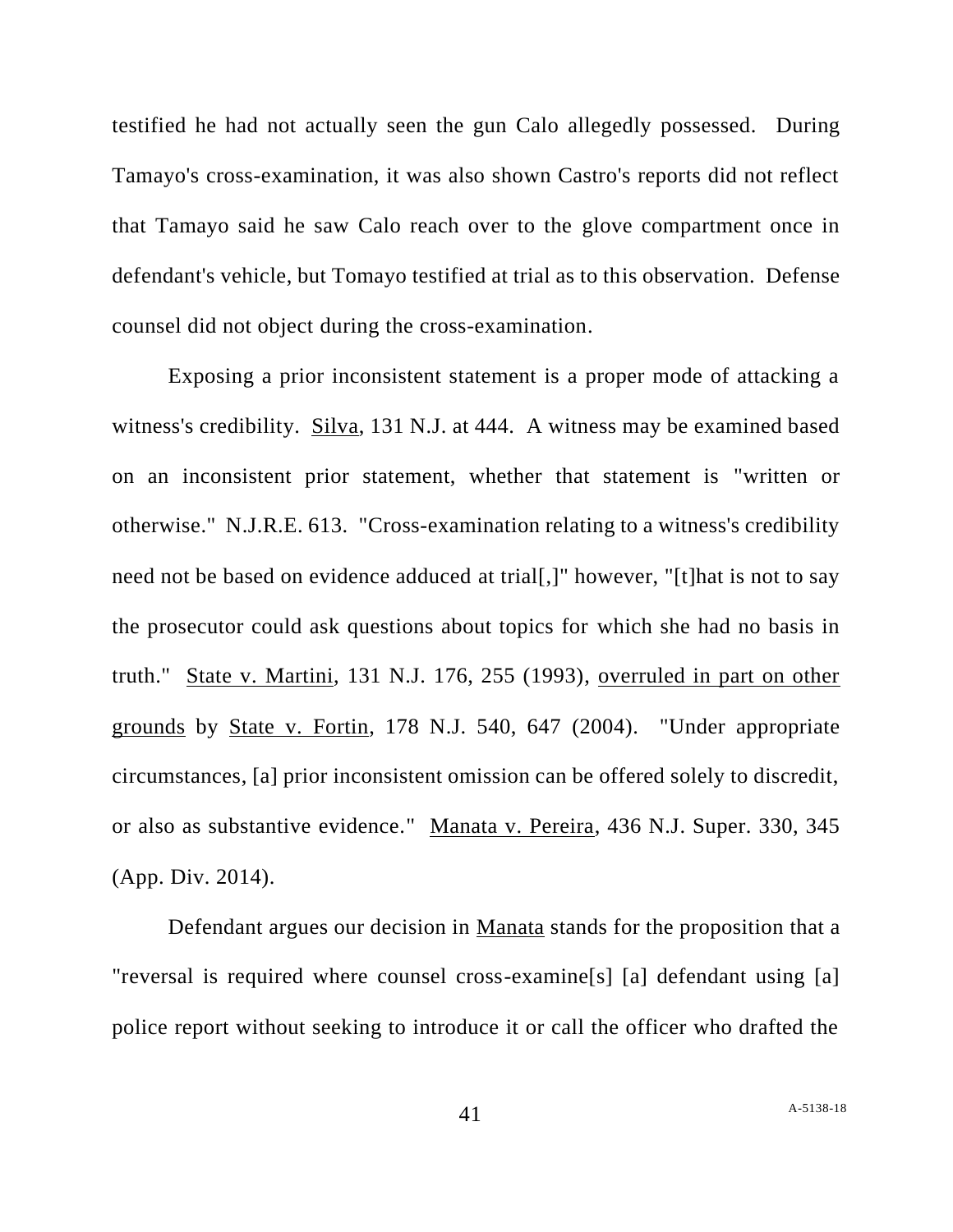report." He argues Manata is analogous to the facts here. In Manata, we held that "a question in cross-examination is improper where 'no facts concerning the event on which the question was based were in evidence and the [questioner] made no proffer indicating his ability to prove the occurrence.'" Id. at 348 (alteration in original) (quoting State v. Rose, 112 N.J. 454, 500 (1988)). We explained this form of questioning constitutes "phantom impeachment" or "the contradiction of a witness on 'key testimony—by someone who never takes the stand and who never says a word in court.'" Id. at 347 (quoting James McElhaney, Phantom Impeachment, 77 A.B.A.J. 82 (Nov. 1991)).

Although Castro's reports were not admitted into evidence, none of the infirmities supporting the finding of "phantom impeachment" in Manata are extant here. Ibid. Castro testified concerning his reports and he explained they accurately summarized Tomayo's and Pena's statements. Thus, the individual who prepared the reports testified, explained the reports included everything said during the conversations, and attributed the statements directly to the two witnesses. Id. at 338.

Unlike in Manata, Tomayo and Pena acknowledged they spoke with Castro, they did not claim any omission in the reports, and there was no objection from defense counsel. Id. at 345. Additionally, because defendant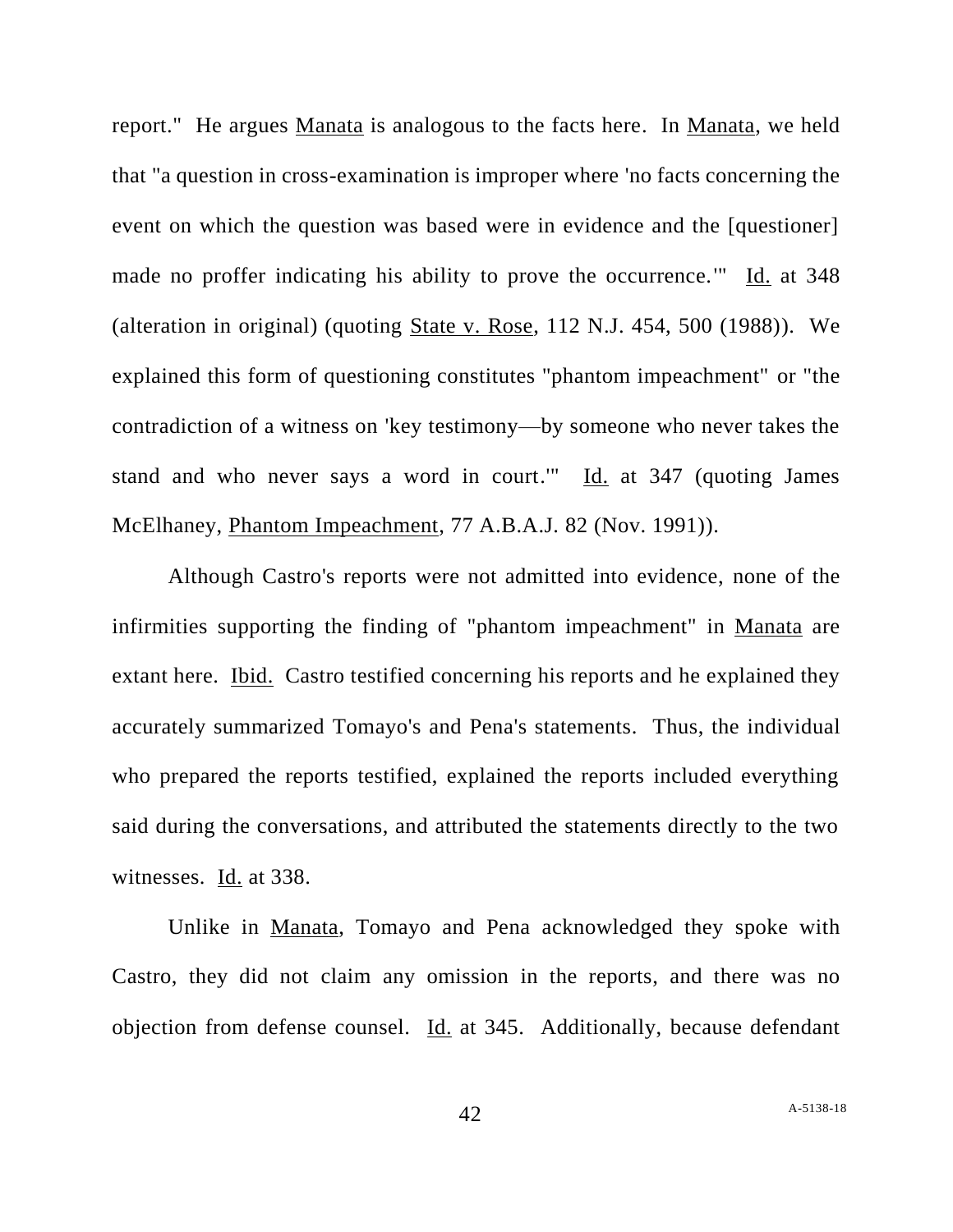called Castro following Tomayo's testimony and prior to Pena's testimony, defendant had the opportunity to question the "reliability or trustworthiness" of Castro's reports, id. at 346-47, and to place the reports in their proper context. Castro's testimony, as well as the testimony of Tomayo and Pena, provided ample evidentiary support for the State's cross-examination of Tomayo and Pena regarding the statements summarized in Castro's reports. Martini, 131 N.J. at 255-56. Further, defendant fails to make any showing that even if the crossexamination concerning the reports was admitted in error, it was clearly capable of causing an unjust result. R. 2:10-2.

In addition, defendant's conclusory assertion the State improperly used Tomayo's sworn statement lacks sufficient merit to warrant discussion in a written opinion, R.  $2:11-3(e)(2)$ , except to note we do not find the State made "inaccurate factual assertions to the jury" or employed "improper methods calculated to produce a wrongful conviction" when it cross-examined defendant based on the statement. State v. Garcia, 245 N.J. 412, 435 (2021) (citation omitted) (quoting State v. Ramseur, 106 N.J. 123, 320 (1987)).

In sum, defendant fails to demonstrate the State engaged in any prosecutorial misconduct, or that even if it had, the purported instances of misconduct, even taken together, are "sufficient [to raise] a reasonable doubt as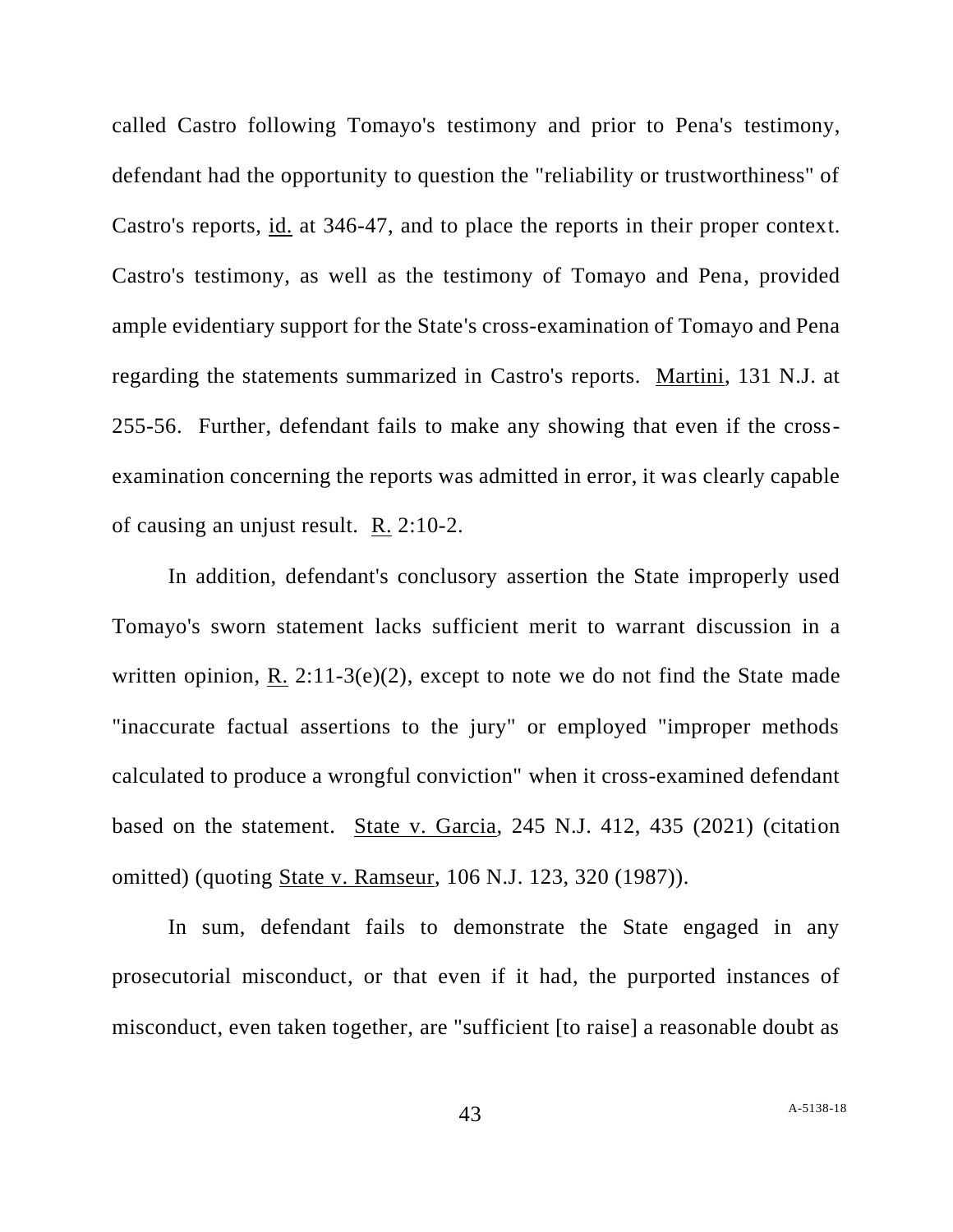to whether the error led the jury to a result that it otherwise might not have reached." Feal, 194 N.J. at 312 (alteration in original) (quoting Daniels, 182 N.J. at 95); R. 2:10-2.

#### V.

Defendant next claims the court erred by denying his motion for judgment of acquittal on the certain-persons-not-to-possess-weapons charge. Under N.J.S.A. 2C:39-7(b)(1), it is a second-degree offense for an individual to possess a firearm who has previously been convicted of burglary "in this State or elsewhere." Where a person has been convicted of burglary in another state, a person may be convicted under N.J.S.A. 2C:39-7(b)(1) only where the burglary conviction in the other state is "comparable to" a conviction for burglary in New Jersey. N.J.S.A. 2C:39-7(c). Defendant argues he was entitled to an acquittal on the certain-persons charge because his prior burglary conviction in Connecticut was not for an offense comparable to burglary in New Jersey. We review the court's denial of defendant's acquittal motion de novo. Dekowski, 218 N.J. at 608.

Defendant argues his prior conviction for burglary in Connecticut, under Conn. Gen. Stat. § 53a-103, is not comparable to burglary under our Criminal Code, see N.J.S.A. 2C:18-2(a), because the elements of the offenses are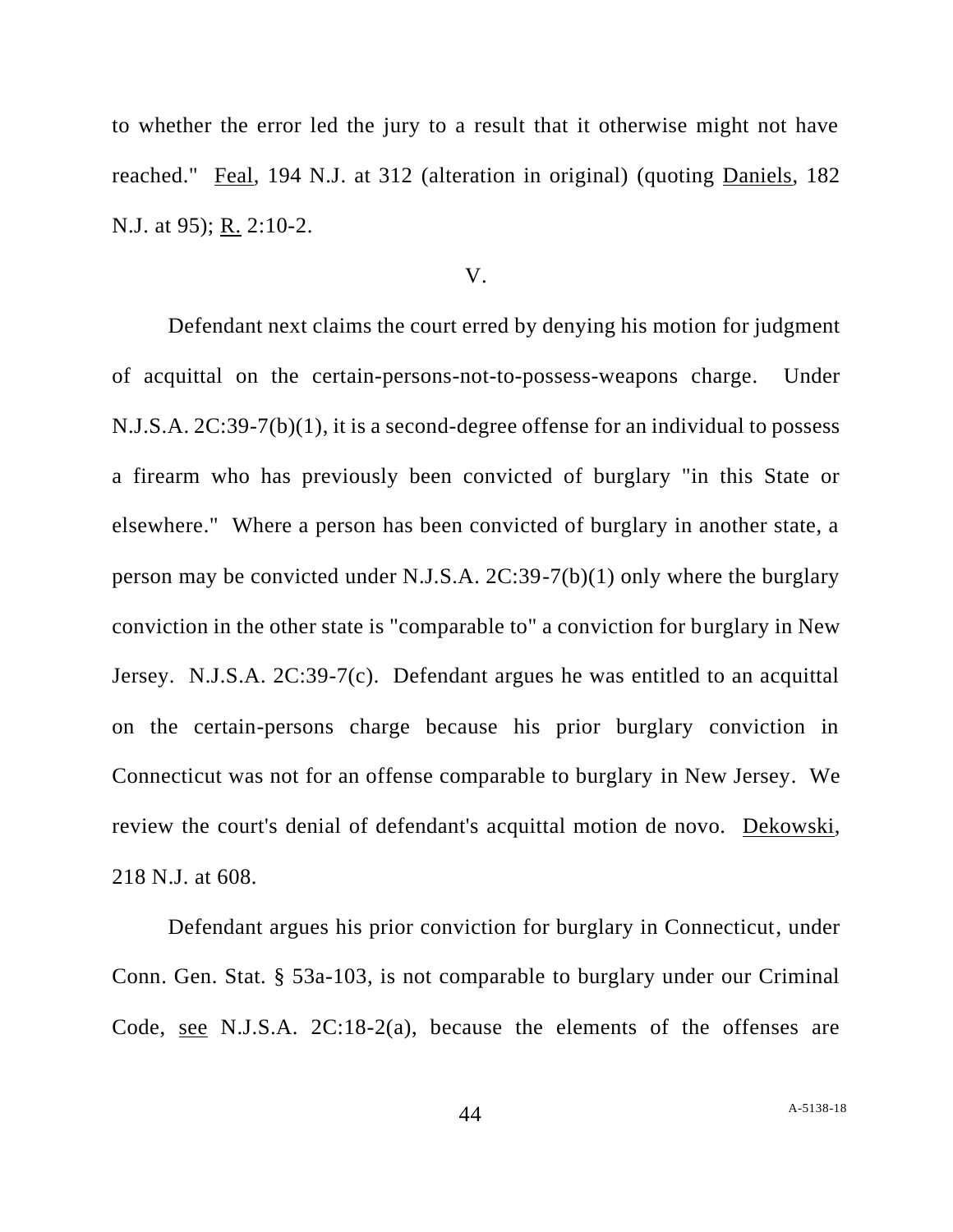different. He also asserts his Connecticut conviction was based on an Alford<sup>5</sup> plea and thus required a lesser standard of proof than a conviction in this state because Alford pleas are not permitted in New Jersey. See State v. Urbina, 221 N.J. 509, 527 (2015) (stating "[e]ven if a defendant wished to plead guilty to a crime he or she did not commit, he or she may not do so. No court may accept such a plea" (alteration in original) (quoting State v. Smullen, 118 N.J. 408, 415  $(1990))$ .

Where a conviction for certain persons not to possess weapons is premised on a stipulated out-of-state conviction that is "comparable" under N.J.S.A. 2C:39-7(c) to one of the offenses listed in N.J.S.A. 2C:39-7(b)(1), the "evidence of the predicate offense" the State must offer "is extremely limited" and "[t]he most the jury needs to know is that the conviction admitted by the defendant falls within the class of crimes that . . . bar a convict from possessing a gun[.]'" State v. Bailey, 231 N.J. 474, 488 (2018) (alterations in original) (quoting Old Chief v. United States, 519 U.S. 172, 190-91 (1997)). Defendant stipulated to the admission of his Connecticut conviction for burglary. Therefore, whether

<sup>&</sup>lt;sup>5</sup> Providing that "[a]n individual accused of crime may voluntarily, knowingly, and understandingly consent to the imposition of a prison sentence even if he is unwilling or unable to admit his participation in the acts constituting the crime." North Carolina v. Alford, 400 U.S. 25, 37 (1970).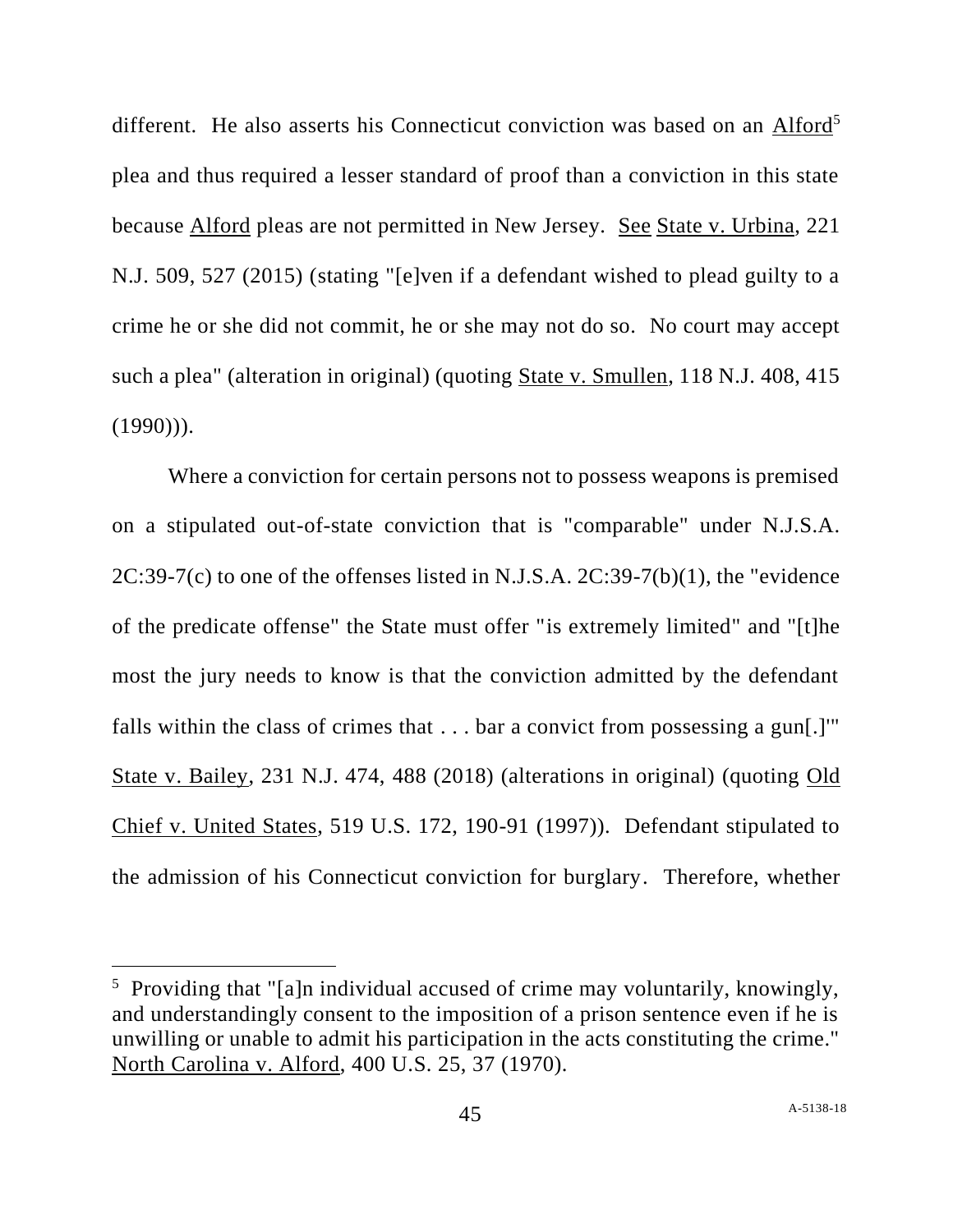his Connecticut conviction is for an offense comparable to the offense of burglary referred to N.J.S.A. 2C:39-7(b)(1) presents question of law.

The United States Supreme Court has considered whether a conviction for burglary in another jurisdiction "should count as 'burglar[y],'" in the context of a statute listing burglary as an enumerated prior offense for sentence enhancement purposes. Taylor v. United States, 495 U.S. 575, 600 n.9 (1990). In Taylor, the Court considered whether a defendant's burglary convictions in Missouri, id. at 578, constituted a prior conviction for an offense enumerated under 18 U.S.C. § 924(e), which provides for an enhanced sentence for defendants with three prior convictions for specific offenses, including what the Court characterized as "generic burglary[,]" id. at 598-99. The Court held that because Congress used the term "burglary" in 18 U.S.C.  $\S$  924(e)(2)(B)(ii) without any additional elements or qualifications, it intended the term that the term include a conviction of an offense "regardless of its exact definition or label, having the basic elements of unlawful or unprivileged entry into, or remaining in, a building or structure, with intent to commit a crime." Id. at 598-59.

N.J.S.A. 2C:39-7(b)(1) similarly refers to burglary as an enumerated offense supporting—in this case—a conviction for certain persons not to possess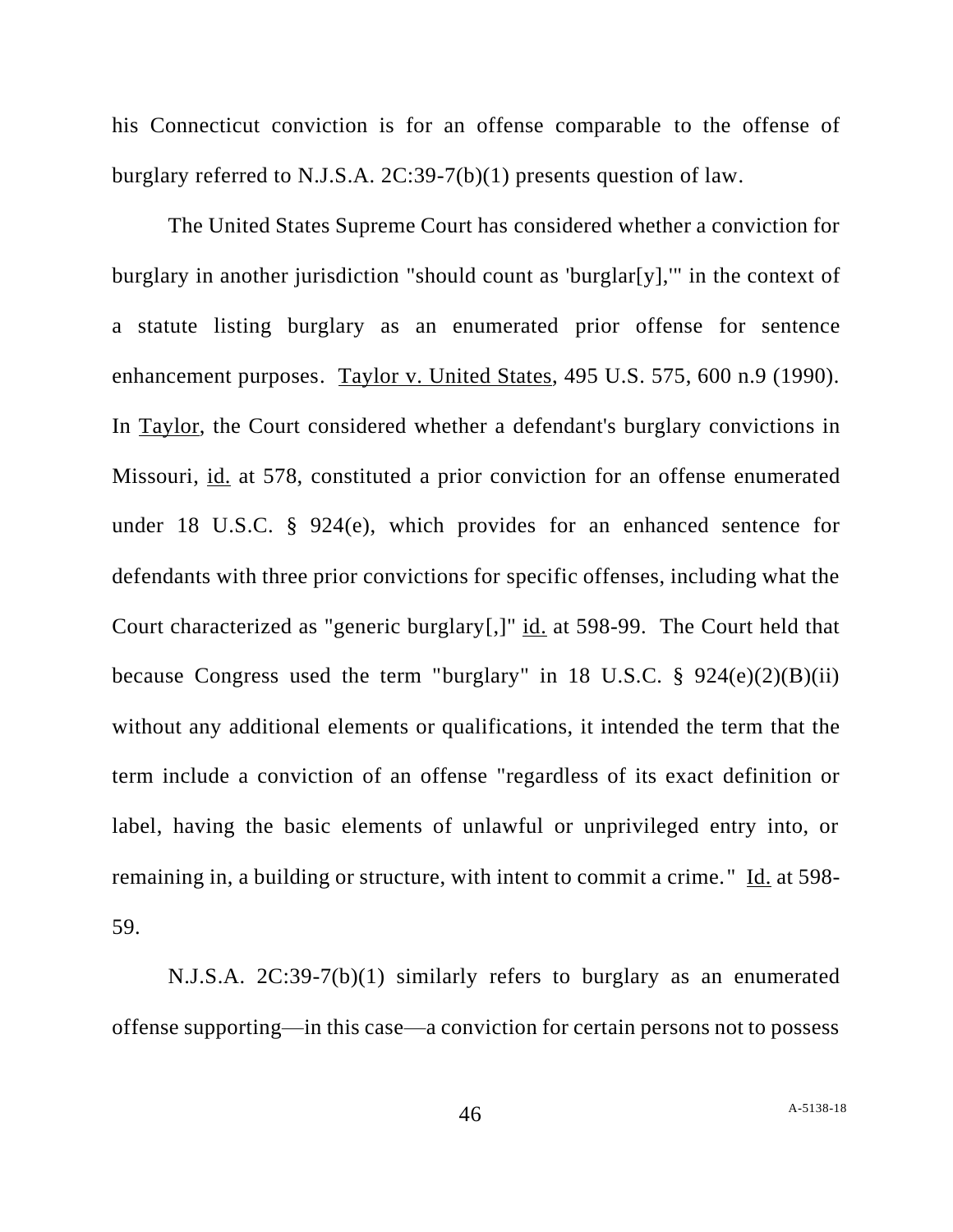weapons. But unlike the statute in Taylor, N.J.S.A. 2C:39-7(b)(1) in part requires proof of a prior conviction of burglary "in this State" and therefore necessarily refers to a burglary conviction under N.J.S.A. 2C:18-2 since that statute defining the elements of a burglary under our Criminal Code. Where an individual does not have a prior burglary conviction in New Jersey, he or she may be convicted of a certain-persons offense based on a prior burglary conviction in another state only if that conviction is for an offense "comparable" to the crime of burglary in New Jersey. N.J.S.A. 2C:39-7(c).

Defendant could be convicted of the certain-persons offense only if his Connecticut conviction for burglary was for an offense comparable to a burglary under N.J.S.A. 2C:18-2. Ibid. A comparison of the elements of the two offenses establishes that is the case. See generally Matter of A.A., 461 N.J. Super. 385, 391 (App. Div. 2019) (employing an "element-by-element" comparison of offenses in New Jersey and another state to determine if they are "similar to" 6 an offense enumerated in N.J.S.A. 2C:7-2(b)(2)).

 $6 \text{ See } N.J.S.A. 2C:7-2(b)(3)$  ("For the purposes of this act a sex offense shall include the following: . . . A conviction, adjudication of delinquency, or acquittal by reason of insanity for an offense similar to any offense enumerated in paragraph (2) or a sentence on the basis of criteria similar to the criteria set forth in paragraph (1) of this subsection entered or imposed under the laws of the United States, this State, or another state." (emphasis added)).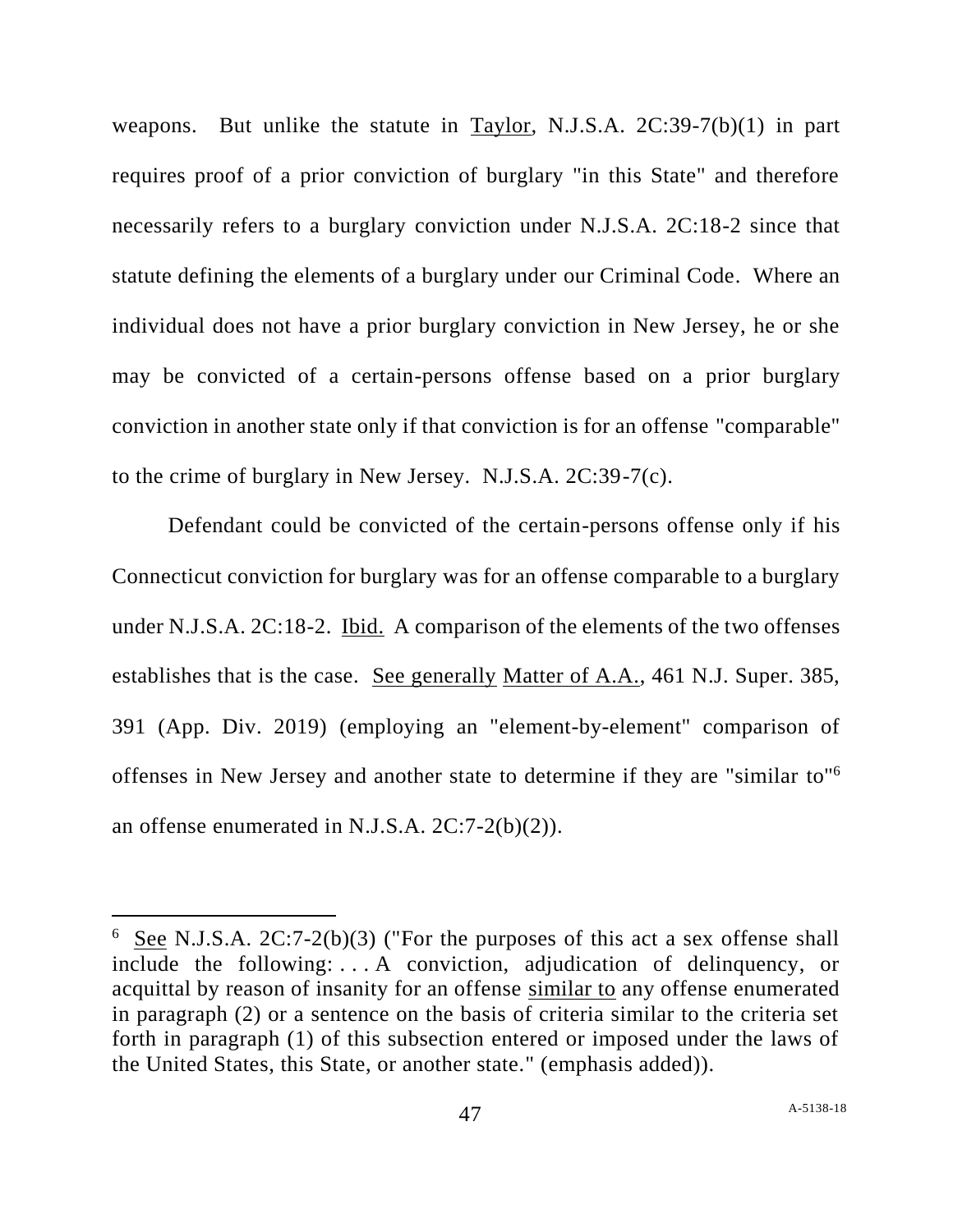Defendant was convicted of burglary in Connecticut under Conn. Gen. Stat. § 53a-103(a). The statute provides "[a] person is guilty of burglary in the third degree when he enters or remains unlawfully in a building with intent to commit a crime therein." Conn. Gen. Stat. § 53a-103(a). N.J.S.A. 2C:18-2 defines the crime of burglary based on conduct clearly comparable to, and essentially identical to, the conduct constituting the crime of burglary under Conn. Gen. Stat. § 53a-103(a).

In pertinent part, under N.J.S.A. 2C:18-2(a)(1) a person commits the crime of burglary "if, with purpose to commit an offense therein or thereon he . . . [e]nters a . . . structure unless the structure was at the time open to the public or the actor is licensed or privileged to enter." Thus, under the Connecticut statute and N.J.S.A. 2C:18-2(a)(1), a person commits a burglary by entering a structure, including a building, with intent to commit a crime therein. N.J.S.A. 2C:18-2(a)(1) also provides a burglary is not committed if at the time the person enters the structure, or building, it is open to the public or the person is licensed or privileged to enter. The Connecticut statute includes a comparable provision—a person commits a burglary only when he or she enters a building "unlawfully." Conn. Gen. Stat. § 53a-103(a). In sum, there is no discernable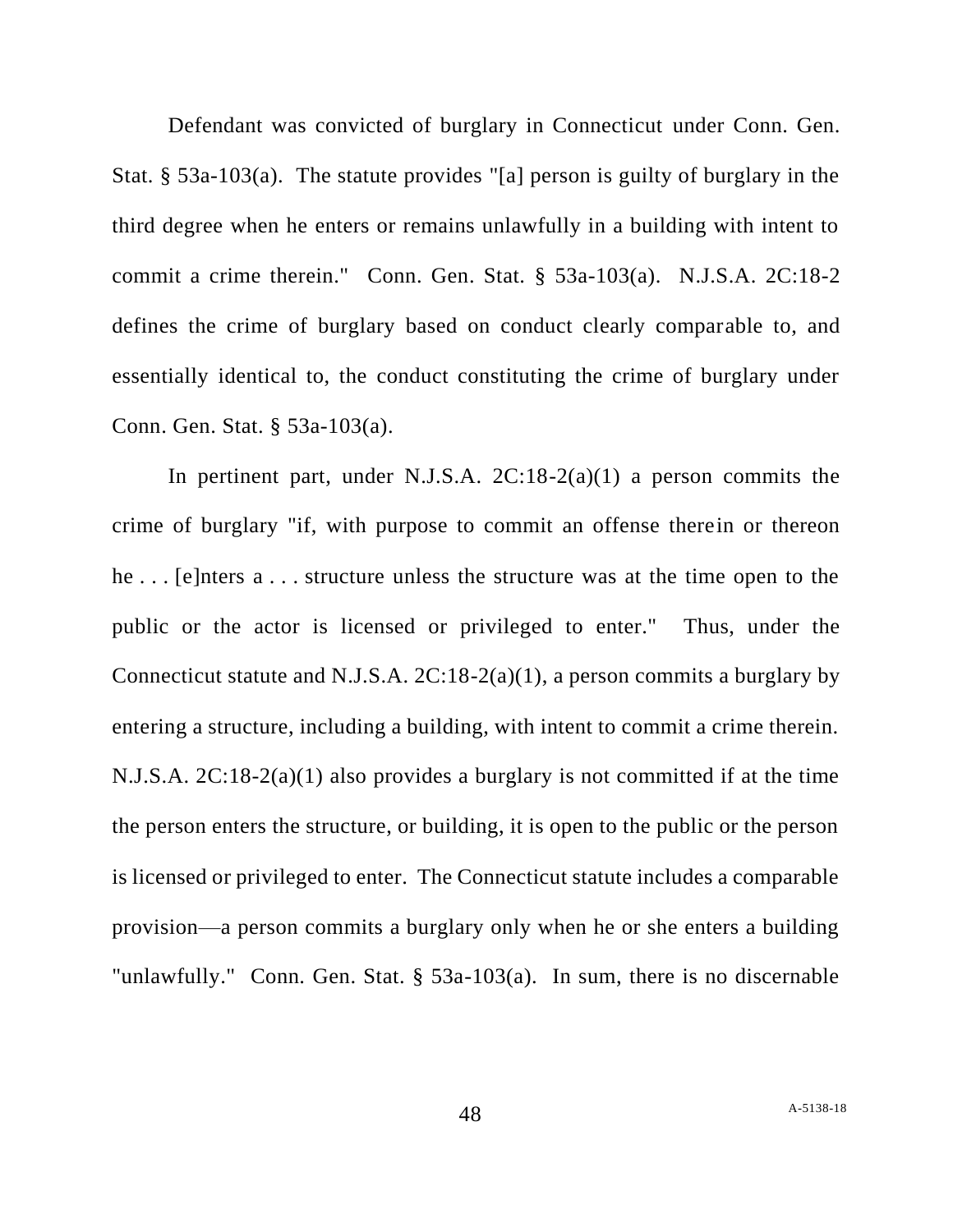difference between the elements of the two statutes, and we are therefore convinced they are comparable offenses under N.J.S.A.  $2C:39-7(c).$ <sup>7</sup>

We similarly reject defendant's assertion his Alford plea to burglary in Connecticut did not result in a comparable "conviction" for burglary under N.J.S.A. 2C:39-7(c), because it requires lesser proof than is required for a conviction in New Jersey. He did not raise the issue before the trial court, and it does not go to the court's jurisdiction or involve a matter of public concern. See Robinson, 200 N.J. at 18-20.

Additionally, defendant presented no evidence establishing his conviction in Connecticut resulted from an Alford plea, but even if he had, N.J.S.A. 2C:39- 7(c) requires only a "conviction" in another state. Although Alford pleas are not accepted in this state, Urbina, 221 N.J. at 527, a conviction based on an Alford plea in Connecticut is the equivalent of a conviction by a jury or plea agreement,

<sup>&</sup>lt;sup>7</sup> We are not persuaded by defendant's claim a burglary under N.J.S.A. 2C:18- $2(a)(2)$ , which provides a person commits the offense if he "[s]urreptitiously remains in a . . . structure . . . knowing that he is not licensed or privileged to do so" is not comparable to the offense of burglary under Conn. Gen. Stat. § 53a-103(a) because the latter does not require that it be proven a defendant remained in a structure "surreptitiously." In our view, the offenses are comparable because an offense under N.J.S.A. 2C:18-2(a)(2) requires proof a defendant "surreptitiously remains . . . knowing that he is not licensed or privileged to do so," and, again, Conn. Gen. Stat. § 53a-103(a) includes a comparable requirement—it must be proven the defendant "remained unlawfully in a building."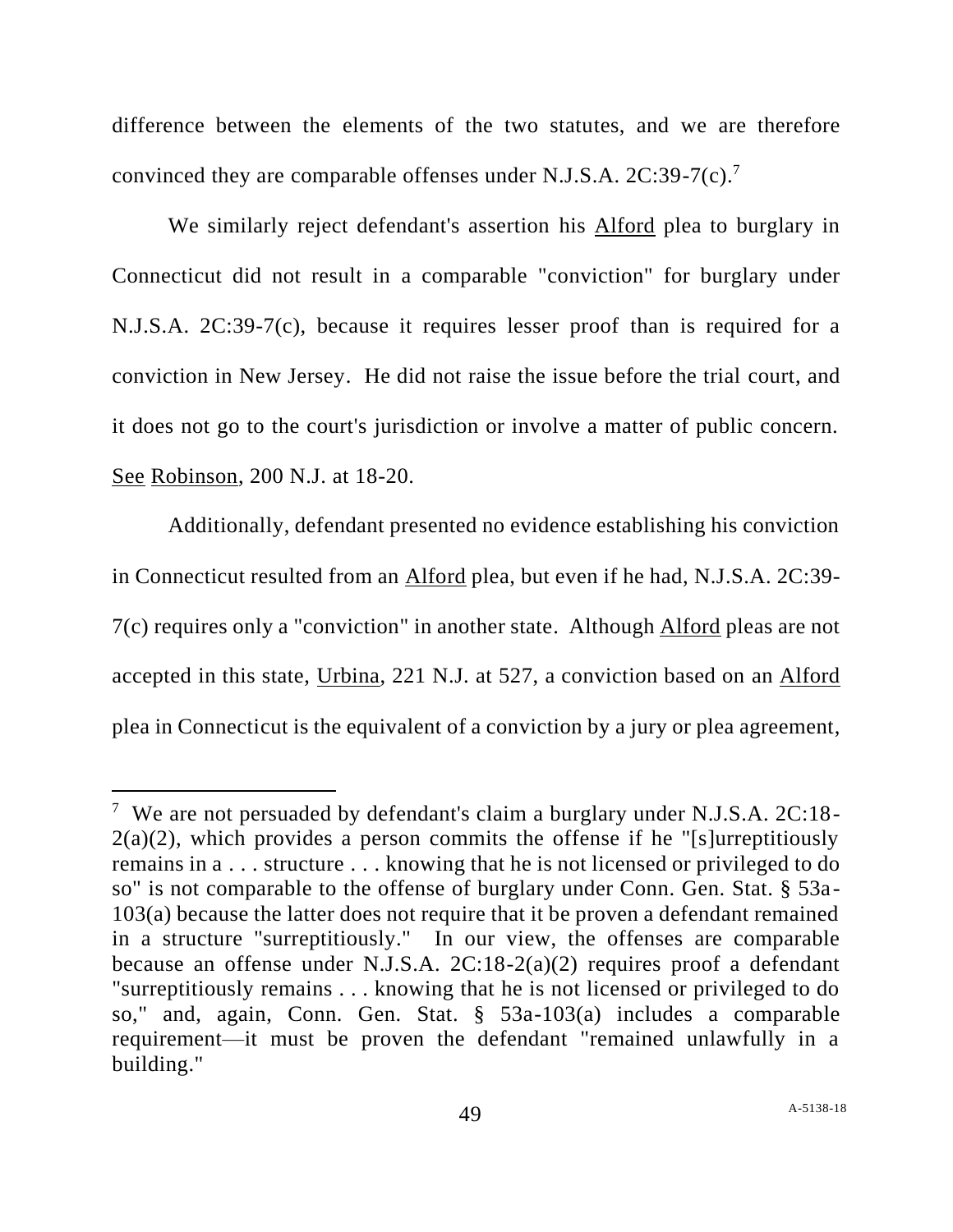State v. T.D., 944 A.2d 288, 297 (Conn. 2008) (explaining "if a defendant has been convicted of criminal conduct, following either a guilty plea, Alford plea or a jury trial," and fails to appeal, "then the conviction conclusively establishes that the defendant engaged in that criminal conduct"); see State v. Faraday, 842 A.2d 567, 588 (Conn. 2004) (stating "there is nothing inherent in an Alford plea that gives the defendant any rights, or promises any limitations, with respect to the punishment imposed after the conviction" (quoting People v. Birdsong, 958 P.2d 1124, 1130 (Colo. 1998))). A burglary conviction by way of an Alford plea is a conviction in Connecticut and constitutes a comparable conviction in another state under N.J.S.A. 2C:39-7(c).

## VI.

We next turn to defendant's claim he is entitled to reversal of his convictions because the State made repeated references to the recovery of the handgun from the glove compartment during its summation, and the court erred by referring to the location the gun was found—the glove compartment—during its instructions to the jury.

Defendant did not object to the challenged jury instructions. We therefore review the instructions for plain error. State v. McKinney, 223 N.J. 475, 494 (2015); see R. 1:7-2; R. 2:10-2. "Plain error  $\ldots$  is '[l]egal impropriety in the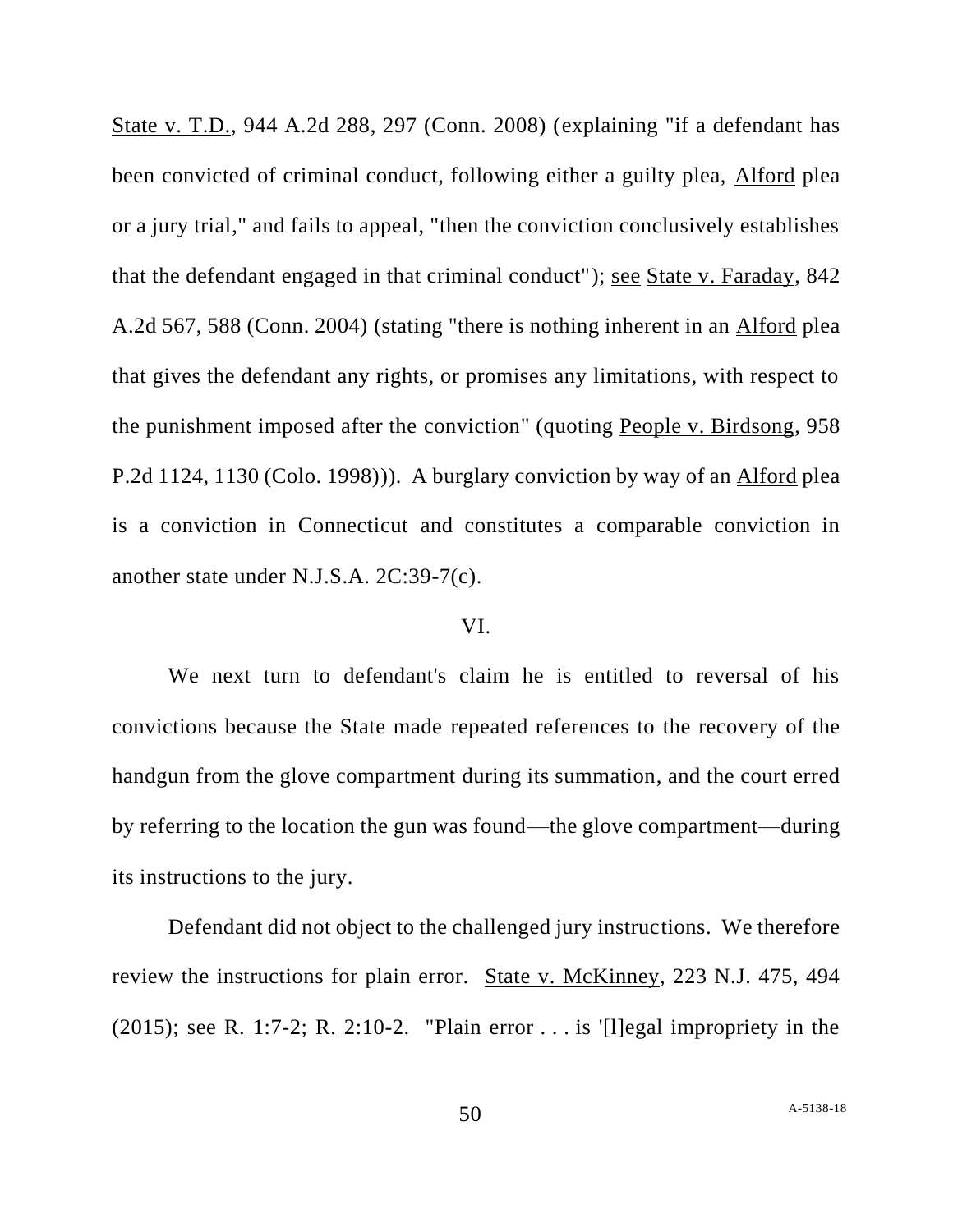charge prejudicially affecting the substantial rights of the defendant sufficiently grievous to justify notice by the reviewing court and to convince the court that of itself the error possessed a clear capacity to bring about an unjust result.'" State v. Brown, 190 N.J. 144, 160 (2007) (alteration in original) (quoting State v. Torres, 183 N.J. 554, 564 (2005)). "'[T]he charge should be examined as a whole to determine its overall effect,' and 'whether the challenged language was misleading or ambiguous[.]" McKinney, 223 N.J. at 494 (first quoting State v. Jordan, 147 N.J. 409, 422 (1997); then quoting State v. Nelson, 173 N.J. 417, 447 (2002)).

The court's references to where the handgun "was found" followed the Model Jury Charge for possession. Model Jury Charges (Criminal), "Unlawful Possession of a Handgun (Second Degree)" (approved June 11, 2018). While "not determinative," the court's use of the Model Jury Charges "is a persuasive argument in favor of the charge as delivered." State v. Whitaker, 402 N.J. Super. 495, 513-14 (App. Div. 2008) (quoting State v. Angoy, 329 N.J. Super. 79, 84 (App. Div. 2000)).

Contrary to defendant's argument, the court's instructions did not state as fact the gun was located in the glove compartment. Rather, in following the Model Jury Instructions, the court simply pointed to relevant considerations,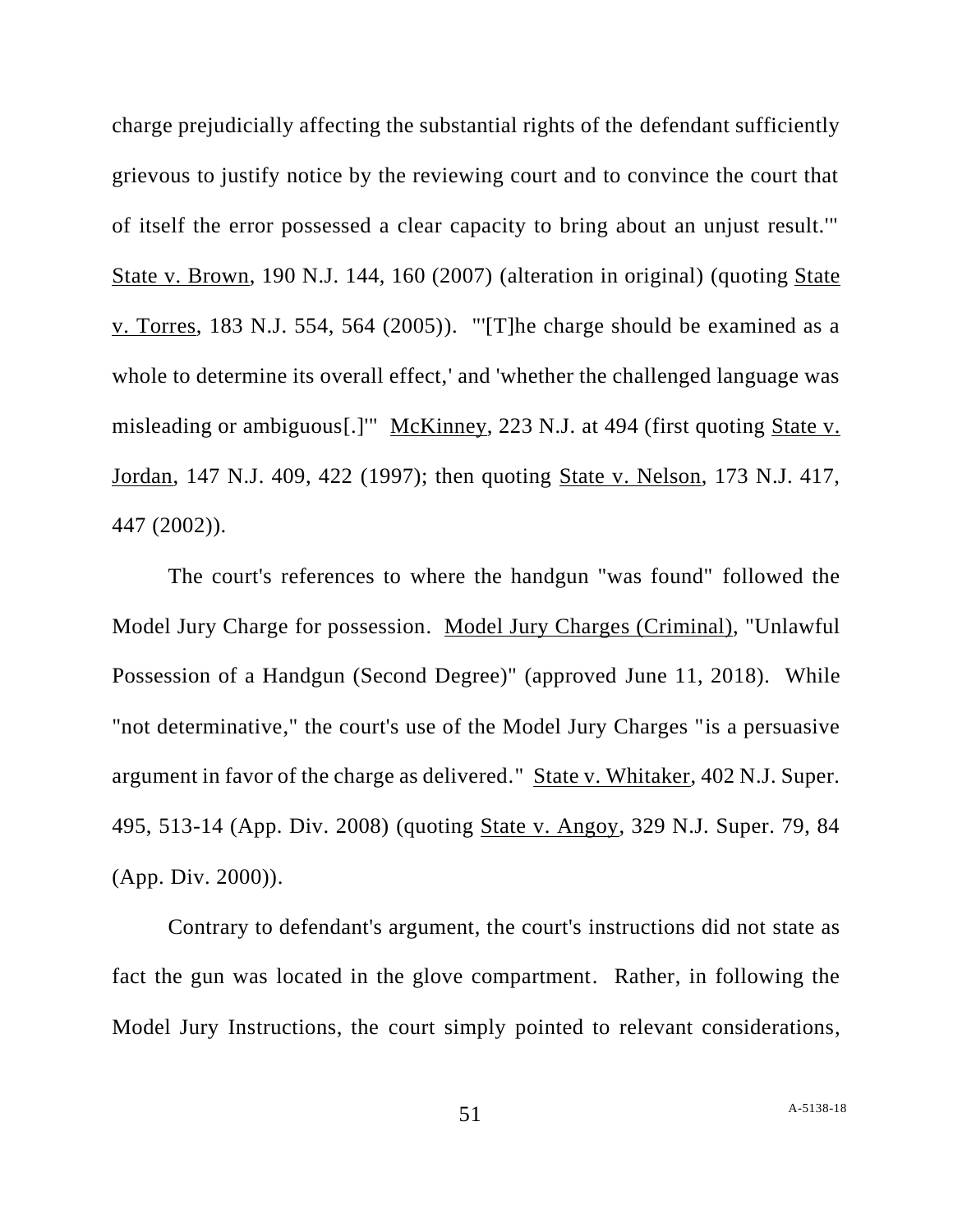such as "where the handgun was discovered" and "where the handgun was found" which the jury could, "but [was] not limited to" consider in determining whether the State had "prove<sup>[n]</sup> constructive possession beyond a reasonable doubt." Similarly, the court's instruction regarding the permissible inference under N.J.S.A. 2C:39-2(a) that could be drawn, based on the defendant's ownership of the vehicle and the handgun's presence "in a glove compartment, trunk, or customary depository[,]" was punctuated by the court's instruction that it was the jury's "exclusive province to determine whether the facts or circumstances drawn by the evidence support any inferences."

The jury heard Roemmele's testimony during trial regarding where he first discovered the handgun, as well as Bogert's testimony he found the gun in the glove compartment, and the court's instructions explicitly directed the jury to consider all the evidence. State v. Burns, 192 N.J. 312, 335 (2007) ("One of the foundations of our jury system is that the jury is presumed to follow the trial court's instructions."). In view of the record and considering the instructions "as a whole," we are persuaded the instruction, referring to the gun as being found in the glove compartment, was misleading or inaccurate. McKinney, 223 N.J. at 494 (quoting Jordan, 147 N.J. at 422). We discern no error on the court's part, let alone plain error, depriving defendant of his right to a fair trial.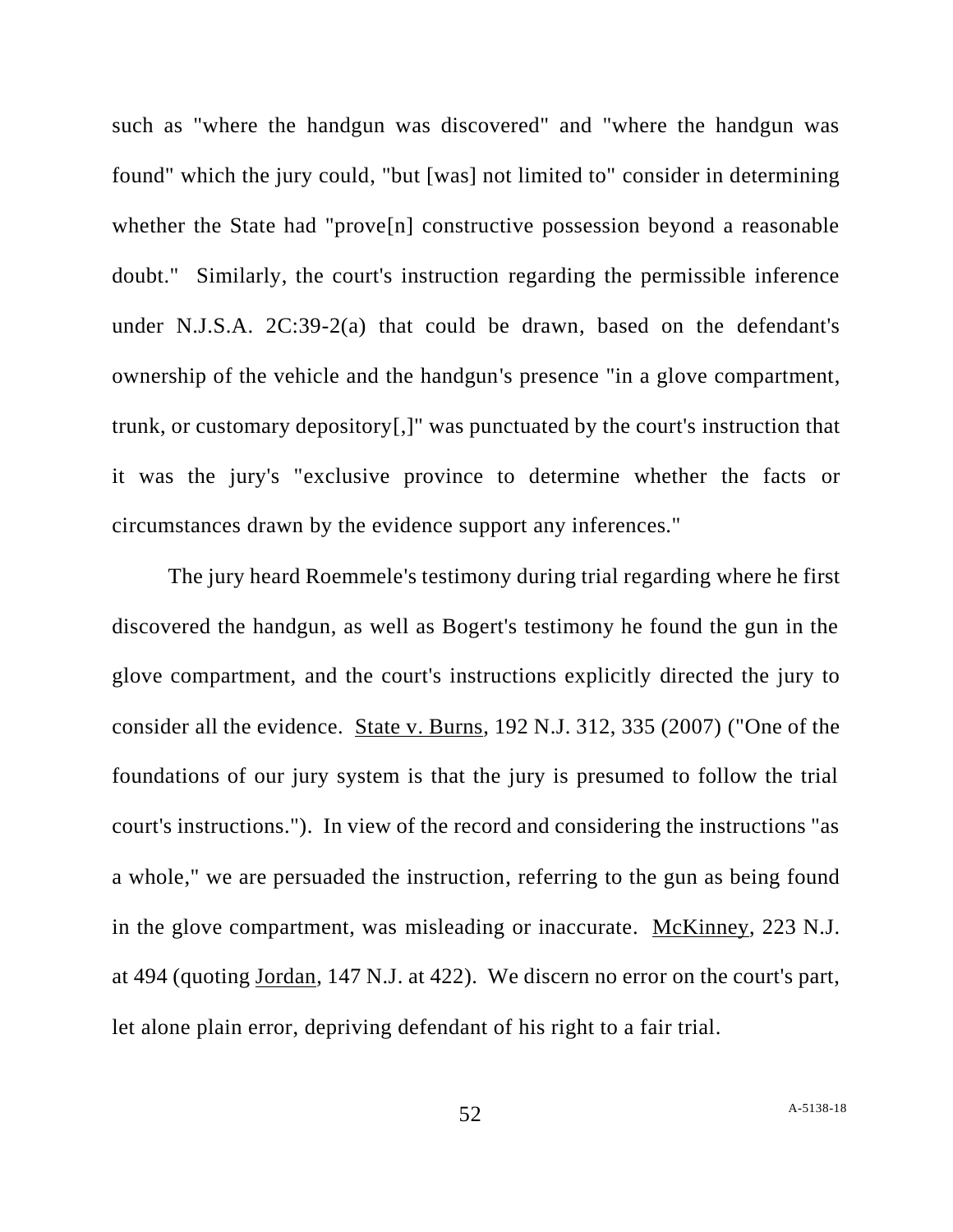Defendant also argues the court erred in imposing sentence and by imposing an excessive sentence. He claims the court failed to find mitigating factor one, whether "defendant's conduct neither caused nor threatened serious harm," N.J.S.A. 2C:44-1(b)(1); two, whether "defendant did not contemplate that the defendant's conduct would cause or threaten serious harm," N.J.S.A.  $2C:44-1(b)(2)$ ; and eight, whether "defendant's conduct was the result of circumstances unlikely to recur," N.J.S.A. 2C:44-1(b)(8). Defendant further argues the court failed to afford proper weight to mitigating factor eleven, the hardship placed on defendant or his dependents resulting from defendant's imprisonment, N.J.S.A. 2C:44-1(b)(11), which the court found applicable.

Our review of a sentencing court's decision is "deferential," State v. Case, 220 N.J. 49, 65 (2014), and we review for an abuse of discretion, State v. Jones, 232 N.J. 308, 318 (2018). A reviewing court "will 'not substitute [its] judgment for that of the sentencing court.'" State v. Trinidad, 241 N.J. 425, 453 (2020) (quoting State v. Fuentes, 217 N.J. 57, 70 (2014)).

We will affirm a sentence when: "(1) the trial court followed the sentencing guidelines; (2) its findings of fact and application of aggravating and mitigating factors were 'based upon competent credible evidence in the record;' and (3) 'the application of the guidelines to the facts' of the case does not 'shock[]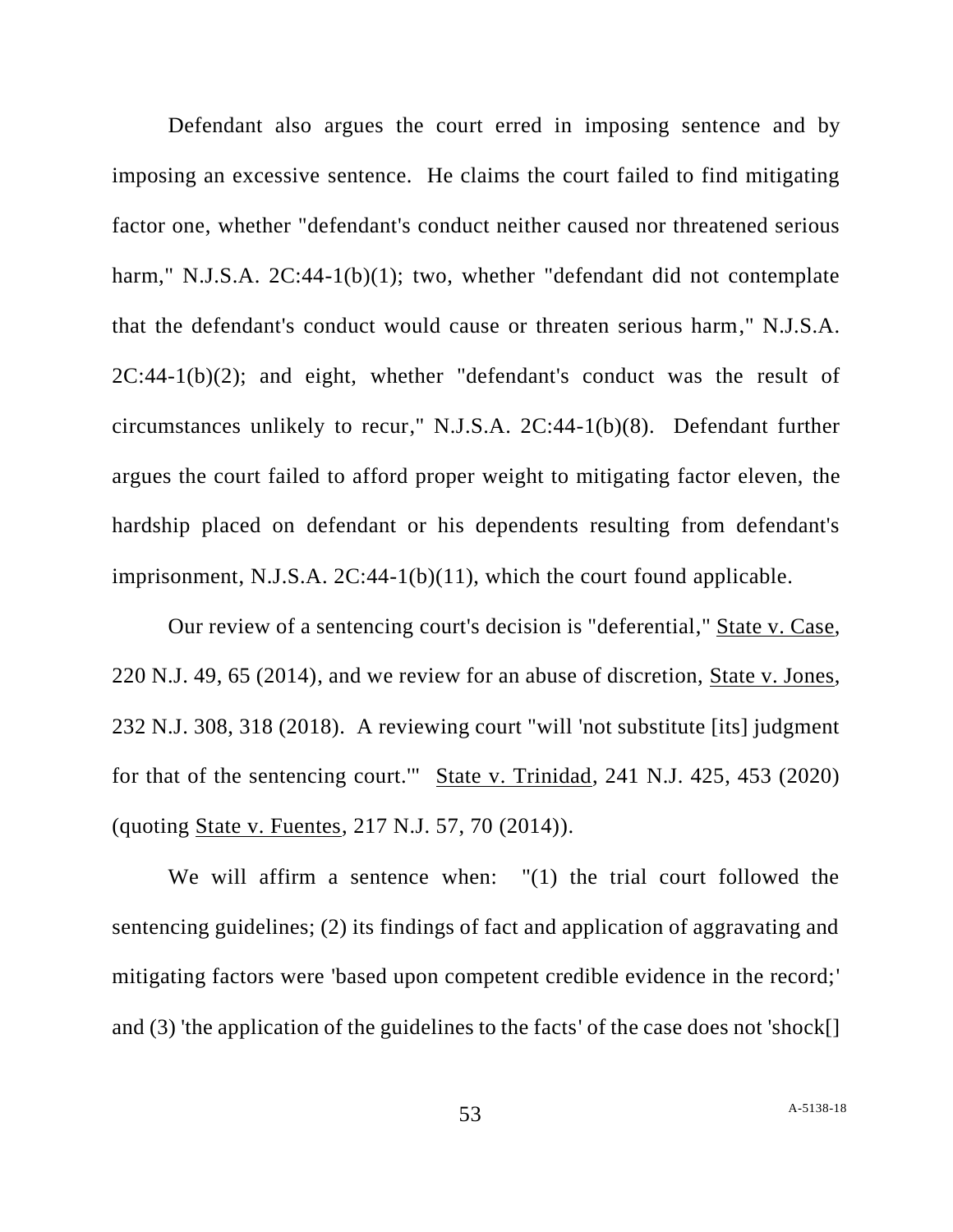the judicial conscience.'" State v. A.T.C., 454 N.J. Super. 235, 254 (App. Div. 2018) (alteration in original) (quoting State v. Bolvito, 217 N.J. 221, 228 (2014)). In considering mitigating factors, "[t]he sentencing court is required to consider evidence of a mitigating factor and must apply mitigating factors that 'are amply based in the record.'" State v. Grate, 220 N.J. 317, 338 (2015) (quoting State v. Dalziel, 182 N.J. 494, 504-05 (2005)).

The trial court followed the sentencing guidelines, and the record supports the judge's finding of aggravating factors: three, "[t]he risk that the defendant will commit another offense," N.J.S.A. 2C:44-1(a)(3); six, "[t]he extent of the defendant's prior criminal record and the seriousness of the offenses of which the defendant has been convicted," N.J.S.A. 2C:44-1(a)(6); and nine, "[t]he need for deterring the defendant and others from violating the law," N.J.S.A. 2C:44- 1(a)(9). A.T.C., 454 N.J. Super. at 254. Defendant does not challenge the court's conclusions with respect to the aggravating factors.

Regarding the mitigating factors defendant argues should have been applied at sentencing, the court considered these mitigating factors and rejected them. Because defendant was convicted of possessing "a loaded gun that was immediately accessible," the court rejected mitigating factor one, "defendant's conduct neither caused nor threatened serious harm," N.J.S.A. 2C:44-1(b)(1);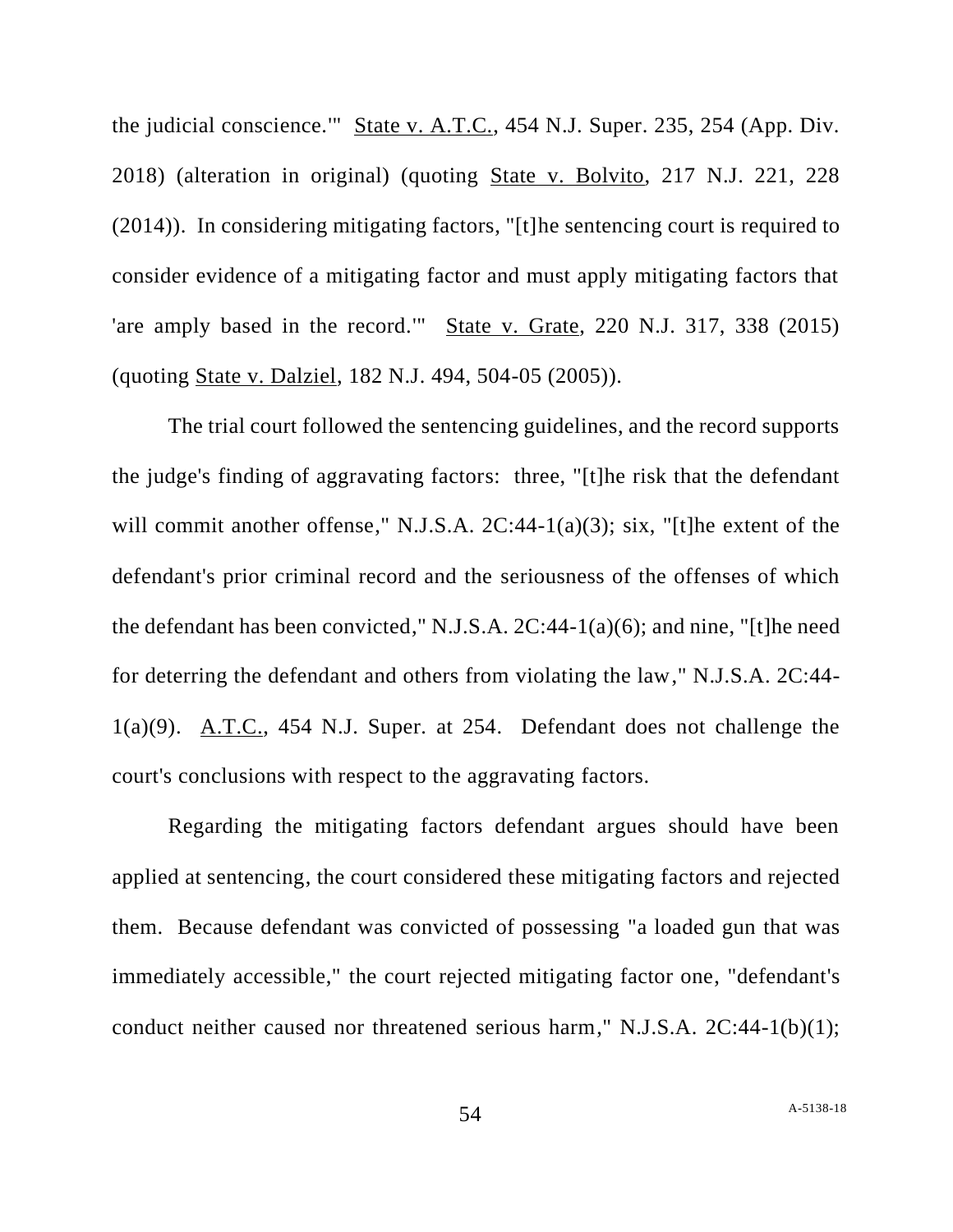and mitigating factor two, "defendant did not contemplate that the defendant's conduct would cause or threaten serious harm," N.J.S.A. 2C:44-1(b)(2). The court additionally rejected mitigating factor eight, "defendant's conduct was the result of circumstances unlikely to recur," N.J.S.A. 2C:44-1(b)(8), based on defendant's criminal history. Although the trial court was not required to "explicitly reject every mitigating factor argued" it clearly considered all mitigating factors raised by defendant and we are convinced the court fairly evaluated each of them. See Fuentes, 217 N.J. at 73 (quoting State v. Bieniek, 200 N.J. 601, 609 (2010)).

We recognize a "[r]emand may be necessary when 'a sentencing court failed to find mitigating factors that clearly were supported by the record.'" State v. Rivera, 249 N.J. 285, 300 (2021) (quoting Bieniek, 200 N.J. at 608). However, defendant's conclusory statements regarding the application of these mitigating factors fail to demonstrate the trial court's consideration and rejection of them was in error, let alone that they are supported by the record.

We also find no error in the court's weighing of the aggravating and mitigating factors and the court's imposition of an eight-year sentence, which is slightly above the mid-range for a second-degree offense. N.J.S.A. 2C:43- 6(a)(2); see State v. Natale, 184 N.J. 458, 488 (2005) (explaining when a court